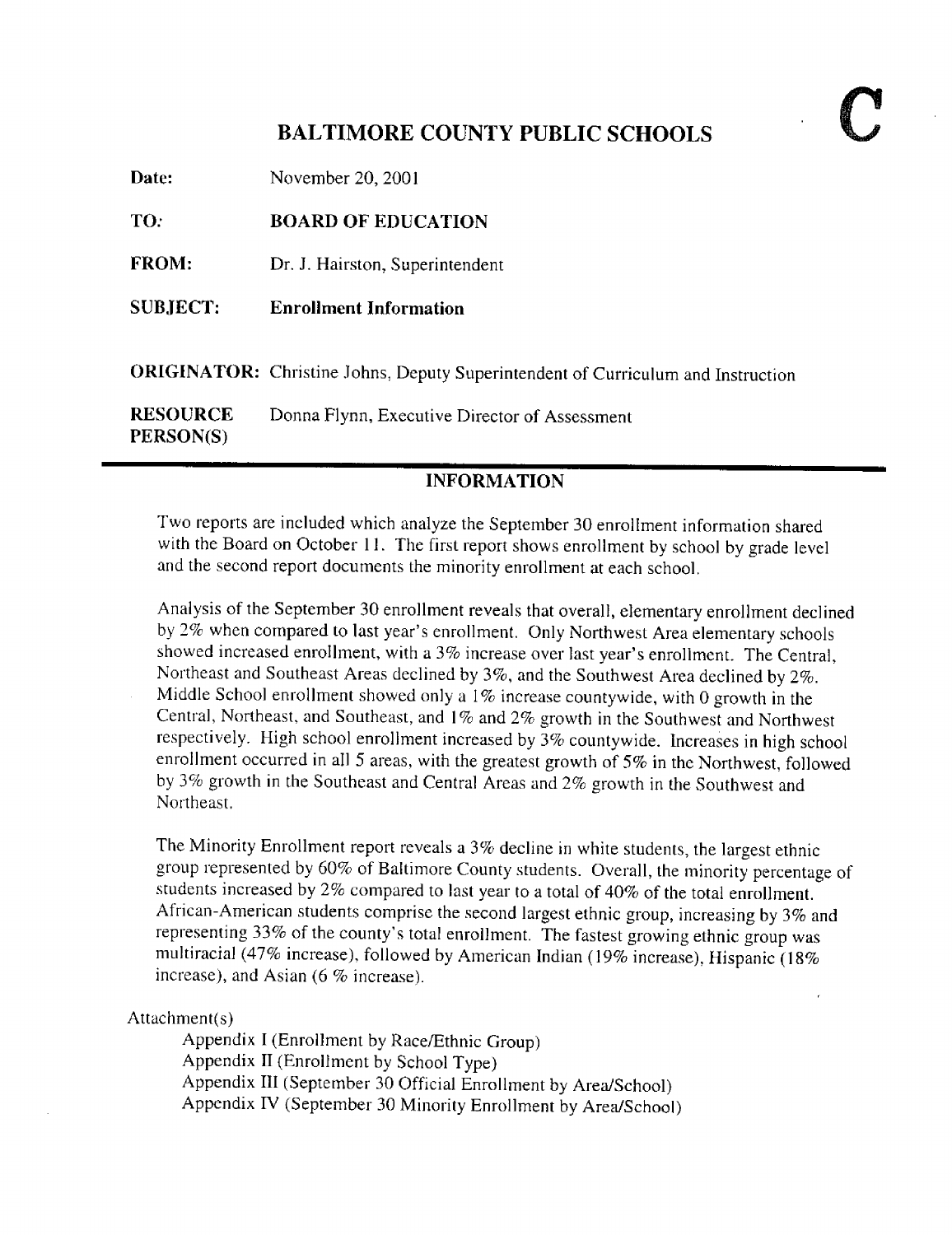$\ddot{\phantom{a}}$ 

٠

# Enrollments by Race/Ethnic Group Sept. 30, 2000 and Sept. 30, 2001

| Areas                 | Amind | Asian | AfAm  | Hsp | White Multi |         | Total       | Percent  |
|-----------------------|-------|-------|-------|-----|-------------|---------|-------------|----------|
| <b>Southwest</b>      |       |       |       |     |             |         |             | Minority |
| 2000                  | 69    | 828   | 10935 | 303 | 8687        | 171     | 20993       | 59       |
| 2001                  | 80    | 893   | 10999 | 373 | 8321        | 245     | 20911       | 60       |
| Percent Change        | 16    | 8     | 1     | 23  | $-4$        | 43      | -0          |          |
| <b>Northwest</b>      |       |       |       |     |             |         |             |          |
| 2000                  | 78    | 767   | 12133 | 465 | 8710        | 192     | 22345       | 61       |
| 2001                  | 84    | 833   | 12858 | 508 | 8370        | 281     | 22934       | 64       |
| Percent Change        | 8     | 9     | 6     | 9   | $-4$        | 46      | 3           |          |
| Central               |       |       |       |     |             |         |             |          |
| 2000                  | 39    | 1284  | 2717  |     | 353 16191   | 110     | 20694       | 22       |
| 2001                  | 50    | 1342  | 2800  |     | 382 15903   | 147     | 20624       | 23       |
| Percent Change        | 28    | 5     | 3     | 8   | $-2$        | 34      | -0          |          |
| <b>Northeast</b>      |       |       |       |     |             |         | 0           |          |
| 2000                  | 173   | 1010  | 4368  |     | 374 18496   | 139     | 24560       | 25       |
| 2001                  | 156   | 1041  | 4665  |     | 432 18066   | 217     | 24577       | 26       |
| Percent Change        | -10   | 3     | 7     | 16  | $-2$        | 56      | 0           |          |
| Southeast             |       |       |       |     |             |         |             |          |
| 2000                  | 129   | 170   | 3707  |     | 323 13944   | $114 -$ | 18387       | 24       |
| 2001                  | 212   | 200   | 3700  |     | 449 13418   | 183     | 18162       | 26       |
| Percent Change        | 64    | 18    | -0    | 39  | -4          | 61      | $-1$        |          |
| <b>All Areas</b>      |       |       |       |     |             |         |             |          |
| 2000                  | 489   | 4061  | 33924 |     | 1823 66102  |         | 734 107133  | 38       |
| 2001                  | 583   | 4310  | 35087 |     | 2145 64116  |         | 1081 107322 | 40       |
| <b>Percent Change</b> | 19    | 6     | 3     | 18  | -3          | 47      | 0           |          |

Student Data Group, Office of Standardized Testing and Student Data Questions? Call Jim Harper at 2409 Report prepared on 1011712001

 $\sim$ 

 $\ddot{\phantom{a}}$ 

 $\mathcal{A}^{\mathcal{A}}$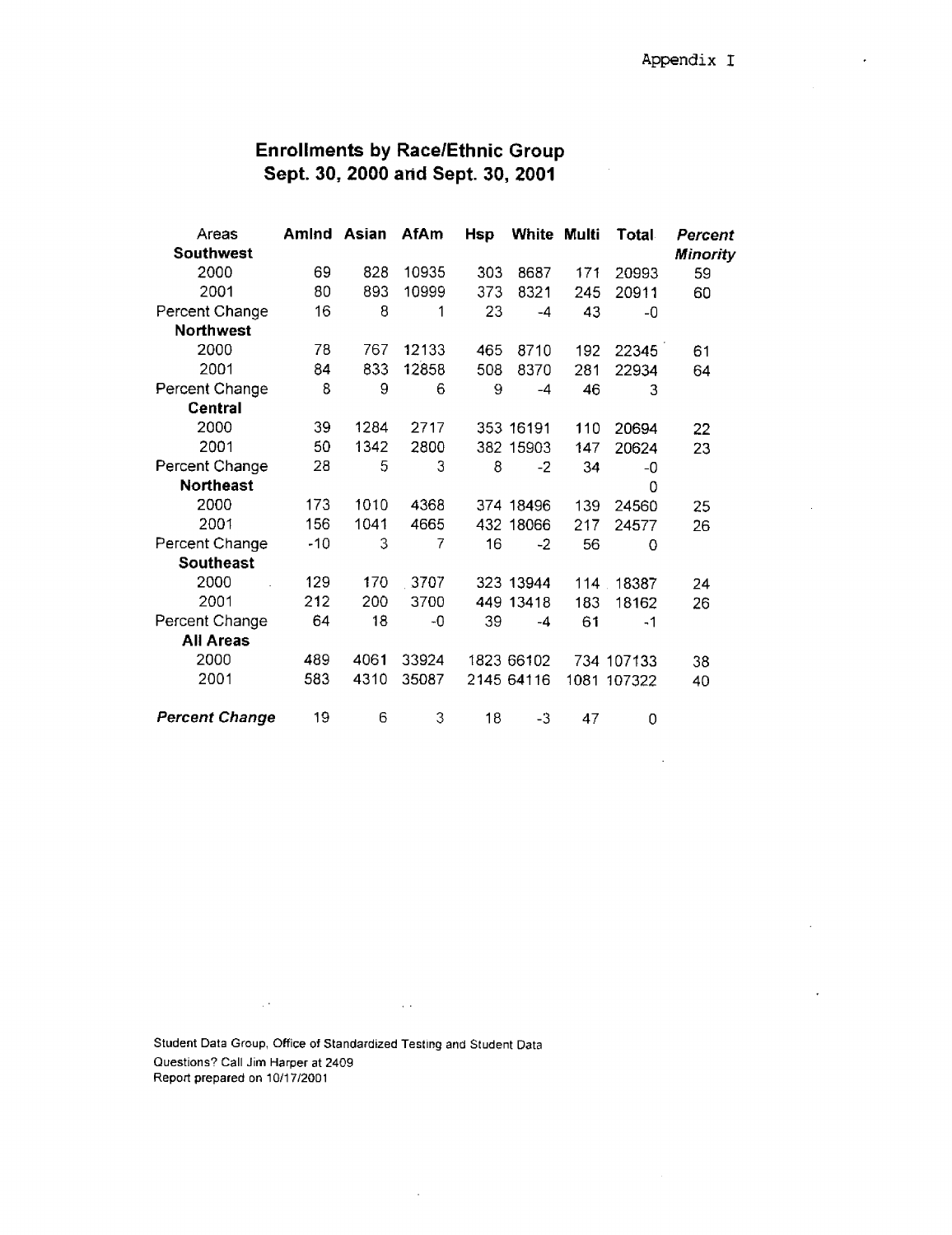$\hat{\mathbf{r}}$ 

 $\hat{\mathcal{L}}$ 

## Enrollments by School Type September 30, 2000 and Sept. 30, 2001

 $\sim$ 

| Areas                | Elementary | Middle | High | Total         |
|----------------------|------------|--------|------|---------------|
| <b>Southwest</b>     |            |        |      |               |
| 2000                 | 10809      | 4584   | 5459 | 20852         |
| 2001                 | 10586      | 4634   | 5550 | 20770         |
| Percent Change       | -2         |        | 2    | -0            |
| <b>Northwest</b>     |            |        |      |               |
| 2000                 | 9817       | 5845   | 6679 | 22341         |
| 2001                 | 9978       | 5964   | 6992 | 22934         |
| Percent Change       | 2          | 2      | 5    | з             |
| <b>Central</b>       |            |        |      |               |
| 2000                 | 9838       | 4706   | 5820 | 20364         |
| 2001                 | 9577       | 4723   | 6015 | 20315         |
| Percent Change       | -3         | Ω      | 3    | -0            |
| Northeast            |            |        |      |               |
| 2000                 | 9886       | 6537   | 8019 | 24442         |
| 2001                 | 9634       | 6564   | 8215 | 24413         |
| Percent Change       | -3         | n      | 2    | -0            |
| Southeast            |            |        |      |               |
| 2000                 | 9972       | 3785   | 4440 | 18197         |
| 2001                 | 9652       | 3773   | 4561 | 17986         |
| Percent Change       | $-3$       | -0     | 3    | - 1           |
| <b>All Areas</b>     |            |        |      |               |
| 2000                 | 50322      | 25457  |      | 30417 107133* |
| 2001                 | 49427      | 25658  |      | 31333 107322* |
| <b>Percent Chang</b> | $-2$       |        | 3    | 0             |

 $\sim$ 

\*Includes alternative and special school totals not included in detail above

 $\sim 10^7$ 

 $\sim 10^{11}$ 

 $\sim$   $\sim$ 

 $\Delta\sigma$  and

Student Data Group, Office of Standardized Testing and Student Data Questions? Call Jim Harper at 2409 Report prepared on 10/17/2001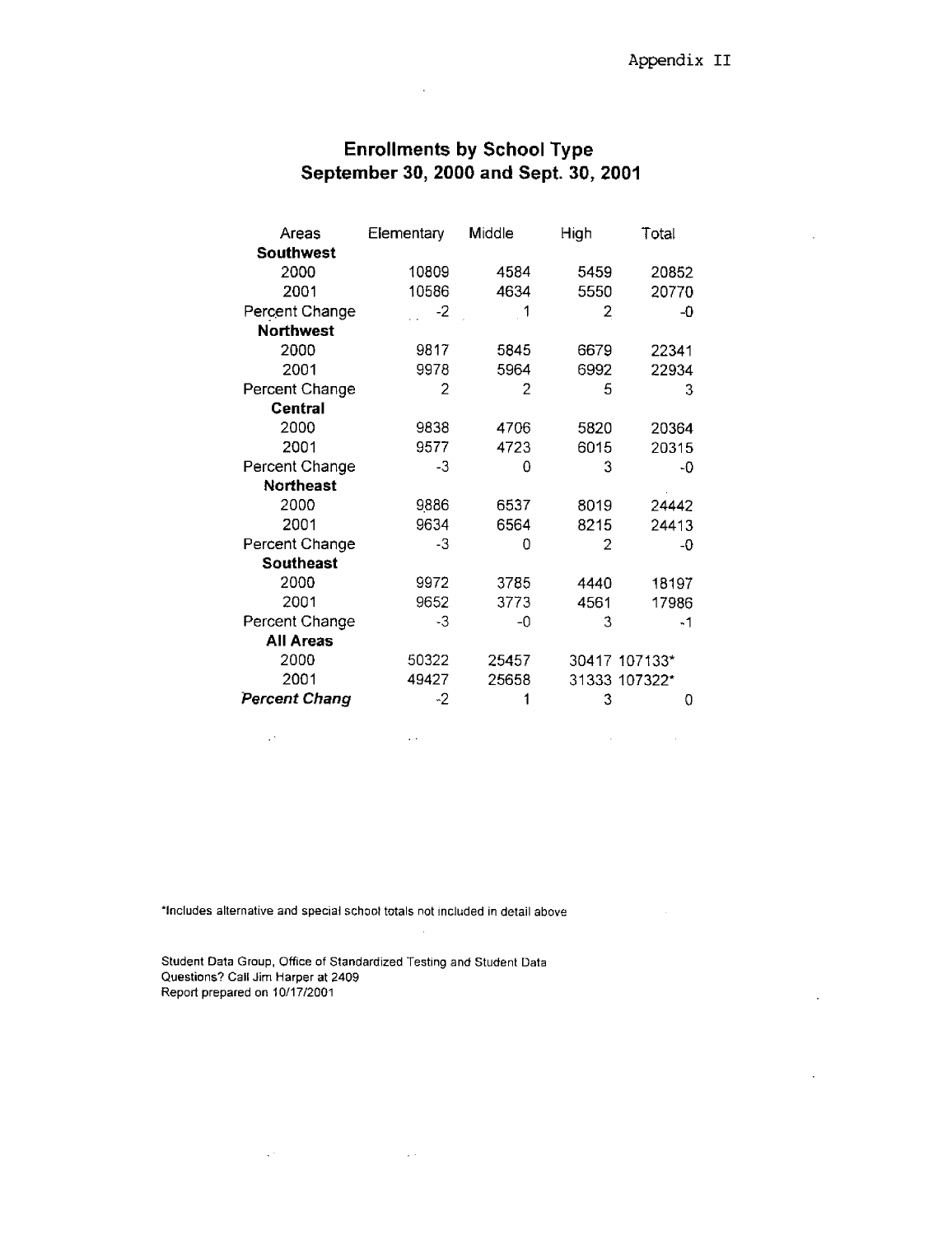| $\pm 10/09/2001$ |     |    |     |     |                  |    |        |                |                                                       |    |                 |                |    | PAGE |                |
|------------------|-----|----|-----|-----|------------------|----|--------|----------------|-------------------------------------------------------|----|-----------------|----------------|----|------|----------------|
|                  |     |    |     |     |                  |    |        |                |                                                       |    |                 |                |    |      |                |
|                  | ΚG  | O1 | -02 | -03 | 04               | 05 | O6     | 07             | O8                                                    | 09 | 10 <sub>1</sub> | 11             | 12 | NG.  | TOTAL          |
|                  |     |    |     |     |                  |    |        |                |                                                       |    |                 |                |    |      |                |
|                  |     |    |     |     |                  |    |        |                |                                                       |    |                 |                |    |      |                |
|                  |     |    |     |     |                  |    |        |                |                                                       |    | 2               | $\blacksquare$ |    |      | $\overline{4}$ |
|                  |     |    |     |     |                  |    |        |                |                                                       |    | $\mathbf{2}$    |                |    |      | $\overline{4}$ |
|                  |     |    |     |     |                  |    |        |                |                                                       | 11 | 14              | 22             | 62 |      | 109            |
|                  |     |    |     |     |                  |    |        |                |                                                       | 11 | 14              | 22             | 62 |      | 109            |
|                  | PS. |    |     |     | <b>BALTIMORE</b> |    | COUNTY | MISC. PROGRAMS | PUBLIC<br>SEPTEMBER 30 OFFICIAL ENROLLMENT 09-30-2001 |    | SCHOOLS         |                |    |      |                |

 $\label{eq:2.1} \frac{1}{2} \sum_{i=1}^n \frac{1}{2} \sum_{j=1}^n \frac{1}{2} \sum_{j=1}^n \frac{1}{2} \sum_{j=1}^n \frac{1}{2} \sum_{j=1}^n \frac{1}{2} \sum_{j=1}^n \frac{1}{2} \sum_{j=1}^n \frac{1}{2} \sum_{j=1}^n \frac{1}{2} \sum_{j=1}^n \frac{1}{2} \sum_{j=1}^n \frac{1}{2} \sum_{j=1}^n \frac{1}{2} \sum_{j=1}^n \frac{1}{2} \sum_{j=1}^n \frac{$ 

 $\mathcal{L}(\mathcal{L}(\mathcal{L}))$  and  $\mathcal{L}(\mathcal{L}(\mathcal{L}))$  . The contribution of  $\mathcal{L}(\mathcal{L})$ 

 $\hat{p}$  ,  $\hat{p}$  ,  $\hat{p}$ 

 $\sim 10^{-1}$ 

 $\mathcal{L}^{\pm}$ 

 $\mathcal{L}(\mathcal{L}^{\mathcal{L}})$  and  $\mathcal{L}^{\mathcal{L}}$  . The contribution of  $\mathcal{L}^{\mathcal{L}}$ 

 $\mathcal{A}_{\mathcal{A}}$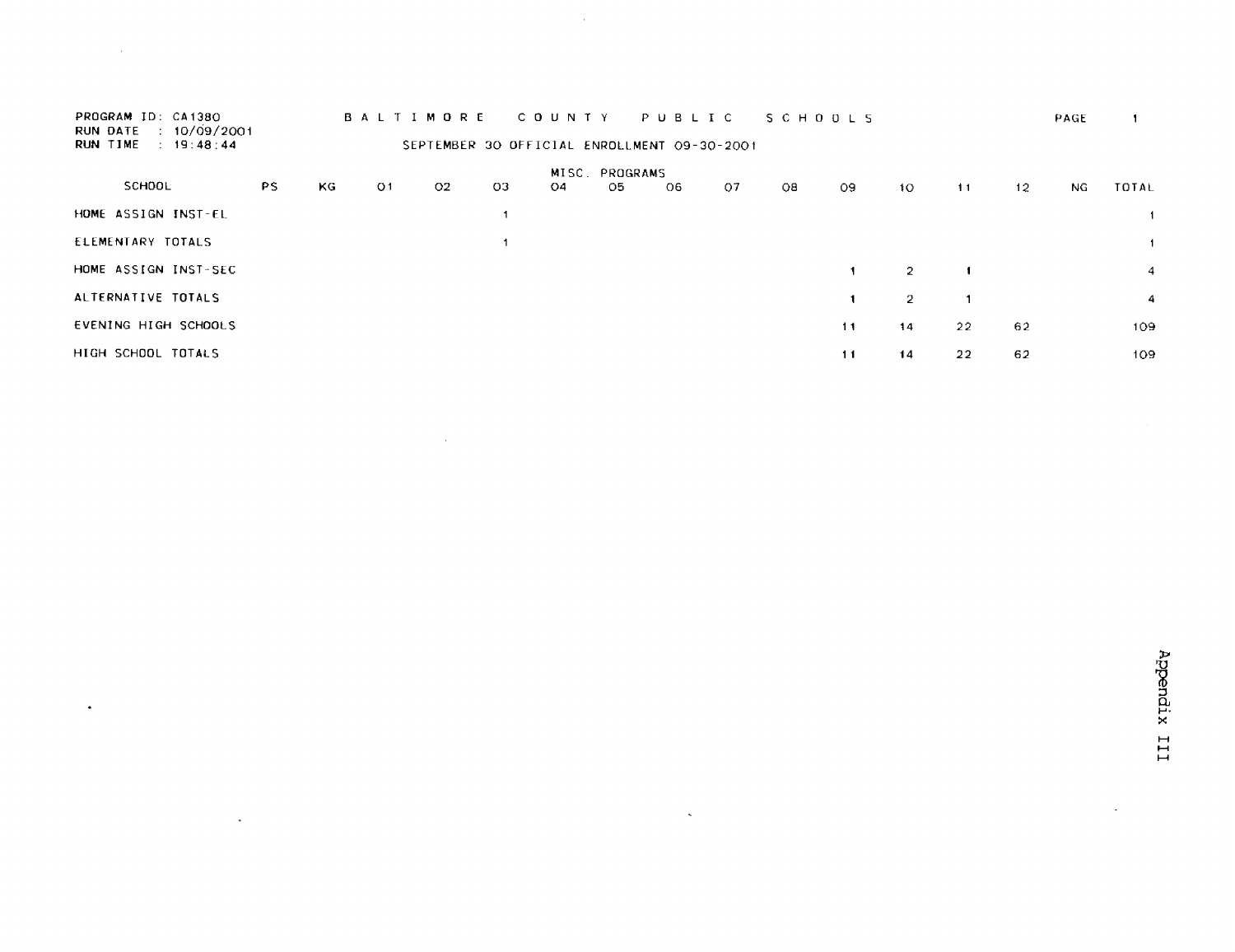| PROGRAM ID: CA1380<br>: 10/09/2001<br>RUN DATE<br>RUN TIME<br>$\therefore$ 19:48:44 |     |    | BALTIMORE |                |    | C O U N T Y | SEPTEMBER 30 OFFICIAL ENROLLMENT 09-30-2001 | PUBLIC |    |    | <b>SCHOOLS</b> |                 |    |    | PAGE | 2              |
|-------------------------------------------------------------------------------------|-----|----|-----------|----------------|----|-------------|---------------------------------------------|--------|----|----|----------------|-----------------|----|----|------|----------------|
| SCHOOL                                                                              | PS. | KG | 01        | O <sub>2</sub> | 03 | 04          | MISC. PROGRAMS<br>O <sub>5</sub>            | O6     | O7 | 08 | -09            | 10 <sub>o</sub> | 11 | 12 | NG.  | TOTAL          |
| MISC. PROGRAM TYPES                                                                 |     |    |           |                |    |             |                                             |        |    |    |                |                 |    |    |      |                |
| ELEMENTARY                                                                          |     |    |           |                |    |             |                                             |        |    |    |                |                 |    |    |      | $\mathbf{1}$   |
| <b>MIDDLE</b>                                                                       |     |    |           |                |    |             |                                             |        |    |    |                |                 |    |    |      | $\circ$        |
| <b>ALTERNATIVE</b>                                                                  |     |    |           |                |    |             |                                             |        |    |    |                | $\overline{2}$  |    |    |      | $\overline{4}$ |
| SECONDARY                                                                           |     |    |           |                |    |             |                                             |        |    |    | 11             | 14              | 22 | 62 |      | 109            |
| SPECIAL EDUCATION                                                                   |     |    |           |                |    |             |                                             |        |    |    |                |                 |    |    |      | $\Omega$       |
| MISC PROGRAMS TOTAL                                                                 |     |    |           |                |    |             |                                             |        |    |    | 12             | 16              | 23 | 62 |      | 114            |

 $\label{eq:2.1} \frac{1}{\sqrt{2}}\left(\frac{1}{\sqrt{2}}\right)^2\left(\frac{1}{\sqrt{2}}\right)^2\left(\frac{1}{\sqrt{2}}\right)^2\left(\frac{1}{\sqrt{2}}\right)^2\left(\frac{1}{\sqrt{2}}\right)^2\left(\frac{1}{\sqrt{2}}\right)^2\left(\frac{1}{\sqrt{2}}\right)^2\left(\frac{1}{\sqrt{2}}\right)^2\left(\frac{1}{\sqrt{2}}\right)^2\left(\frac{1}{\sqrt{2}}\right)^2\left(\frac{1}{\sqrt{2}}\right)^2\left(\frac{1}{\sqrt{2}}\right)^2\left(\frac{1}{\sqrt$ 

 $\label{eq:2.1} \frac{1}{\sqrt{2}}\int_{\mathbb{R}^3}\frac{1}{\sqrt{2}}\left(\frac{1}{\sqrt{2}}\right)^2\frac{1}{\sqrt{2}}\left(\frac{1}{\sqrt{2}}\right)^2\frac{1}{\sqrt{2}}\left(\frac{1}{\sqrt{2}}\right)^2\frac{1}{\sqrt{2}}\left(\frac{1}{\sqrt{2}}\right)^2.$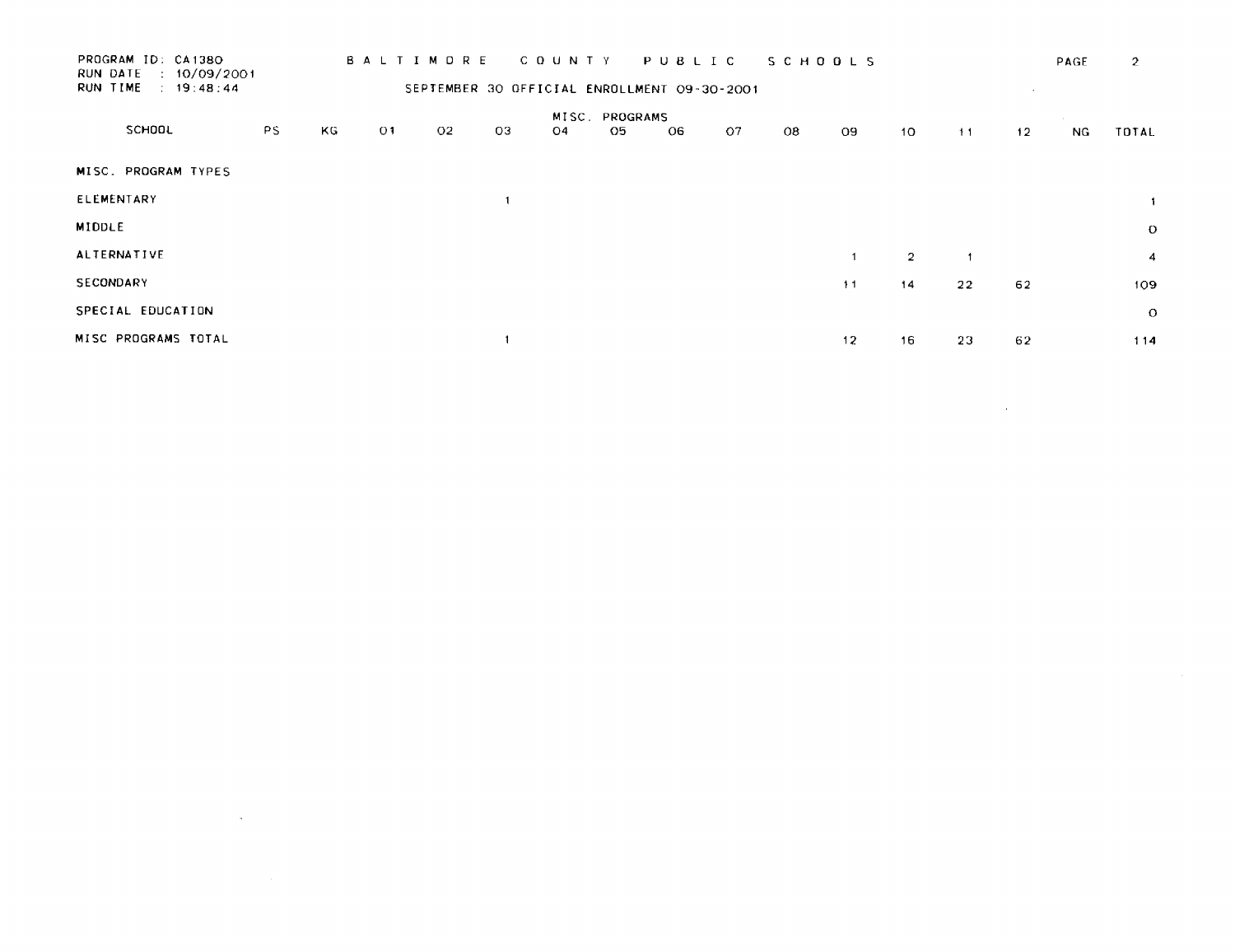PROGRAM ID : CA 1380 RUN DATE : 10/09/2001

### RUN TIME : 19 :48 :44 SEPTEMBER 30 OFFICIAL ENROLLMENT 09-30-2001

|                             |     |             |                |       |       |                | SOUTHWESTERN AREA |              |          |       |       | $\alpha$ |       |                |     |              |
|-----------------------------|-----|-------------|----------------|-------|-------|----------------|-------------------|--------------|----------|-------|-------|----------|-------|----------------|-----|--------------|
| SCHOOL                      | PS. | ΚG          | O <sub>1</sub> | 02    | O3    | O <sub>4</sub> | 05                | 06           | 07       | O8    | 09    | 10       | 11    | 12             | NG. | <b>TOTAL</b> |
|                             |     |             |                |       |       |                |                   |              |          |       |       |          |       |                |     |              |
| ARBUTUS ELEMENTARY          | 39  | 44          | 73             | 73    | 85    | 77             | 79                |              |          |       |       |          |       |                |     | 470          |
| BALTO HIGHLANDS ELEM        | 69  | 98*         | 74             | 76    | 99    | 76             | 86                |              |          |       |       |          |       |                |     | 578          |
| CATONSVILLE ELEM            | 19  | 57          | 65             | 59    | 57    | 69             | 80                |              |          |       |       |          |       |                |     | 406          |
| <b>CHADWICK ELEM</b>        | 33  | $77*$       | 86             | 74    | 92    | 75             | 72                |              |          |       |       |          |       |                |     | 509          |
| DOGWOOD ELEMENTARY          | 37  | $98*$       | 76             | 102   | 92    | 96             | 106               |              |          |       |       |          |       |                |     | 607          |
| <b>EDMONDSON HGHTS ELEM</b> | 49  | 66.         | 91             | 98    | 128   | 110.           | 118               |              |          |       |       |          |       |                |     | 660          |
| FEATHERBED LN EL INT        |     |             |                |       | 118   | 114            | 152               |              |          |       |       |          |       |                |     | 384          |
| FEATHERBED LN EL PR         | 47  | $140*$      | 103            | 146   |       |                |                   |              |          |       |       |          |       |                |     | 436          |
| HALETHORPE ELEM             | 51  | 52          | 65             | 49    | 59    | 70             | 71                |              |          |       |       |          |       |                |     | 417          |
| HEBBVILLE ELEM              | 49  | 66*         | 73             | 83    | 75    | 91             | 95                |              |          |       |       |          |       |                |     | 532          |
| HILLCREST ELEM              | 28  | 93.         | 97             | 110   | 103   | 104            | 111               |              |          |       |       |          |       |                |     | 646          |
| JOHNNYCAKE ELEM             | 52  | 82*         | 96             | 90    | 119   | 95             | 106               |              |          |       |       |          |       |                |     | 640          |
| LANSDOWNE ELEM              | 40  | $74+$       | 71             | 66    | 63    | 62             | 56                |              |          |       |       |          |       |                |     | 432          |
| POWHATAN ELEM               | 28  | 46*         | 57             | 53    | 79    | 81             | 65                |              |          |       |       |          |       |                |     | 409          |
| RELAY ELEMENTARY            | 19  | 63.         | 69             | 72    | 78    | 83             | 97                |              |          |       |       |          |       |                |     | 481          |
| RIVERVIEW ELEMENTARY        | 48  | 64*         | 84             | 76    | 72    | 83             | 73                |              |          |       |       |          |       |                |     | 500          |
| WESTCHESTER ELEM            | 11  | 72          | 76             | 76    | 67    | 92             | 87                |              |          |       |       |          |       |                |     | 481          |
| WESTOWNE ELEMENTARY         | 55  | 63          |                | 68    | 62    | 64             | 77                |              |          |       |       |          |       |                |     | 453          |
|                             |     |             | 64             |       |       |                |                   |              |          |       |       |          |       |                |     |              |
| WINFIELD ELEM               | 42  | 55*         | 66             | 56    | 77    | 69             | 66                |              |          |       |       |          |       |                |     | 431          |
| WOODBRIDGE ELEM             | 13  | 50.         | 68             | 68    | 75    | 76             | 91                |              |          |       |       |          |       |                |     | 441          |
| WOODMOOR ELEM               | 52  | $95*$       | 99             | 112   | 101   | 104            | 110               |              |          |       |       |          |       |                |     | 673          |
| ELEMENTARY TOTALS           | 781 | 1,455 1,553 |                | 1,607 | 1,701 | 1.691          | 1,798             |              |          |       |       |          |       |                |     | 10,586       |
| ARBUTUS MIDDLE              |     |             |                |       |       |                |                   | 294          | 336      | 280   |       |          |       |                |     | 910          |
| CATONSVILLE MIDDLE          |     |             |                |       |       |                |                   | 206          | 202      | 223   |       |          |       |                |     | 631          |
| LANSDOWNE MIDDLE            |     |             |                |       |       |                |                   | 247          | 283      | 240   |       |          |       |                |     | 770          |
| MEADOWWOOD EDUC CTR         |     |             |                |       |       |                |                   | 9            | -10      | 24    |       |          |       |                |     | 43           |
| SOUTHWEST ACADEMY           |     |             |                |       |       |                |                   | 419          | 446      | 418   |       |          |       |                |     | 1,283        |
| WOODLAWN MIDDLE             |     |             |                |       |       |                |                   |              | 326      | 359   |       |          |       |                |     | 997          |
|                             |     |             |                |       |       |                |                   | $3^{12}_{3}$ | વ્યો છે. | 香港    |       |          |       |                | P.  |              |
| MIDDLE TOTALS               |     |             |                |       |       |                |                   | 1,487        | 1,603    | 1,544 |       |          |       |                |     | 4,634        |
| CATON CTR ALT STUDY         |     |             |                |       |       |                |                   |              |          |       | 10    | 41       | 8     | $\overline{2}$ |     | 61           |
| CATONSVILLE HIGH            |     |             |                |       |       |                |                   |              |          |       | 375   | 338      | 362   | 330            |     | 1,405        |
| LANSDOWNE HIGH              |     |             |                |       |       |                |                   |              |          |       | 327   | 325      | 265   | 296            |     | 1,213        |
| WESTERN SCH/TECHNOL         |     |             |                |       |       |                |                   |              |          |       | 285   | 274      | 231   | 246            |     | 1,036        |
| WOODLAWN HIGH               |     |             |                |       |       |                |                   |              |          |       | 577   | 465      | 391   | 402            |     | 1,835        |
| HIGH SCHOOL TOTALS          |     |             |                |       |       |                |                   |              |          |       | 1.574 | 1,443    | 1,257 | 1,276          |     | 5,550        |
| MAIDEN CHOICE SCHOOL        |     |             |                |       |       |                |                   |              |          |       |       |          |       |                | 119 | 119          |
| RICA CATONSVILLE EDU        |     |             |                |       |       |                |                   |              |          |       |       |          |       |                | 22  | 22           |
| SPECIAL ED TOTALS           |     |             |                |       |       |                |                   |              |          |       |       |          |       |                | 141 | 141          |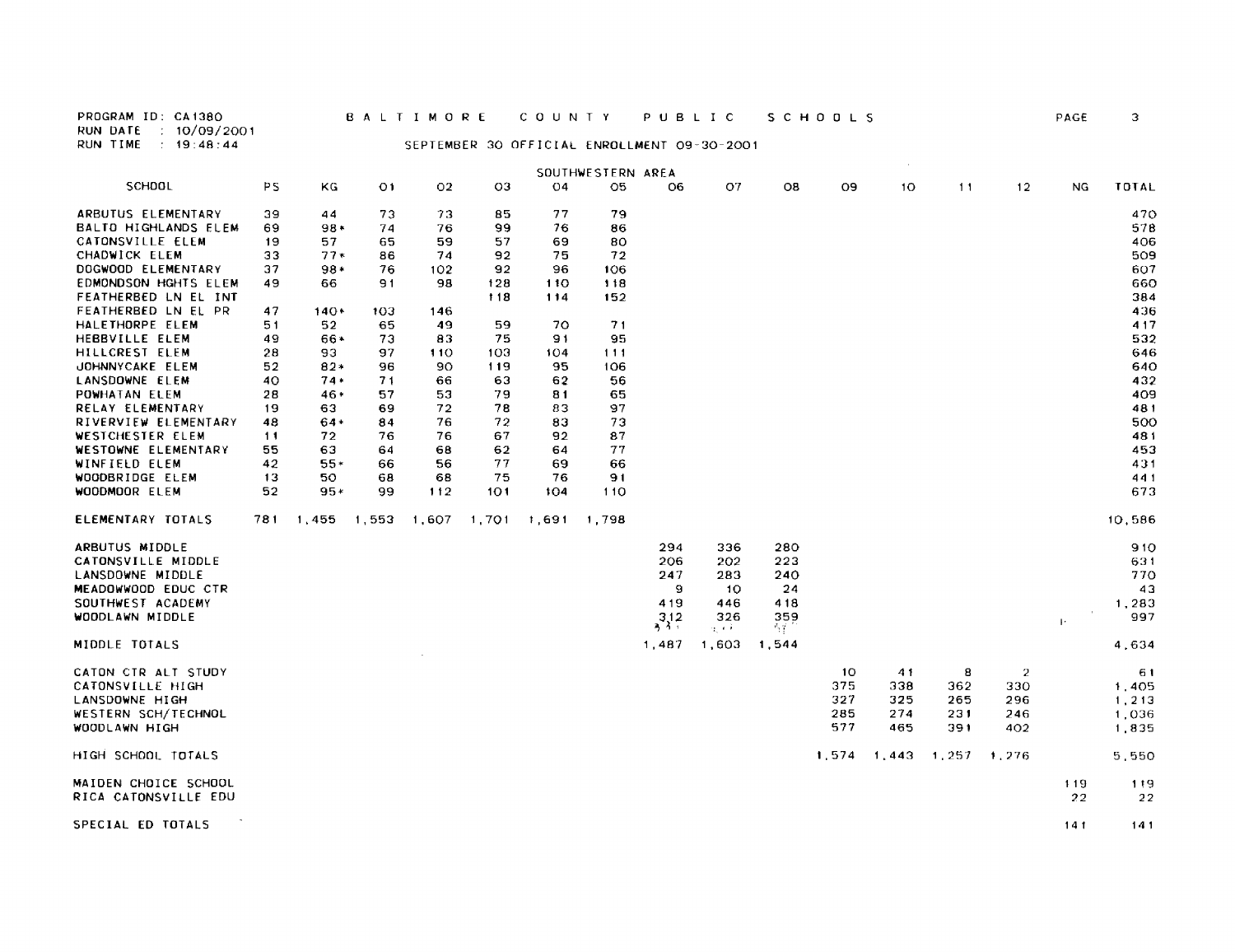| PROGRAM ID: CA1380<br>RUN DATE<br>RUN TIME | $\div$ 10/09/2001<br>: 19:48:44 |     |       | <b>BALTIMORE</b> | SEPTEMBER 30 OFFICIAL ENROLLMENT 09-30-2001 |       | <b>COUNTY</b> |                   | PUBLIC |             |       | SCHOOLS |       |       |       | PAGE | 4            |
|--------------------------------------------|---------------------------------|-----|-------|------------------|---------------------------------------------|-------|---------------|-------------------|--------|-------------|-------|---------|-------|-------|-------|------|--------------|
|                                            |                                 |     |       |                  |                                             |       |               | SOUTHWESTERN AREA |        |             |       |         |       |       |       |      |              |
| SCHOOL                                     | $\sim$                          | PS. | KG    | O <sub>1</sub>   | 02                                          | 03    | $^{04}$       | 05                | 06     | 07          | O8    | 09      | 10    | 11    | 12    | ΝG   | <b>10TAL</b> |
| SOUTHWESTERN TYPES                         |                                 |     |       |                  |                                             |       |               |                   |        |             |       |         |       |       |       |      |              |
| ELEMENTARY                                 |                                 | 781 | 1,455 | 1,553            | 1,607                                       | 1,701 | 1.691         | 1.798             |        |             |       |         |       |       |       |      | 10,586       |
| <b>MIDDLE</b>                              |                                 |     |       |                  |                                             |       |               |                   | 1,487  | 1 603 1 544 |       |         |       |       |       |      | 4,634        |
| ALTERNATIVE                                |                                 |     |       |                  |                                             |       |               |                   |        |             |       |         |       |       |       |      | $\circ$      |
| SECONDARY                                  |                                 |     |       |                  |                                             |       |               |                   |        |             |       | 1,574   | 1,443 | 1,257 | 1,276 |      | 5,550        |
| SPECIAL EDUCATION                          |                                 |     |       |                  |                                             |       |               |                   |        |             |       |         |       |       |       | 141  | 141          |
| SOUTHWESTERN TOTALS                        |                                 | 781 | 1,455 | 1,553            | 1,607                                       | 1,701 | 1,691         | 1,798 1,487       |        | 1,603       | 1,544 | 1,574   | 1,443 | 1,257 | 1,276 | 141  | 20.911       |
| $*$ = FULL TIME KDG -                      |                                 |     | 895   |                  |                                             |       |               |                   |        |             |       |         |       |       |       |      |              |

 $\epsilon$  .

 $\mathcal{L}(\mathcal{L}^{\mathcal{L}})$  and  $\mathcal{L}^{\mathcal{L}}$  are the set of the set of  $\mathcal{L}^{\mathcal{L}}$ 

the contract of the contract of

 $\mathcal{L}(\mathcal{L}(\mathcal{L}(\mathcal{L}(\mathcal{L}(\mathcal{L}(\mathcal{L}(\mathcal{L}(\mathcal{L}(\mathcal{L}(\mathcal{L}(\mathcal{L}(\mathcal{L}(\mathcal{L}(\mathcal{L}(\mathcal{L}(\mathcal{L}(\mathcal{L}(\mathcal{L}(\mathcal{L}(\mathcal{L}(\mathcal{L}(\mathcal{L}(\mathcal{L}(\mathcal{L}(\mathcal{L}(\mathcal{L}(\mathcal{L}(\mathcal{L}(\mathcal{L}(\mathcal{L}(\mathcal{L}(\mathcal{L}(\mathcal{L}(\mathcal{L}(\mathcal{L}(\mathcal{$ 

 $\mathcal{L}^{\text{max}}_{\text{max}}$  and  $\mathcal{L}^{\text{max}}_{\text{max}}$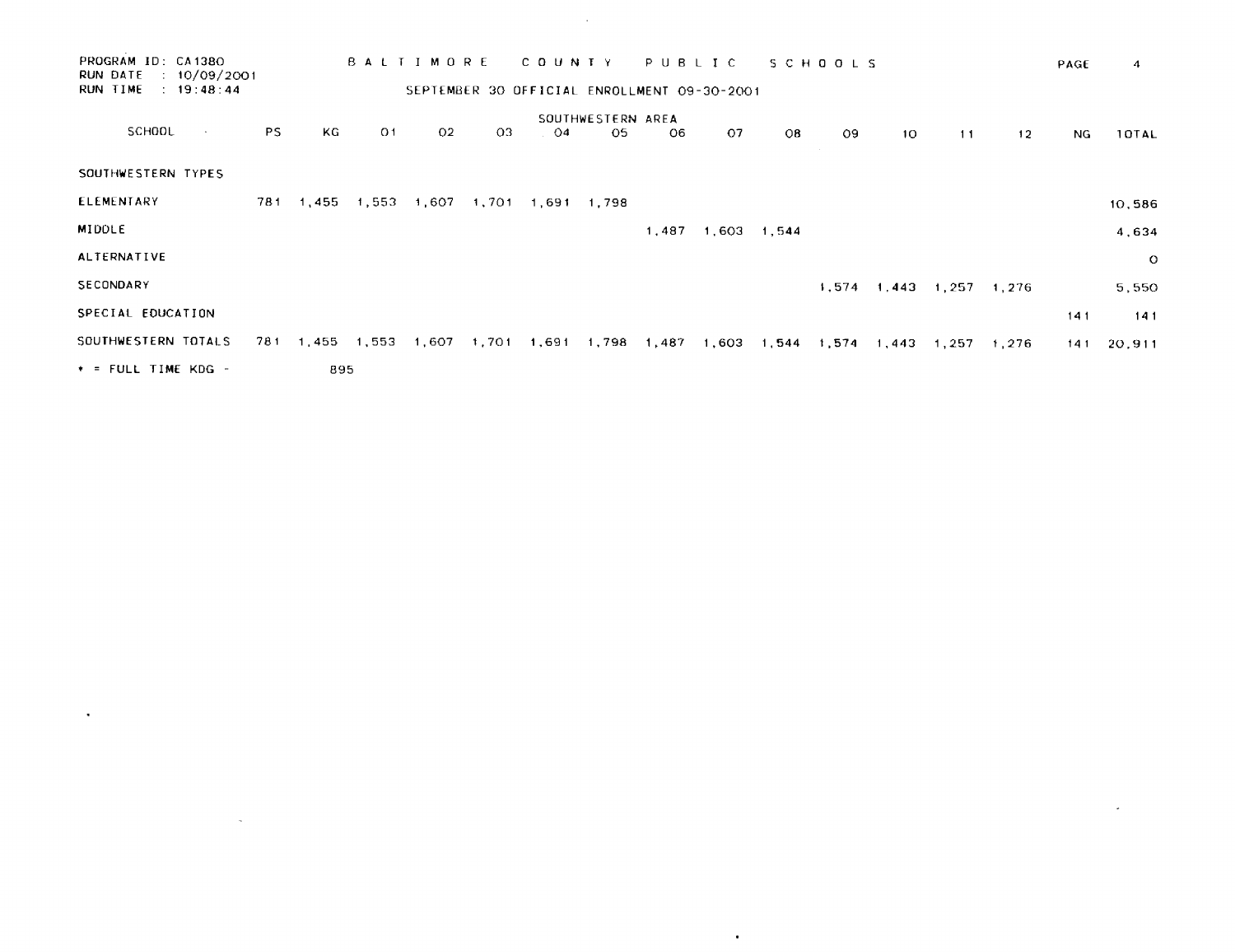PROGRAM ID: CA1380 RUN DATE : 10/09/2001<br>RUN TIME : 19:48:44

**Contract Service** 

 $\sim$ 

#### SEPTEMBER 30 OFFICIAL ENROLLMENT 09-30-2001

|                                 |     |        |                 |                |       |                | NORTHWESTERN AREA |           |       |       |       |             |     |       |           |        |
|---------------------------------|-----|--------|-----------------|----------------|-------|----------------|-------------------|-----------|-------|-------|-------|-------------|-----|-------|-----------|--------|
| SCHOOL                          | PS. | КG     | O <sub>1</sub>  | O <sub>2</sub> | 03    | O <sub>4</sub> | 05                | <b>O6</b> | O7    | 08    | O9    | 10          | 11  | 12    | <b>NG</b> | TOTAL  |
| <b>BEDFORD ELEM</b>             | 4   |        | 64              | 66             | 63    | 71             | 62                |           |       |       |       |             |     |       |           | 330    |
| CAMPFIELD ECLD CTR              | 179 | $217*$ |                 |                |       |                |                   |           |       |       |       |             |     |       |           | 396    |
| CEDARMERE ELEMENTARY            | 36  | $67*$  | 96              | 82             | 80    | 87             | 82                |           |       |       |       |             |     |       |           | 530    |
| CHATSWORTH SCHOOL               |     | $62*$  | 68              | 65             | 71    | -70            | 80                |           |       |       |       |             |     |       |           | 416    |
| CHURCH LANE EL TECH             | 20  | 56*    | 66              | 70             | 84    | 63             | 86                |           |       |       |       |             |     |       |           | 445    |
| DEER PARK ELEMENTARY            | 28  | $66*$  | 63              | 76             | 98    | 90             | 88                |           |       |       |       |             |     |       |           | 509    |
| FORT GARRISON ELEM              |     | 51     | 71              | 75             | 76    | 85             | 99                |           |       |       |       |             |     |       |           | 457    |
| FRANKLIN ELEMENTARY             | 40  | 49     | 76              | 74             | 72    | 105            | 91                |           |       |       |       |             |     |       |           | 507    |
| GLYNDON ELEMENTARY              | 9   | 59     | 67              | 81             | 94    | 83             | 96                |           |       |       |       |             |     |       |           | 489    |
| HERNWOOD ELEMENTARY             | 15  | -60    | 75              | 65             | 67    | 87             | 76                |           |       |       |       |             |     |       |           | 445    |
| MILBROOK ELEMENTARY             |     |        | 56              | 58             | 89    | 90             | 102               |           |       |       |       |             |     |       |           | 395    |
| NEW TOWN ELEMENTARY             | 12  | 160    | 172             | 153            | 143   | 150            | 141               |           |       |       |       |             |     |       |           | 931    |
| OWINGS MILLS ELEM               | 70. | $111*$ | 110             | 114            | 105   | 106            | 106               |           |       |       |       |             |     |       |           | 722    |
| RANDALLSTOWN ELEM               |     |        | 57              | 54             | 53    | 60             | 74                |           |       |       |       |             |     |       |           | 298    |
| REISTERSTOWN ELEM               | 6   | 57     | 69              | 67             | 74    | 88             | 95                |           |       |       |       |             |     |       |           | 456    |
| SCOTTS BRANCH ELEM              |     | $93*$  | 90              | 94.            | 94    | 91             | 106               |           |       |       |       |             |     |       |           | 568    |
| SUMMIT PARK ELEM                | 8   | 39     | 52              | 48             | 49    | 47             | 63                |           |       |       |       |             |     |       |           | 306    |
| TIMBER GROVE ELEM               | 20. | 67     | 93              | 94             | 105   | 120            | 151               |           |       |       |       |             |     |       |           | 650    |
| WELLWOOD INTL SCHOOL            |     | $87*$  | 74              | 94             | 100   | 87             | 87                |           |       |       |       |             |     |       |           | 529    |
| WINAND ELEMENTARY               | 15  | $71+$  | 71              | 94             | 110   | 118            | 120               |           |       |       |       |             |     |       |           | 599    |
| ELEMENTARY TOTALS               | 462 |        | $1,372$ $1,490$ | 1,524          | 1,627 | 1 698          | 1,805             |           |       |       |       |             |     |       |           | 9,978  |
| DEER PARK MID/MAGNET            |     |        |                 |                |       |                |                   | 447       | 479   | 383   |       |             |     |       |           | 1.309  |
| FRANKLIN MIDDLE                 |     |        |                 |                |       |                |                   | 476       | 490   | 514   |       |             |     |       |           | 1,480  |
| OLD COURT MIDDLE                |     |        |                 |                |       |                |                   | 362       | 364   | 361   |       |             |     |       |           | 1,087  |
| PIKESVILLE MIDDLE               |     |        |                 |                |       |                |                   | 355       | 353   | 394   |       |             |     |       |           | 1, 102 |
| SUDBROOK MAGNET MDL             |     |        |                 |                |       |                |                   | 363       | 332   | 291   |       |             |     |       |           | 986    |
| MIDDLE TOTALS                   |     |        |                 |                |       |                |                   | 2,003     | 2,018 | 1,943 |       |             |     |       |           | 5,964  |
| FRANKLIN HIGH                   |     |        |                 |                |       |                |                   |           |       |       | 366   | 387         | 364 | 317   |           | 1.434  |
| MILFORD MILL ACADEMY            |     |        |                 |                |       |                |                   |           |       |       | 412   | 395         | 370 | 297   |           | 1.474  |
| OWINGS MILLS HIGH               |     |        |                 |                |       |                |                   |           |       |       | 397   | 402         | 307 | 271   |           | 1,377  |
| PIKESVILLE HIGH                 |     |        |                 |                |       |                |                   |           |       |       | 299   | 265         | 281 | 227   |           | 1.072  |
| RANDALLSTOWN HIGH               |     |        |                 |                |       |                |                   |           |       |       | 507   | 423         | 351 | 354   |           | 1.635  |
| $\bullet$<br>HIGH SCHOOL TOTALS |     |        |                 |                |       |                |                   |           |       |       | 1,981 | 1,872 1,673 |     | 1.466 |           | 6,992  |

 $\mathcal{L}^{\text{max}}_{\text{max}}$  and  $\mathcal{L}^{\text{max}}_{\text{max}}$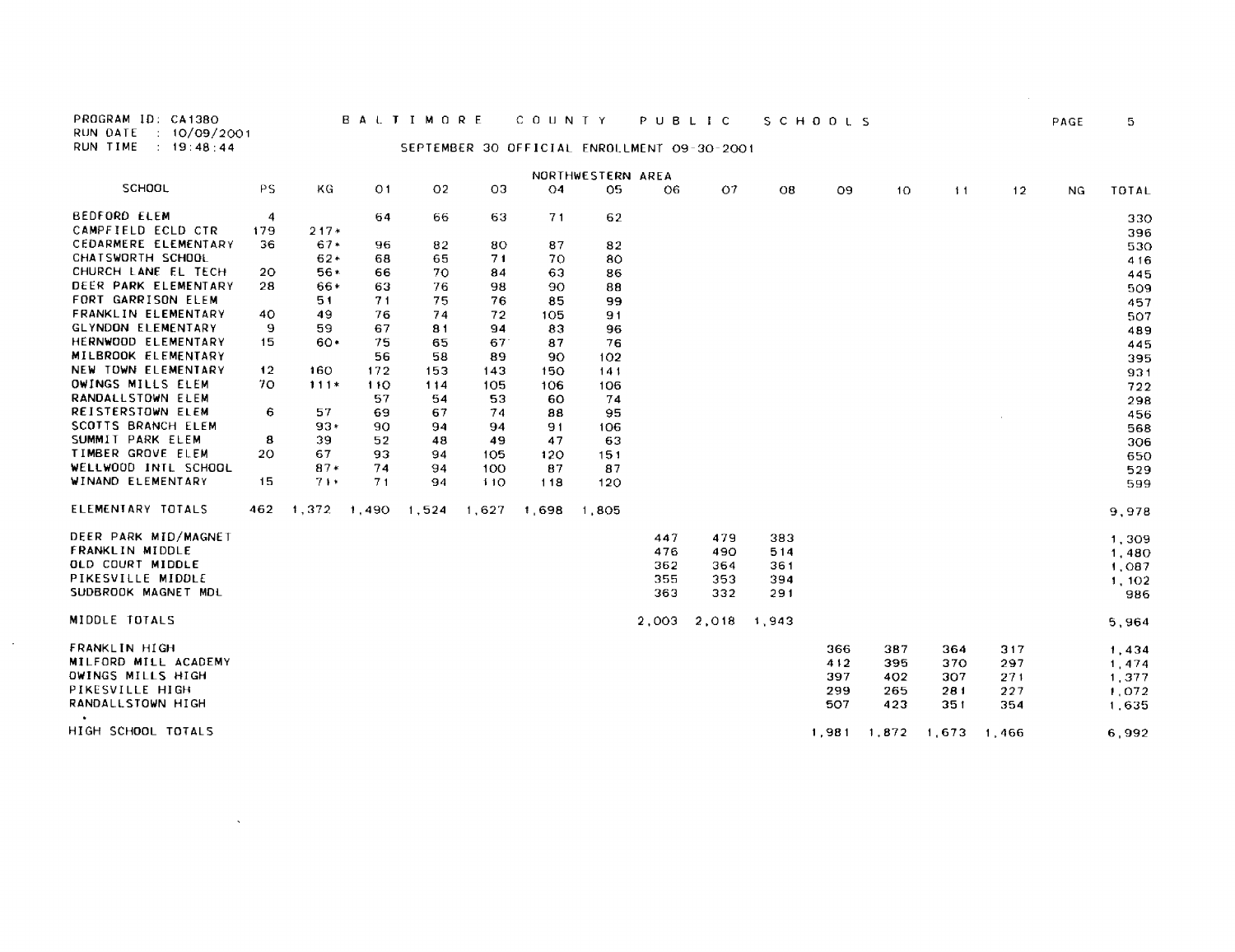| PROGRAM ID: CA1380<br>: 10/09/2001<br>RUN DATE |     |       | <b>BALTIMORE</b> |                |       | <b>COUNTY</b>                               |                   | PUBLIC |       |       | SCHOOLS |             |       |       | PAGE | 6.      |
|------------------------------------------------|-----|-------|------------------|----------------|-------|---------------------------------------------|-------------------|--------|-------|-------|---------|-------------|-------|-------|------|---------|
| RUN TIME<br>19:48:44                           |     |       |                  |                |       | SEPTEMBER 30 OFFICIAL ENROLLMENT 09-30-2001 |                   |        |       |       |         |             |       |       |      |         |
|                                                |     |       |                  |                |       |                                             | NORTHWESTERN AREA |        |       |       |         |             |       |       |      |         |
| SCHOOL                                         | PS. | KG.   | O <sub>1</sub>   | O <sub>2</sub> | O3    | 04                                          | 05                | 06     | O7    | O8    | 09      | 10          | 11    | 12    | NG.  | TOTAL   |
| NORTHWESTERN TYPES                             |     |       |                  |                |       |                                             |                   |        |       |       |         |             |       |       |      |         |
| ELEMENTARY                                     | 462 | 1,372 | 1.490            | 1,524          | 1,627 | 1,698                                       | 1,805             |        |       |       |         |             |       |       |      | 9,978   |
| MIDDLE                                         |     |       |                  |                |       |                                             |                   | 2,003  | 2.018 | 1,943 |         |             |       |       |      | 5,964   |
| ALTERNATIVE                                    |     |       |                  |                |       |                                             |                   |        |       |       |         |             |       |       |      | $\circ$ |
| SECONDARY                                      |     |       |                  |                |       |                                             |                   |        |       |       | 1,981   | 1,872 1,673 |       | 1.466 |      | 6,992   |
| SPECIAL EDUCATION                              |     |       |                  |                |       |                                             |                   |        |       |       |         |             |       |       |      | $\circ$ |
| NORTHWESTERN TOTALS                            | 462 | 1,372 | 1,490            | 1,524          | 1,627 | 1,698                                       | 1,805             | 2,003  | 2,018 | 1,943 | 1,981   | 1,872       | 1.673 | 1,466 |      | 22,934  |
| $*$ = FULL TIME KDG -                          |     | 890   |                  |                |       |                                             |                   |        |       |       |         |             |       |       |      |         |

 $\mathcal{A}^{\mathcal{A}}$  and  $\mathcal{A}^{\mathcal{A}}$  and  $\mathcal{A}^{\mathcal{A}}$ 

 $\mathcal{L}(\mathcal{L}(\mathcal{L}))$  and  $\mathcal{L}(\mathcal{L}(\mathcal{L}))$  . The contribution of  $\mathcal{L}(\mathcal{L})$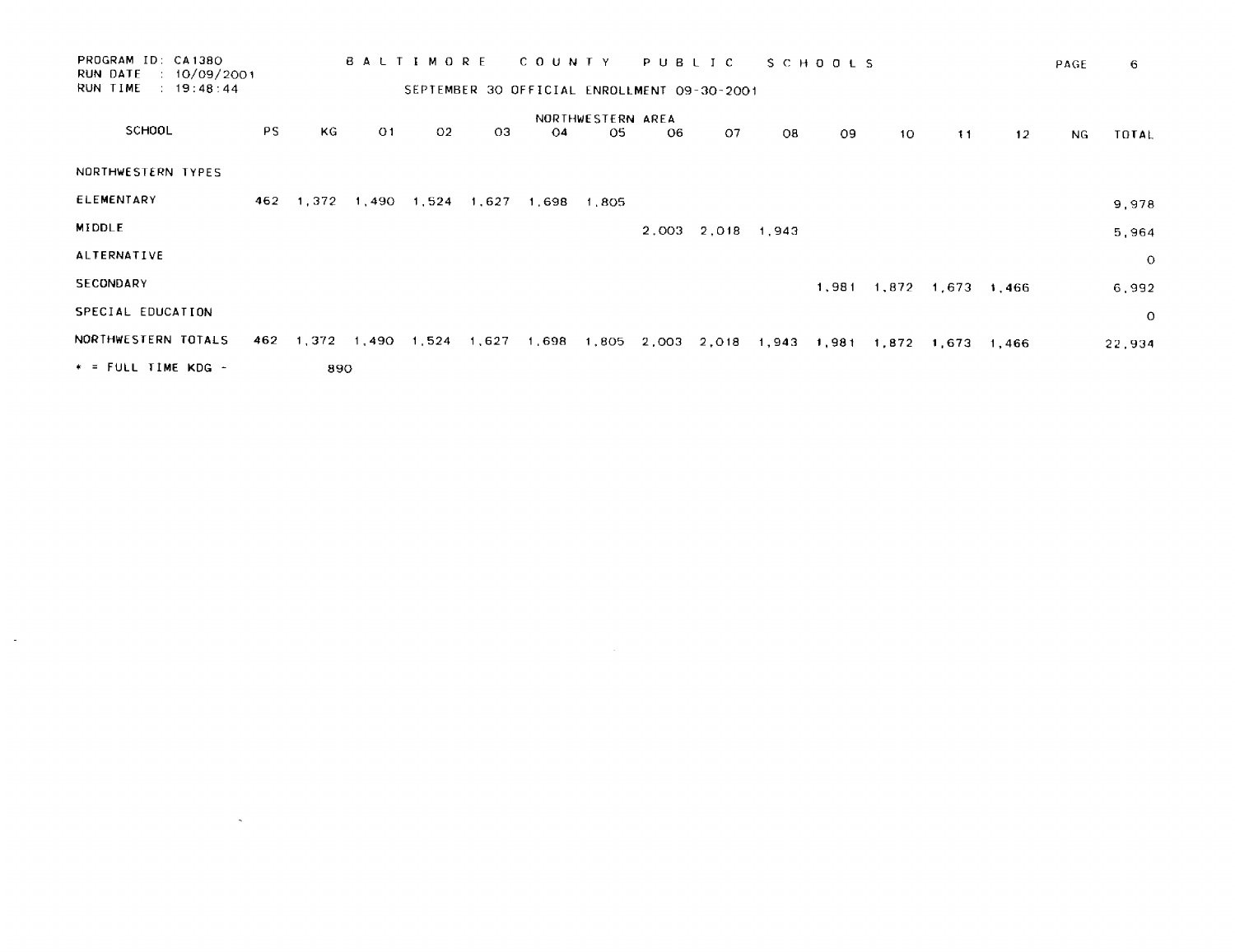**RUN DATE : 10/09/2001<br>RUN TIME : 19:48:44** 

 $\label{eq:2.1} \mathcal{L}(\mathcal{L}^{\text{max}}_{\mathcal{L}}(\mathcal{L}^{\text{max}}_{\mathcal{L}})) \leq \mathcal{L}(\mathcal{L}^{\text{max}}_{\mathcal{L}}(\mathcal{L}^{\text{max}}_{\mathcal{L}}))$ 

### PROGRAM ID : CA 1380 B <sup>A</sup> <sup>L</sup> <sup>T</sup> <sup>I</sup> M 0 R <sup>E</sup> C 0 U N T <sup>Y</sup> P U B <sup>L</sup> <sup>I</sup> C S C H 0 0 <sup>L</sup> S PAGE <sup>7</sup>

### SEPTEMBER 30 OFFICIAL ENROLLMENT 09-30-2001

 $\mathcal{L}^{\text{max}}_{\text{max}}$ 

|                          |                |       |                |       |       |       | CENTRAL AREA |       |       |       |       |                 |       |       |     |        |
|--------------------------|----------------|-------|----------------|-------|-------|-------|--------------|-------|-------|-------|-------|-----------------|-------|-------|-----|--------|
| SCHOOL                   | PS.            | ΚG    | O <sub>1</sub> | 02    | OЗ    | 04    | 05           | 06    | 07    | O8    | 09    | 10 <sup>°</sup> | 11    | 12    | NG. | TOTAL  |
| CARROLL MANOR ELEM       | 16             | 39    | 43             | 54    | 51    | 55    | 68           |       |       |       |       |                 |       |       |     | 326    |
| CROMWELL ELEM MAGNET     |                | $72*$ | 71             | 71    | 70    | 71    | 75           |       |       |       |       |                 |       |       |     | 430    |
| FIFTH DISTRICT ELEM      | 2              | 51    | 48             | 47    | 48    | 50    | 58           |       |       |       |       |                 |       |       |     | 304    |
| <b>HALSTEAD ACADEMY</b>  | 45             | $76*$ | 80             | 82    | 93    | 93    | 74           |       |       |       |       |                 |       |       |     | 543    |
| HAMPTON ELEMENTARY       | 7              | 46    | 63             | 63    | 54    | 54    | 65           |       |       |       |       |                 |       |       |     | 352    |
| <b>JACKSONVILLE ELEM</b> | 20             | 69    | 97             | 97    | 111   | 111   | 102          |       |       |       |       |                 |       |       |     | 607    |
| LUTHERVILLE LAB TECH     | 24             | 49    | 57             | 73    | 76    | 74    | 85           |       |       |       |       |                 |       |       |     | 438    |
| OAKLEIGH ELEMENTARY      | 41             | 58    | 68             | 72    | 64    | 100   | 104          |       |       |       |       |                 |       |       |     | 507    |
| PADONIA ELEMENTARY       | 51             | 41    | 42             | 38    | 35    | 56    | 39           |       |       |       |       |                 |       |       |     | 302    |
| PINEWOOD ELEMENTARY      | 7              | 66    | 74             | 81    | 89    | 82    | 85           |       |       |       |       |                 |       |       |     | 484    |
| PLEASANT PLAINS ELEM     | 33             | $67*$ | 84             | 67    | 79    | 87    | 72           |       |       |       |       |                 |       |       |     | 489    |
| POT SPRING ELEM          | 21             | 67    | 96             | 96    | 94    | 99    | 87           |       |       |       |       |                 |       |       |     | 560    |
| PRETTYBOY ELEMENTARY     | з              | 71    | 68             | 77    | 76    | 94    | 101          |       |       |       |       |                 |       |       |     | 490    |
| RIDERWOOD ELEM           | 6              | 44    | 96             | 86    | 86    | 107   | 99           |       |       |       |       |                 |       |       |     | 524    |
| RODGERS FORGE ELEM       |                | 53    | 74             | 83    | 93    | 93    | 97           |       |       |       |       |                 |       |       |     | 493    |
| SEVENTH DIST ELEM        |                | 47    | 60             | 47    | 60    | 73    | 73           |       |       |       |       |                 |       |       |     | 360    |
| SPARKS ELEMENTARY        | 11             | 63    | 92             | 86    | 81    | 77    | 68           |       |       |       |       |                 |       |       |     | 478    |
| STONELEIGH ELEM          | 19             | 57    | 84             | 74    | 94    | 95    | 82           |       |       |       |       |                 |       |       |     | 505    |
| TIMONIUM ELEMENTARY      | $\blacksquare$ | 57    | 63             | 73    | 71    | 76    | 72           |       |       |       |       |                 |       |       |     | 413    |
| VILLA CRESTA ELEM        | 48             | 78*   | 76             | 87    | 81    | 104   | 10B          |       |       |       |       |                 |       |       |     | 582    |
| WARREN ELEMENTARY        | 20             | 57    | 66             | 64    | 60    | 64    | 59           |       |       |       |       |                 |       |       |     | 390    |
| ELEMENTARY TOTALS        | 375            | 1,228 | 1,502          | 1,518 | 1,566 | 1,715 | 1,673        |       |       |       |       |                 |       |       |     | 9,577  |
| COCKEYSVILLE MIDDLE      |                |       |                |       |       |       |              | 260   | 282   | 293   |       |                 |       |       |     | 835    |
| DUMBARTON MIDDLE         |                |       |                |       |       |       |              | 274   | 277   | 278   |       |                 |       |       |     | 829    |
| HEREFORD MIDDLE          |                |       |                |       |       |       |              | 345   | 319   | 326   |       |                 |       |       |     | 990    |
| LOCH RAVEN TECH ACAD     |                |       |                |       |       |       |              | 335   | 338   | 321   |       |                 |       |       |     | 994    |
| RIDGELY MIDDLE           |                |       |                |       |       |       |              | 365   | 352   | 358   |       |                 |       |       |     | 1,075  |
| MIDDLE TOTALS            |                |       |                |       |       |       |              | 1,579 | 1,568 | 1.576 |       |                 |       |       |     | 4,723  |
| CARVER CTR ARTS TECH     |                |       |                |       |       |       |              |       |       |       | 187   | 168             | 179   | 193   |     | 727    |
| DULANEY HIGH SCHOOL      |                |       |                |       |       |       |              |       |       |       | 479   | 459             | 413   | 440   |     | 1,791  |
| HEREFORD HIGH            |                |       |                |       |       |       |              |       |       |       | 314   | 289             | 294   | 306   |     | 1,203  |
| LOCH RAVEN HIGH          |                |       |                |       |       |       |              |       |       |       | 281   | 220             | 259   | 230   |     | 990    |
| TOWSON HIGH SCHOOL       |                |       |                |       |       |       |              |       |       |       | 345   | 346             | 337   | 276   |     | 1,304  |
| HIGH SCHOOL TOTALS       |                |       |                |       |       |       |              |       |       |       | 1,606 | 1,482           | 1.482 | 1,445 |     | 6,015  |
| RIDGE RUXTON SCHOOL      |                |       |                |       |       |       |              |       |       |       |       |                 |       |       | 155 | 155    |
| WHITE OAK SCHOOL         |                |       |                |       |       |       |              |       |       |       |       |                 |       |       | 154 | 154    |
| SPECIAL ED TOTALS        |                |       |                |       |       |       |              |       |       |       |       |                 |       |       | 309 | $-309$ |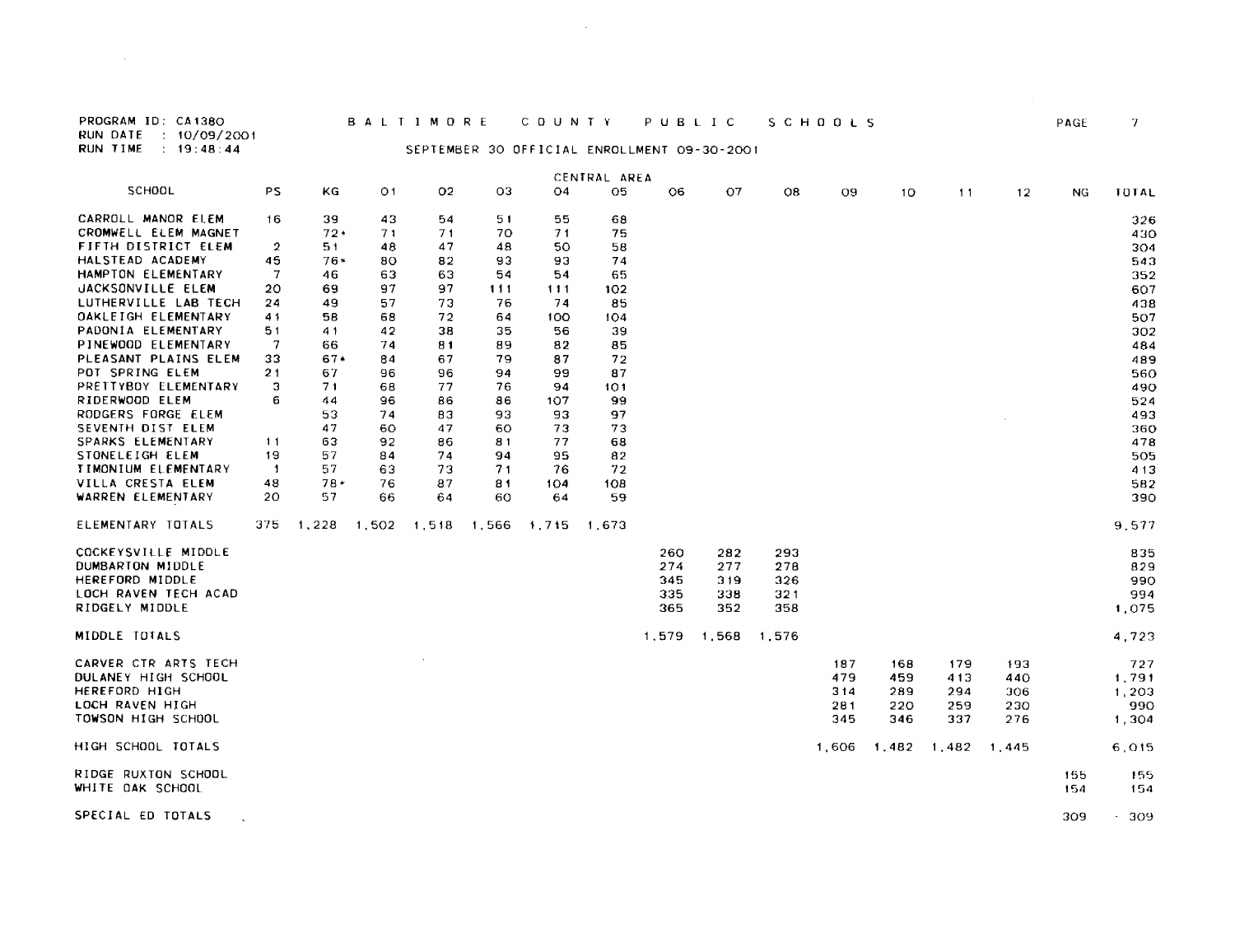| PROGRAM ID: CA1380<br>: 10/09/2001<br>RUN DATE |           |                   |                | <b>BALTIMORE</b> |    | C O U N T Y                                     |              | PUBLIC |       |       | <b>SCHOOLS</b> |       |       |        | PAGE | 8       |
|------------------------------------------------|-----------|-------------------|----------------|------------------|----|-------------------------------------------------|--------------|--------|-------|-------|----------------|-------|-------|--------|------|---------|
| RUN TIME<br>19:48:44                           |           |                   |                |                  |    | SEPTEMBER 30 OFFICIAL ENROLLMENT 09-30-2001     |              |        |       |       |                |       |       | $\sim$ |      |         |
|                                                |           |                   |                |                  |    |                                                 | CENTRAL AREA |        |       |       |                |       |       |        |      |         |
| SCHOOL                                         | <b>PS</b> | KG                | O <sub>1</sub> | O <sub>2</sub>   | OЗ | O <sub>4</sub>                                  | 05           | 06     | O7    | O8    | 09             | 10    | 11    | 12     | NG.  | TOTAL   |
| CENTRAL TYPES                                  |           |                   |                |                  |    |                                                 |              |        |       |       |                |       |       |        |      |         |
| ELEMENTARY                                     | 375       | 1,228 1,502 1,518 |                |                  |    | 1,566 1,715 1,673                               |              |        |       |       |                |       |       |        |      | 9,577   |
| MIDDLE                                         |           |                   |                |                  |    |                                                 |              | 1,579  | 1.568 | 1,576 |                |       |       |        |      | 4,723   |
| ALTERNATIVE                                    |           |                   |                |                  |    |                                                 |              |        |       |       |                |       |       |        |      | $\circ$ |
| SECONDARY                                      |           |                   |                |                  |    |                                                 |              |        |       |       | 1,606          | 1,482 | 1,482 | 1,445  |      | 6,015   |
| SPECIAL EDUCATION                              |           |                   |                |                  |    |                                                 |              |        |       |       |                |       |       |        | 309  | 309     |
| CENTRAL TOTALS                                 | 375       |                   |                |                  |    | 1,228 1,502 1,518 1,566 1,715 1,673 1,579 1,568 |              |        |       | 1,576 | 1,606          | 1,482 | 1,482 | 1,445  | 309  | 20,624  |
| $*$ = FULL TIME KDG -                          |           | 293               |                |                  |    |                                                 |              |        |       |       |                |       |       |        |      |         |
|                                                |           |                   |                |                  |    |                                                 |              |        |       |       |                |       |       |        |      |         |
|                                                |           |                   |                |                  |    |                                                 |              |        |       |       |                |       |       | $\sim$ |      |         |

 $\label{eq:2.1} \frac{1}{\sqrt{2}}\int_{\mathbb{R}^3}\frac{1}{\sqrt{2}}\left(\frac{1}{\sqrt{2}}\right)^2\frac{1}{\sqrt{2}}\left(\frac{1}{\sqrt{2}}\right)^2\frac{1}{\sqrt{2}}\left(\frac{1}{\sqrt{2}}\right)^2\frac{1}{\sqrt{2}}\left(\frac{1}{\sqrt{2}}\right)^2\frac{1}{\sqrt{2}}\left(\frac{1}{\sqrt{2}}\right)^2\frac{1}{\sqrt{2}}\frac{1}{\sqrt{2}}\frac{1}{\sqrt{2}}\frac{1}{\sqrt{2}}\frac{1}{\sqrt{2}}\frac{1}{\sqrt{2}}$ 

 $\label{eq:2.1} \frac{1}{\sqrt{2}}\left(\frac{1}{\sqrt{2}}\right)^{2} \left(\frac{1}{\sqrt{2}}\right)^{2} \left(\frac{1}{\sqrt{2}}\right)^{2} \left(\frac{1}{\sqrt{2}}\right)^{2} \left(\frac{1}{\sqrt{2}}\right)^{2} \left(\frac{1}{\sqrt{2}}\right)^{2} \left(\frac{1}{\sqrt{2}}\right)^{2} \left(\frac{1}{\sqrt{2}}\right)^{2} \left(\frac{1}{\sqrt{2}}\right)^{2} \left(\frac{1}{\sqrt{2}}\right)^{2} \left(\frac{1}{\sqrt{2}}\right)^{2} \left(\$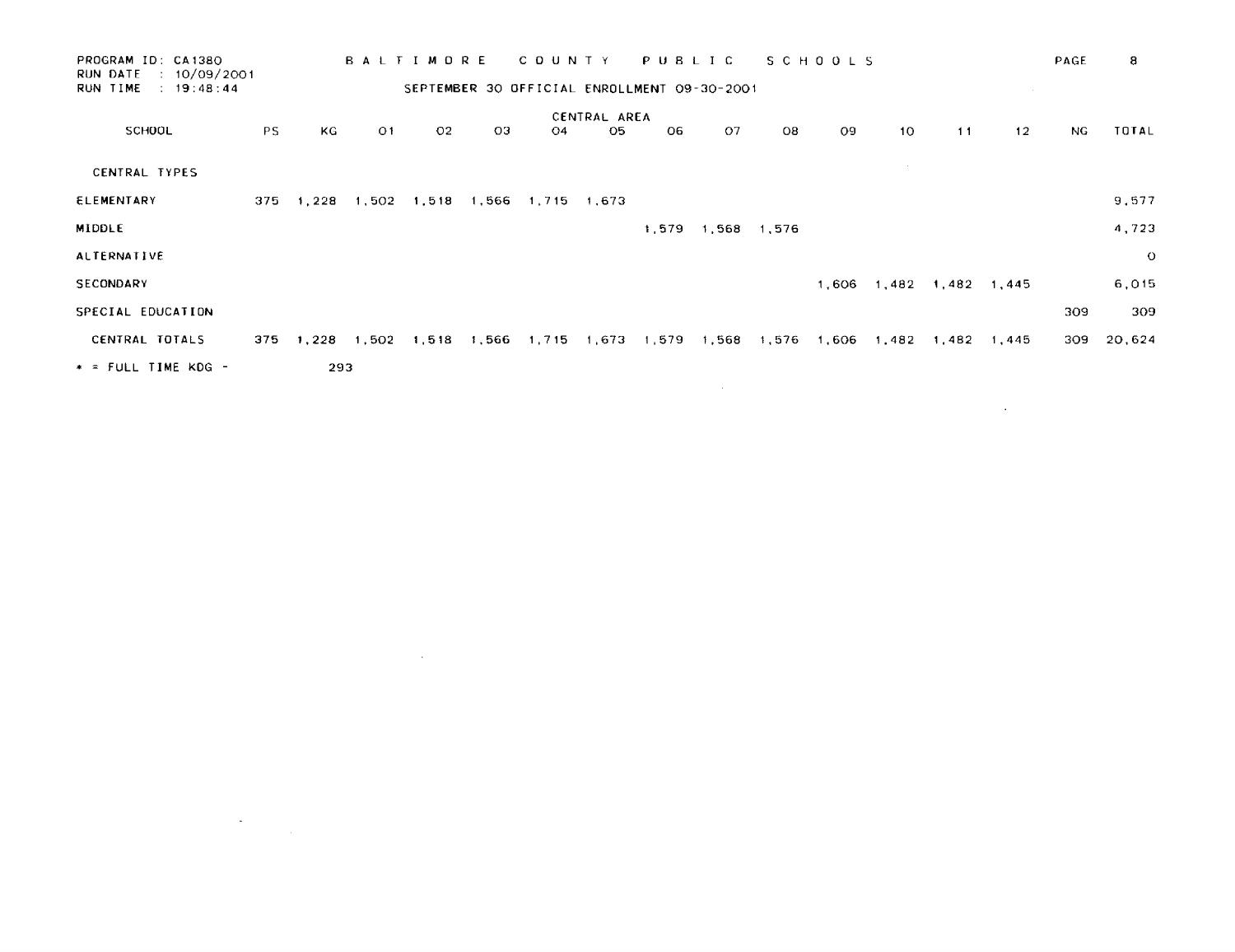PROGRAM ID: CA1380 RUN DATE : 10/09/2001<br>RUN TIME : 19:48:44

#### SEPTEMBER 30 OFFICIAL ENROLLMENT 09-30-2001

|                         |              |                               |                |    |     |     | NORTHEASTERN AREA |       |       |       |     |                   |     |        |     |              |
|-------------------------|--------------|-------------------------------|----------------|----|-----|-----|-------------------|-------|-------|-------|-----|-------------------|-----|--------|-----|--------------|
| <b>SCHOOL</b>           | PS           | ΚG                            | O <sub>1</sub> | 02 | 03  | 04  | 05                | 06    | 07    | O8    | 09  | 10                | 11  | 12     | NG. | <b>TOTAL</b> |
| CARNEY ELEMENTARY       | 19           | 76                            | 100            | 88 | 89  | 103 | 91                |       |       |       |     |                   |     |        |     | 566          |
| CHAPEL HILL ELEM        | 21           | 100                           | 97             | 95 | 87  | 91  | 90                |       |       |       |     |                   |     |        |     | 581          |
| ELMWOOD ELEMENTARY      | 46           | 83*                           | 77             | 73 | 86  | 82  | 101               |       |       |       |     |                   |     |        |     | 548          |
| <b>ESSEX ELEMENTARY</b> | 45           | 54                            | 72             | 49 | 69. | 79  | 77                |       |       |       |     |                   |     |        |     | 445          |
| FULLERTON ELEMENTARY    | 20           | 61                            | 87             | 70 | 90  | 92  | 99                |       |       |       |     |                   |     |        |     | 519          |
| GLENMAR ELEMENTARY      | 31           | $42*$                         | 61             | 50 | 57  | 75  | 59                |       |       |       |     |                   |     |        |     | 375          |
| GUNPOWDER ELEMENTARY    | 4            | 59                            | 81             | 97 | 106 | 88  | 85                |       |       |       |     |                   |     |        |     | 520          |
| HARFORD HILLS ELEM      | 23           | 29                            | 55             | 56 | 55  | 58  | 60                |       |       |       |     |                   |     |        |     | 336          |
| <b>JOPPA VIEW ELEM</b>  | 22           | 107                           | 85             | 91 | 99  | 104 | 100               |       |       |       |     |                   |     |        |     | 608          |
| KINGSVILLE ELEM         | з            | 55                            | 52             | 86 | 75  | 99  | 88                |       |       |       |     |                   |     |        |     | 458          |
| MARTIN BLVD ELEM        | 29           | 50*                           | 55             | 44 | 49  | 51  | 50                |       |       |       |     |                   |     |        |     | 328          |
| MCCORMICK ELEMENTARY    | 40           | 60*                           | 72             | 69 | 74  | 68  | 96                |       |       |       |     |                   |     |        |     | 479          |
| MIDDLESEX ELEMENTARY    | 69           | $57*$                         | 62             | 71 | 87  | 77  | 98                |       |       |       |     |                   |     |        |     | 521          |
| OREMS ELEMENTARY        | 43           | 53.                           | 52             | 43 | 33  | 49  | 64                |       |       |       |     |                   |     |        |     | 337          |
| PERRY HALL ELEM         | 4            | 80.                           | 100            | 76 | 92  | 100 | 97                |       |       |       |     |                   |     |        |     | 549          |
| PINE GROVE ELEM         | $\mathbf{1}$ | 62.                           | 88             | 89 | 103 | 99  | 92                |       |       |       |     |                   |     |        |     | 534          |
| RED HOUSE RUN ELEM      | 49           | 58                            | 57             | 65 | 76  | 90  | 88                |       |       |       |     |                   |     |        |     | 483          |
| SEVEN OAKS ELEM         | 26           | 62                            | 76             | 70 | 77  | 95  | 85                |       |       |       |     |                   |     |        |     | 491          |
| SHADY SPRING ELEM       | 41           | $91*$                         | 89             | 75 | 87  | 97  | 79                |       |       |       |     |                   |     |        |     | 559          |
| VICTORY VILLA ELEM      | 32           | $47*$                         | 68             | 59 | 59  | 73  | 59                |       |       |       |     |                   |     |        |     | 397          |
| ELEMENTARY TOTALS       | 568          | 1,286 1,486 1,416 1,550 1,670 |                |    |     |     | 1.658             |       |       |       |     |                   |     |        |     | 9,634        |
| GOLDEN RING MIDDLE      |              |                               |                |    |     |     |                   | 302   | 283   | 325   |     |                   |     |        |     | 910          |
| MIDDLE RIVER MIDDLE     |              |                               |                |    |     |     |                   | 305   | 277   | 293   |     |                   |     |        |     | 875          |
| PARKVILLE MIDDLE        |              |                               |                |    |     |     |                   | 392   | 392   | 374   |     |                   |     |        |     | 1,158        |
| PERRY HALL MIDDLE       |              |                               |                |    |     |     |                   | 522   | 470   | 505   |     |                   |     |        |     | 1.497        |
| PINE GROVE MIDDLE       |              |                               |                |    |     |     |                   | 390   | 402   | 366   |     |                   |     |        |     | 1,158        |
| STEMMERS RUN MIDDLE     |              |                               |                |    |     |     |                   | 339   | 319   | 308   |     |                   |     |        |     | 966          |
| MIDDLE TOTALS           |              |                               |                |    |     |     |                   | 2,250 | 2,143 | 2.171 |     |                   |     |        |     | 6,564        |
| ROSEDALE CENTER         |              |                               |                |    |     |     |                   | 5     | 16    | 25    | 21  | 19                | 11  | 7      |     | 104          |
| ALTERNATIVE TOTALS      |              |                               |                |    |     |     |                   | 5     | 16    | 25    | 21  | 19                | 11  | $\tau$ |     | 104          |
| EASTERN TECH HIGH       |              |                               |                |    |     |     |                   |       |       |       | 368 | 314               | 338 | 312    |     | 1 332        |
| KENWOOD HIGH SCHOOL     |              |                               |                |    |     |     |                   |       |       |       | 546 | 513               | 381 | 321    |     | 1.761        |
| OVERLEA HIGH            |              |                               |                |    |     |     |                   |       |       |       | 293 | 297               | 294 | 257    |     | 1.141        |
| PARKVILLE HIGH          |              |                               |                |    |     |     |                   |       |       |       | 527 | 492               | 448 | 393    |     | 1,860        |
| PERRY HALL HIGH         |              |                               |                |    |     |     |                   |       |       |       | 625 | 595               | 495 | 466    |     | 2, 181       |
| HIGH SCHOOL TOTALS      |              |                               |                |    |     |     |                   |       |       |       |     | 2,359 2,211 1,956 |     | 1.749  |     | 8,275        |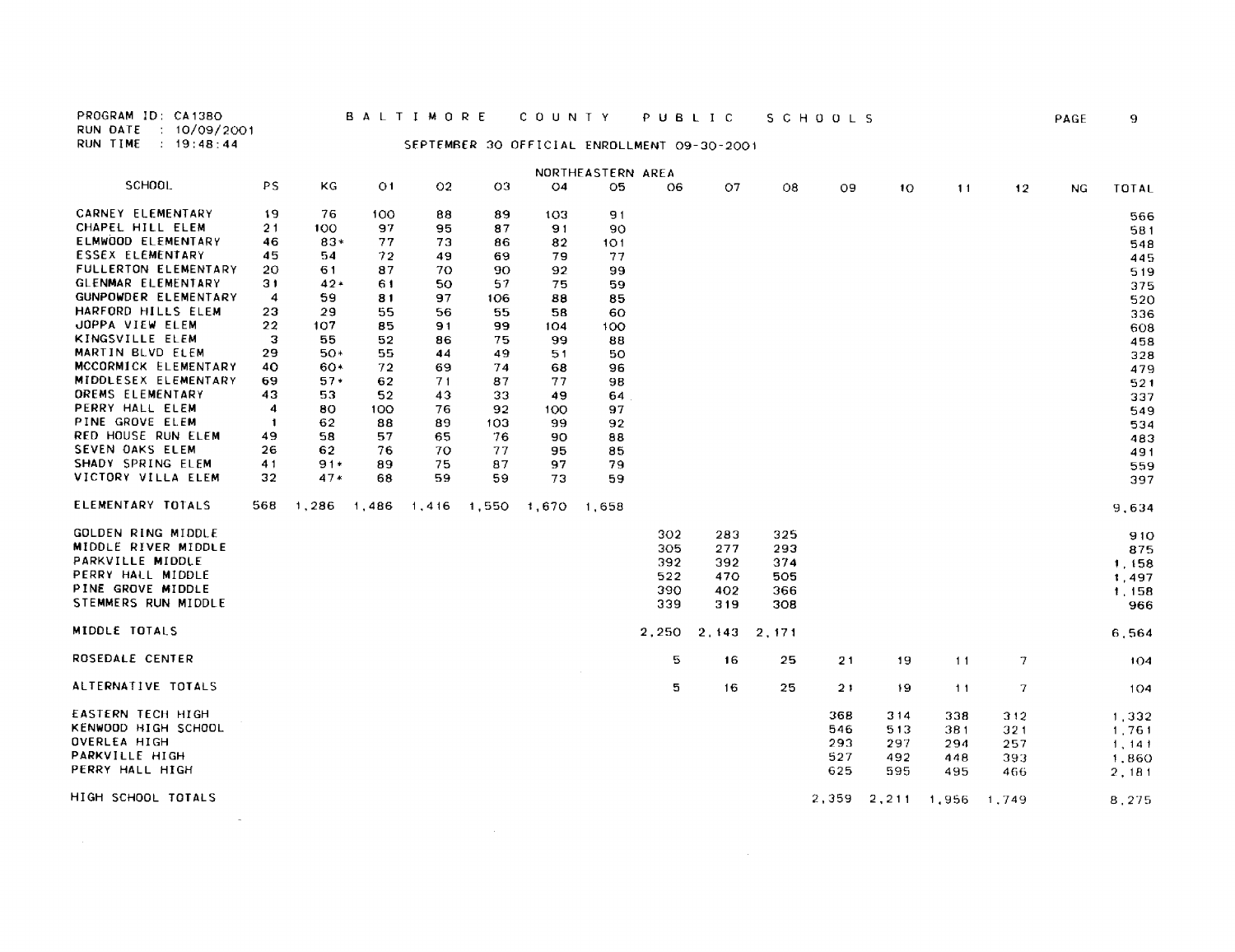| PROGRAM ID: CA1380<br>RUN DATE | $\pm 10/09/2001$ |     |       |    | <b>BALTIMORE</b> |                   | C O U N T Y |                   | PUBLIC                                          |                      |    | SCHOOLS |                 |       |       | PAGE | 10 <sub>1</sub> |
|--------------------------------|------------------|-----|-------|----|------------------|-------------------|-------------|-------------------|-------------------------------------------------|----------------------|----|---------|-----------------|-------|-------|------|-----------------|
| RUN TIME                       | 19:48:44         |     |       |    |                  |                   |             |                   | SEPTEMBER 30 OFFICIAL ENROLLMENT 09-30-2001     |                      |    |         |                 |       |       |      |                 |
|                                |                  |     |       |    |                  |                   |             | NORTHEASTERN AREA |                                                 |                      |    |         |                 |       |       |      |                 |
| SCHOOL                         |                  | PS. | KG.   | 01 | 02               | -03.              | $\cdot$ 04  | O5                | O6                                              | 07                   | O8 | O9.     | 10 <sub>o</sub> | 11    | 12    | NG.  | TOTAL           |
| NORTHEASTERN TYPES             |                  |     |       |    |                  |                   |             |                   |                                                 |                      |    |         |                 |       |       |      |                 |
| ELEMENTARY                     |                  | 568 | 1,286 |    |                  | 1,486 1,416 1,550 | 1,670 1,658 |                   |                                                 |                      |    |         |                 |       |       |      | 9,634           |
| MIDDLE                         |                  |     |       |    |                  |                   |             |                   |                                                 | 2, 250 2, 143 2, 171 |    |         |                 |       |       |      | 6,564           |
| <b>ALTERNATIVE</b>             |                  |     |       |    |                  |                   |             |                   | 5.                                              | 16                   | 25 | 21      | -19             | 11    | -7    |      | 104             |
| SECONDARY                      |                  |     |       |    |                  |                   |             |                   |                                                 |                      |    | 2,359   | 2,211           | 1,956 | 1,749 |      | 8,275           |
| SPECIAL EDUCATION              |                  |     |       |    |                  |                   |             |                   |                                                 |                      |    |         |                 |       |       |      | $\circ$         |
| NORTHEASTERN TOTALS            |                  | 568 | 1,286 |    |                  |                   |             |                   | 1,486 1,416 1,550 1,670 1,658 2,255 2,159 2,196 |                      |    | 2,380   | 2,230           | 1,967 | 1,756 |      | 24,577          |
| $\ast$ = FULL TIME KDG -       |                  |     | 430   |    |                  |                   |             |                   |                                                 |                      |    |         |                 |       |       |      |                 |

 $\mathcal{L}^{\text{max}}_{\text{max}}$  and  $\mathcal{L}^{\text{max}}_{\text{max}}$ 

 $\label{eq:2.1} \frac{1}{\sqrt{2}}\int_{\mathbb{R}^3}\frac{1}{\sqrt{2}}\left(\frac{1}{\sqrt{2}}\right)^2\frac{1}{\sqrt{2}}\left(\frac{1}{\sqrt{2}}\right)^2\frac{1}{\sqrt{2}}\left(\frac{1}{\sqrt{2}}\right)^2\frac{1}{\sqrt{2}}\left(\frac{1}{\sqrt{2}}\right)^2.$ 

 $\label{eq:2.1} \frac{1}{\sqrt{2}}\int_{\mathbb{R}^3}\left|\frac{d\mathbf{x}}{d\mathbf{x}}\right|^2\,d\mathbf{x}^2\,d\mathbf{x}^2\,d\mathbf{x}^2\,d\mathbf{x}^2\,d\mathbf{x}^2\,d\mathbf{x}^2\,d\mathbf{x}^2\,d\mathbf{x}^2\,d\mathbf{x}^2\,d\mathbf{x}^2\,d\mathbf{x}^2\,d\mathbf{x}^2\,d\mathbf{x}^2\,d\mathbf{x}^2\,d\mathbf{x}^2\,d\mathbf{x}^2\,d\mathbf{x}$ 

 $\sim$ 

 $\label{eq:2.1} \frac{1}{2} \left( \frac{1}{2} \left( \frac{1}{2} \right) \right) \left( \frac{1}{2} \left( \frac{1}{2} \right) \right) \left( \frac{1}{2} \left( \frac{1}{2} \right) \right) \left( \frac{1}{2} \left( \frac{1}{2} \right) \right) \left( \frac{1}{2} \left( \frac{1}{2} \right) \right) \left( \frac{1}{2} \left( \frac{1}{2} \right) \right) \left( \frac{1}{2} \left( \frac{1}{2} \right) \right) \left( \frac{1}{2} \left( \frac{1}{2} \right$ 

 $\sim 10^{11}$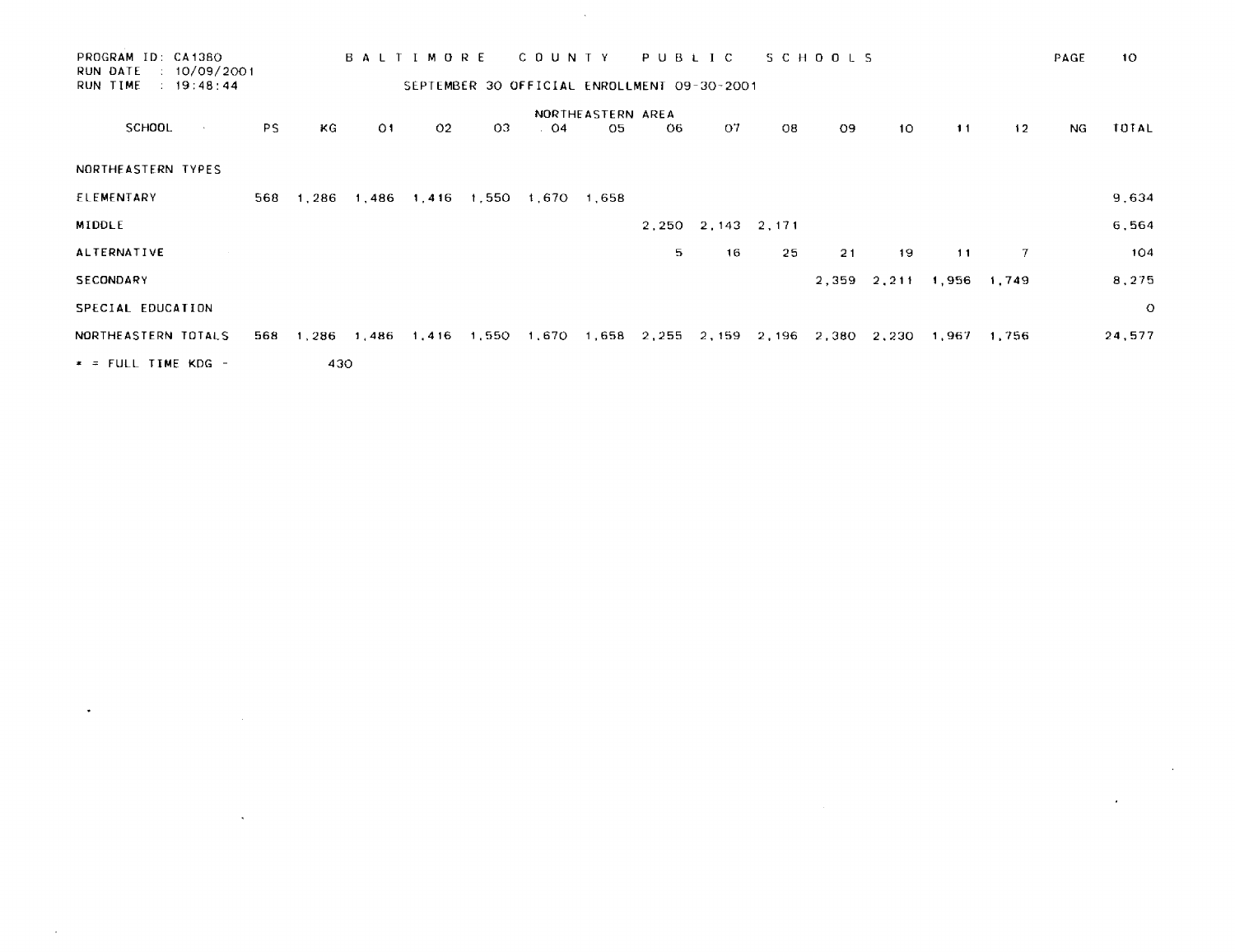| PROGRAM ID: CA1380<br>RUN DATE : 10/09/2001 |    |                             |                | <b>BALTIMORE</b> |     | COUNTY         |                                             |       | PUBLIC     |            | SCHOOLS    |       |       |        | PAGE | 11    |
|---------------------------------------------|----|-----------------------------|----------------|------------------|-----|----------------|---------------------------------------------|-------|------------|------------|------------|-------|-------|--------|------|-------|
| RUN TIME : 19:48:44                         |    |                             |                |                  |     |                | SEPTEMBER 30 OFFICIAL ENROLLMENT 09-30-2001 |       |            |            |            |       |       |        |      |       |
|                                             |    |                             |                |                  |     |                | SOUTHEASTERN AREA                           |       |            |            |            |       |       |        |      |       |
| SCHOOL                                      | PS | ΚG                          | O <sub>1</sub> | 02               | OЗ  | O <sub>4</sub> | 05                                          | 06    | O7         | OB.        | 09         | 10    | 11    | 12     | NG.  | TOTAL |
| BATTLE GROVE ELEM                           | 52 | $32*$                       | 40             | 48               | 49  | 39             | 63                                          |       |            |            |            |       |       |        |      | 323   |
| <b>BEAR CREEK ELEM</b>                      | 50 | 68*                         | 71             | 75               | 75  | 84             | 90                                          |       |            |            |            |       |       |        |      | 513   |
| BERKSHIRE ELEMENTARY                        | 29 | 55*                         | 55             | 64               | 49  | 60             | 65                                          |       |            |            |            |       |       |        |      | 377   |
| CHARLESMONT ELEM                            | 53 | 58*                         | 50             | 51               | 57  | 62             | 74                                          |       |            |            |            |       |       |        |      | 405   |
| CHASE ELEMENTARY                            | 67 | 57*                         | 54             | 48               | 60  | 67             | 63                                          |       |            |            |            |       |       |        |      | 416   |
| CHESAPEAKE TERR ELEM                        | 19 | 27                          | 29             | 37               | 44  | 56             | $-51$                                       |       |            |            |            |       |       |        |      | 263   |
| COLGATE ELEMENTARY                          | 29 | 46*                         | 52             | 54               | 47  | 46             | 45                                          |       |            |            |            |       |       |        |      | 319   |
| DEEP CREEK ELEM                             | 54 | 85*                         | 74             | 89               | 63  | 57             | 68                                          |       |            |            |            |       |       |        |      | 490   |
| DUNDALK ELEMENTARY                          | 69 | $97*$                       | 106            | 96               | 94  | 92             | 107                                         |       |            |            |            |       |       |        |      | 661   |
| <b>EASTWOOD CENTER</b>                      | 49 | 29+                         | 28             | 25               | 31  | 23             | 31                                          |       |            |            |            |       |       |        |      | 216   |
| EDGEMERE ELEMENTARY                         | 39 | 61*                         | 73             | 78               | 66  | 80             | 96                                          |       |            |            |            |       |       |        |      | 493   |
| GRANGE ELEMENTARY                           | 43 | 69+                         | 73             | 53               | 66  | 74             | 86                                          |       |            |            |            |       |       |        |      | 464   |
| HAWTHORNE ELEMENTARY                        | 40 | $55*$                       | 71             | 78               | 68  | 87             | 95                                          |       |            |            |            |       |       |        |      | 494   |
| LOGAN ELEMENTARY                            | 59 | 66+                         | 70             | 61               | 71  | 101            | 88                                          |       |            |            |            |       |       |        |      | 516   |
| MARS ESTATES ELEM                           | 60 | 84*                         | 82             | 79               | 88  | 62             | 77                                          |       |            |            |            |       |       |        |      | 532   |
| MIDDLEBOROUGH ELEM                          | 39 | 61                          | 51             | 50               | 33  | 60             | 71                                          |       |            |            |            |       |       |        |      | 365   |
| NORWOOD ELEMENTARY                          | 40 | 80*                         | 84             | 97               | 82  | 102            | 116                                         |       |            |            |            |       |       |        |      | 601   |
| OLIVER BEACH ELEM                           | 31 | 31                          | 37             | 45               | 46  | 49             | 43                                          |       |            |            |            |       |       |        |      | 282   |
| SANDALWOOD ELEM                             | 33 | $61*$                       | 66             | 87               | 73  | 75             | 97                                          |       |            |            |            |       |       |        |      | 492   |
| SANDY PLAINS ELEM                           | 61 | $90*$                       | 89             | 93               | 90  | 86             | 94                                          |       |            |            |            |       |       |        |      | 603   |
| SENECA ELEMENTARY                           | 39 | 59+                         | 75             | 63               | 46  | 65             | 72                                          |       |            |            |            |       |       |        |      | 419   |
| SUSSEX ELEMENTARY                           | 35 | 53*                         | 70             | 69.              | 59. | 57             | 65                                          |       |            |            |            |       |       |        |      | 408   |
| ELEMENTARY TOTALS                           |    | 990 1.324 1.400 1.440 1.357 |                |                  |     | 1,484          | 1.657                                       |       |            |            |            |       |       |        |      | 9,652 |
| DEEP CREEK MIDDLE                           |    |                             |                |                  |     |                |                                             | 305   |            |            |            |       |       |        |      |       |
| DUNDALK MIDDLE                              |    |                             |                |                  |     |                |                                             | 216   | 308        | 274<br>205 |            |       |       |        |      | 887   |
| GEN JOHN STRICKER MI                        |    |                             |                |                  |     |                |                                             | 296   | 188<br>311 |            |            |       |       |        |      | 609   |
| HOLABIRD MIDDLE                             |    |                             |                |                  |     |                |                                             | 259   | 273        | 304<br>273 |            |       |       |        |      | 911   |
| SPARROWS PT MIDDLE                          |    |                             |                |                  |     |                |                                             | 171   | 212        | 178        |            |       |       |        |      | 805   |
|                                             |    |                             |                |                  |     |                |                                             |       |            |            |            |       |       |        |      | 561   |
| MIDDLE TOTALS                               |    |                             |                |                  |     |                |                                             | 1,247 | 1,292      | 1,234      |            |       |       |        |      | 3,773 |
| <b>INVERNESS CENTER</b>                     |    |                             |                |                  |     |                |                                             | 8     | 15         | 11         | 30         | 25    | 9     | З      |      | 10 I  |
| ALTERNATIVE TOTALS                          |    |                             |                |                  |     |                |                                             | 8     | 15         | 11         | 30.        | 25    | 9     | Э      |      | 101   |
| CHESAPEAKE HIGH                             |    |                             |                |                  |     |                |                                             |       |            |            |            |       |       |        |      |       |
| DUNDALK HIGH SCHOOL                         |    |                             |                |                  |     |                |                                             |       |            |            | 286<br>377 | 230   | 196   | 205    |      | 917   |
| PATAPSCO HIGH SCHOOL                        |    |                             |                |                  |     |                |                                             |       |            |            |            | 382   | 334   | 342    |      | 1,435 |
| SPARROWS POINT HIGH                         |    |                             |                |                  |     |                |                                             |       |            |            | 436        | 382.  | 324   | 307    |      | 1.449 |
|                                             |    |                             |                |                  |     |                |                                             |       |            |            | 225        | 200   | 176   | 159    |      | 760   |
| HIGH SCHOOL TOTALS                          |    |                             |                |                  |     |                |                                             |       |            |            | 1,324      | 1,194 | 1.030 | -1.013 |      | 4,561 |
| BATTLE MONUMENT SCH                         |    |                             |                |                  |     |                |                                             |       |            |            |            |       |       |        | -75  | 75    |
| SPECIAL ED TOTALS                           |    |                             |                |                  |     |                |                                             |       |            |            |            |       |       |        | 75   | 75    |

 $\hat{p}$  and  $\hat{p}$  are  $\hat{p}$  . Then  $\hat{p}$ 

 $\label{eq:2.1} \mathcal{L}(\mathcal{L}^{\mathcal{L}}_{\mathcal{L}}(\mathcal{L}^{\mathcal{L}}_{\mathcal{L}})) = \mathcal{L}(\mathcal{L}^{\mathcal{L}}_{\mathcal{L}}(\mathcal{L}^{\mathcal{L}}_{\mathcal{L}})) = \mathcal{L}(\mathcal{L}^{\mathcal{L}}_{\mathcal{L}}(\mathcal{L}^{\mathcal{L}}_{\mathcal{L}}))$ 

 $\label{eq:2.1} \frac{1}{2} \int_{\mathbb{R}^3} \frac{1}{\sqrt{2}} \left( \frac{1}{2} \int_{\mathbb{R}^3} \frac{1}{\sqrt{2}} \left( \frac{1}{2} \int_{\mathbb{R}^3} \frac{1}{\sqrt{2}} \right) \frac{1}{\sqrt{2}} \right) \, d\mathcal{H}^3 \, d\mathcal{H}^3 \, d\mathcal{H}^3 \, d\mathcal{H}^3 \, d\mathcal{H}^3 \, d\mathcal{H}^3 \, d\mathcal{H}^3 \, d\mathcal{H}^3 \, d\mathcal{H}^3 \, d$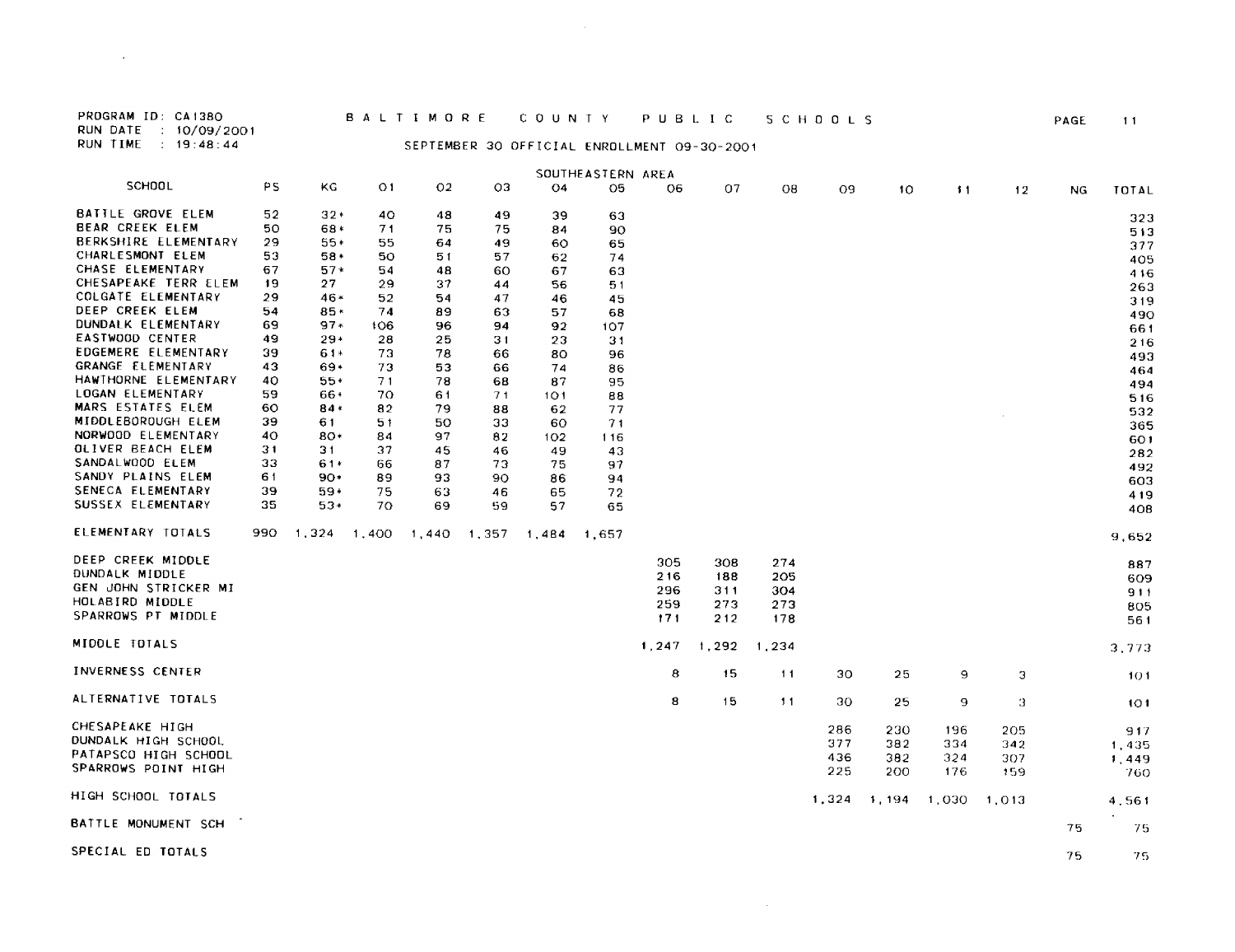| PROGRAM ID: CA1380<br>RUN DATE | : 10/09/2001 |      |       | <b>BALTIMORE</b> |       |       | COUNTY                                      |                   | PUBLIC |       |       | SCHODLS |       |       |                 | PAGE | -12     |
|--------------------------------|--------------|------|-------|------------------|-------|-------|---------------------------------------------|-------------------|--------|-------|-------|---------|-------|-------|-----------------|------|---------|
| RUN TIME                       | 19:48:44     |      |       |                  |       |       | SEPTEMBER 30 OFFICIAL ENROLLMENT 09-30-2001 |                   |        |       |       |         |       |       |                 |      |         |
|                                |              |      |       |                  |       |       |                                             | SOUTHEASTERN AREA |        |       |       |         |       |       |                 |      |         |
| SCHOOL                         |              | PS.  | KG    | O <sub>1</sub>   | 02    | 03    | O4                                          | 05                | 06     | O7    | O8    | 09      | 10    | 11    | 12 <sub>2</sub> | NG.  | TOTAL   |
| SOUTHEASTERN TYPES             |              |      |       |                  |       |       |                                             |                   |        |       |       |         |       |       |                 |      |         |
| ELEMENTARY                     |              | 990  | 1,324 | 1,400            | 1,440 | 1,357 | 1,484                                       | 1,657             |        |       |       |         |       |       |                 |      | 9,652   |
| <b>MIDDLE</b>                  |              |      |       |                  |       |       |                                             |                   | 1,247  | 1,292 | 1,234 |         |       |       |                 |      | 3,773   |
| <b>ALTERNATIVE</b>             |              |      |       |                  |       |       |                                             |                   | 8      | 15    | 11    | 30      | 25    | 9     | З               |      | 101     |
| SECONDARY                      |              |      |       |                  |       |       |                                             |                   |        |       |       | 1,324   | 1,194 | 1,030 | 1,013           |      | 4,561   |
| SPECIAL EDUCATION              |              |      |       |                  |       |       |                                             |                   |        |       |       |         |       |       |                 | 75   | 75      |
| SOUTHEASTERN TOTALS            |              | 990. | 1.324 | 1,400            | 1,440 | 1,357 | 1,484                                       | 1,657             | 1.255  | 1,307 | 1,245 | 1,354   | 1,219 | 1,039 | 1,016           | 75   | 18, 162 |
| * = FULL TIME KDG -            |              |      | 1,205 |                  |       |       |                                             |                   |        |       |       |         |       |       |                 |      |         |

 $\mathcal{L}(\mathcal{L}(\mathcal{L}))$  . The contract of  $\mathcal{L}(\mathcal{L})$  and  $\mathcal{L}(\mathcal{L})$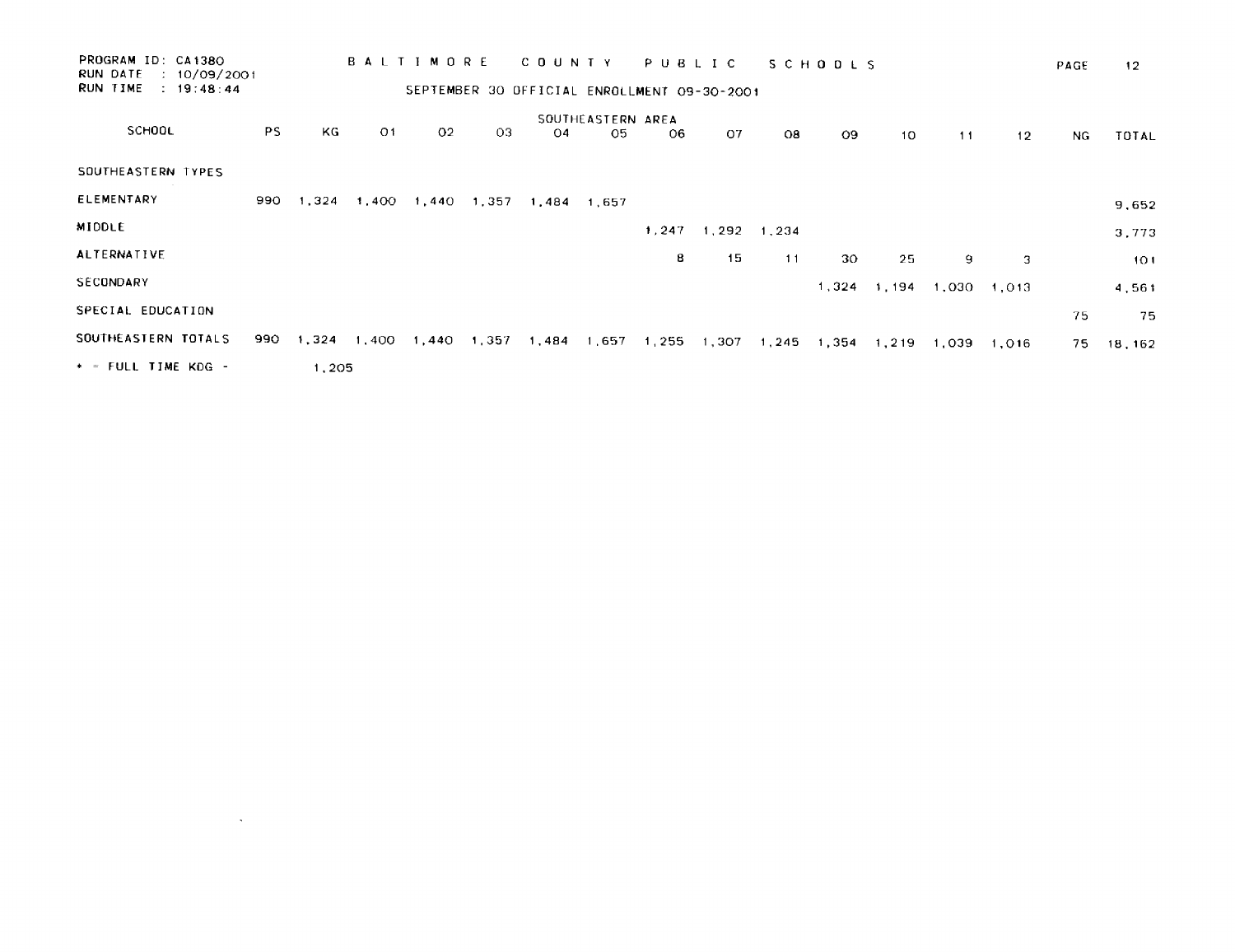| PROGRAM ID: CA1380<br>RUN DATE<br>: 10/09/2001 |     |       |                | BALTIMORE                                                                           |    | C O U N T Y    |                                             | PUBLIC |                    |    | <b>SCHOOLS</b> |                 |                         |                 | PAGE      | 13          |
|------------------------------------------------|-----|-------|----------------|-------------------------------------------------------------------------------------|----|----------------|---------------------------------------------|--------|--------------------|----|----------------|-----------------|-------------------------|-----------------|-----------|-------------|
| RUN TIME : 19:48:44                            |     |       |                |                                                                                     |    |                | SEPTEMBER 30 OFFICIAL ENROLLMENT 09-30-2001 |        |                    |    |                |                 |                         |                 |           |             |
|                                                |     |       |                |                                                                                     |    |                | COUNTY ENROLLMENT                           |        |                    |    |                |                 |                         |                 |           |             |
| SCHOOL                                         | PS. | KG    | O <sub>1</sub> | 02 <sub>2</sub>                                                                     | OЗ | O <sub>4</sub> | 05.                                         | O6.    | O7                 | O8 | 09             | 10 <sub>o</sub> | 11                      | 12              | <b>NG</b> | TOTAL       |
| COUNTY TYPE TOTALS                             |     |       |                |                                                                                     |    |                |                                             |        |                    |    |                |                 |                         |                 |           |             |
| ELEMENTARY                                     |     |       |                | 3, 176 6, 665 7, 431 7, 505 7, 802 8, 258 8, 591                                    |    |                |                                             |        |                    |    |                |                 |                         |                 |           | 49,428      |
| <b>MIDDLE</b>                                  |     |       |                |                                                                                     |    |                |                                             |        | 8,566 8,624 8,468  |    |                |                 |                         |                 |           | 25,658      |
| ALTERNATIVE                                    |     |       |                |                                                                                     |    |                |                                             | 13     | 31                 | 36 | 52             | 46              | 21                      | 10 <sup>°</sup> |           | 209         |
| SECONDARY                                      |     |       |                |                                                                                     |    |                |                                             |        |                    |    |                |                 | 8,855 8,216 7,420 7,011 |                 |           | 31,502      |
| SPECIAL EDUCATION                              |     |       |                |                                                                                     |    |                |                                             |        |                    |    |                |                 |                         |                 | 525       | 525         |
| COUNTY TOTALS                                  |     |       |                | 3,176 6,665 7,431 7,505 7,802 8,258 8,591 8,579 8,655 8,504 8,907 8,262 7,441 7,021 |    |                |                                             |        |                    |    |                |                 |                         |                 |           | 525 107.322 |
| * = FULL TIME KDG -                            |     | 3,713 |                |                                                                                     |    |                |                                             |        |                    |    |                |                 |                         |                 |           |             |
|                                                |     |       |                |                                                                                     |    |                |                                             |        | ELEMENTARY TOTALS  |    |                |                 | 49,428                  |                 |           |             |
|                                                |     |       |                |                                                                                     |    |                |                                             |        | MIDDLE TOTALS      |    |                |                 | 25,658                  |                 |           |             |
|                                                |     |       |                |                                                                                     |    |                |                                             |        | ALTERNATIVE TOTALS |    |                |                 |                         | 209             |           |             |
|                                                |     |       |                |                                                                                     |    |                |                                             |        | HIGH SCHOOL TOTALS |    |                |                 | 31,502                  |                 |           |             |
|                                                |     |       |                |                                                                                     |    |                |                                             |        | SPECIAL ED TOTALS  |    |                |                 |                         | 525             |           |             |

GRAND TOTAL COUNTY ENROLLMENT 107,322

 $\bullet$ 

 $\sim 100$ 

SOURCE - STUDENT DATA GROUP

and the state of the

 $\sim 10^{-11}$ 

 $\sim 10^{-11}$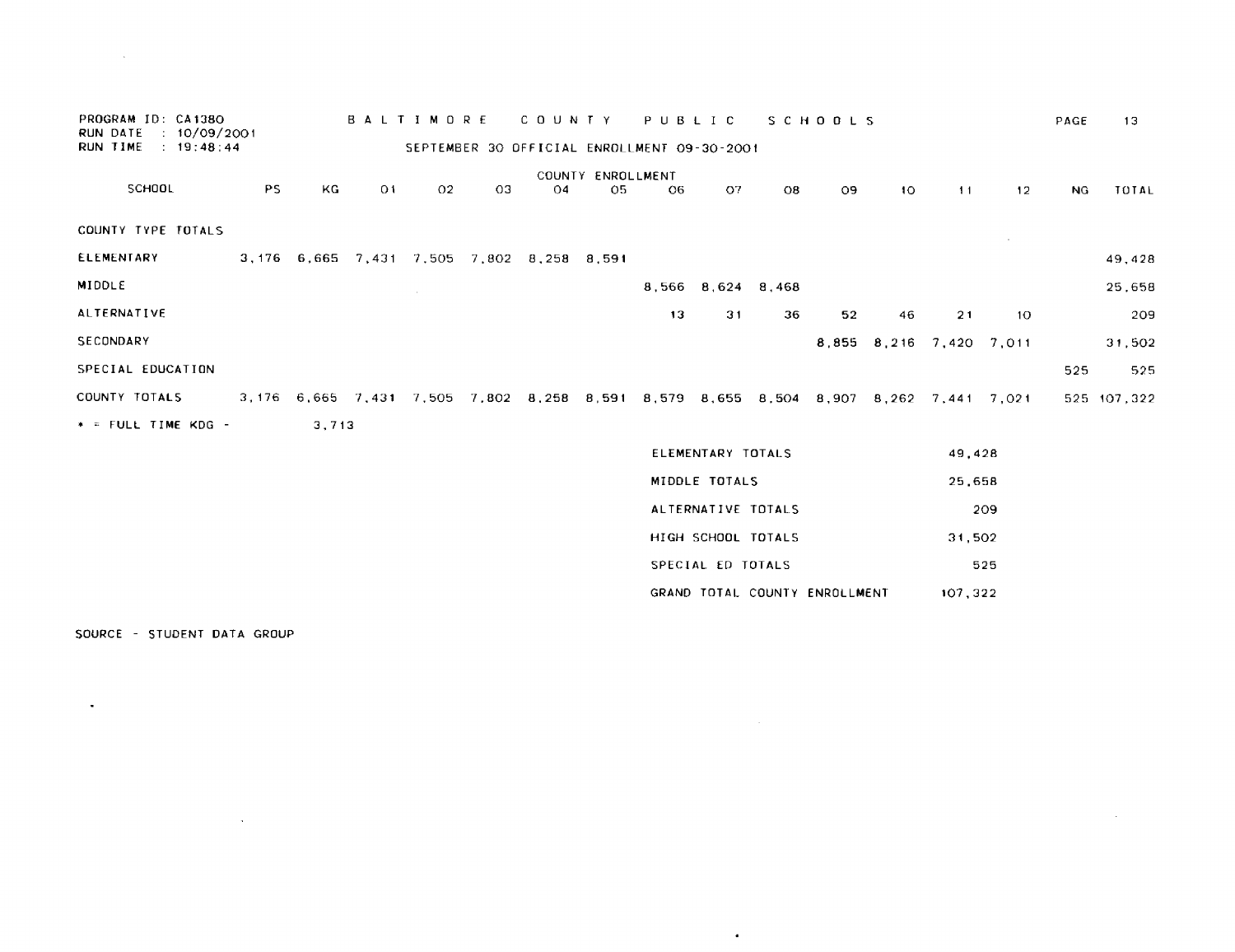| PROGRAM ID: CA379O    |                                            |  | BALTIMORE COUNTY PUBLIC SCHOOLS |  |  | PAGE |  |
|-----------------------|--------------------------------------------|--|---------------------------------|--|--|------|--|
| RUN DATE : 10/09/2001 |                                            |  |                                 |  |  |      |  |
| RUN TIME : 19:53:44   | MINORITY ENROLLMENT REPORTAS OF 09/30/2001 |  |                                 |  |  |      |  |

| AREA N<br>ELEMENTARY SCHOOLS  | AMERICAN<br>I ND I AN | ASIAN | <b>BLACK</b> | <b>HISPANIC</b> | WHITE | <b>MULTI</b><br>RACIAL | TOTAL<br>SCHOOL<br><b>ENROLLMENT</b> | TOTAL<br>MINGRITY<br>ENROLLMENT | <b>PERCENT</b><br>MINORITY<br>ENROLLMENT |
|-------------------------------|-----------------------|-------|--------------|-----------------|-------|------------------------|--------------------------------------|---------------------------------|------------------------------------------|
| HOME ASSIGN INST-EL           |                       |       |              | -0              |       | $\Omega$               |                                      |                                 | 100.00                                   |
| AREA N<br>ELEMENTARY<br>TOTAL |                       |       |              | $\circ$         |       | $\Omega$               |                                      |                                 | 100.00                                   |

 $\sim$ 

 $\sim$ 

 $\label{eq:2.1} \frac{1}{\sqrt{2}}\int_{0}^{\infty}\frac{1}{\sqrt{2\pi}}\left(\frac{1}{\sqrt{2\pi}}\right)^{2}d\mu\left(\frac{1}{\sqrt{2\pi}}\right) \frac{d\mu}{\sqrt{2\pi}}\,.$ 

 $\sim$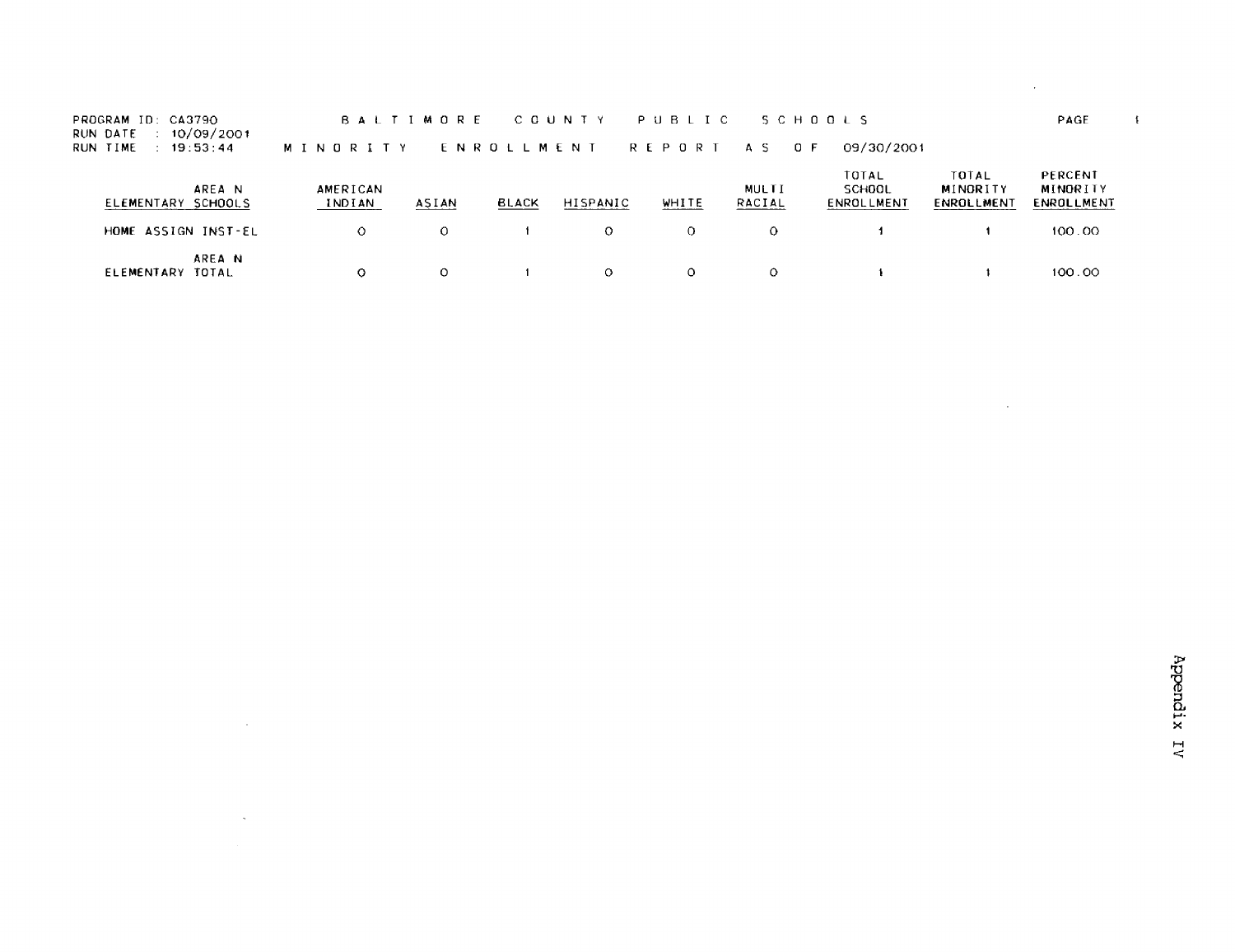RUN DATE : 10/09/2001

 $\sim 10^{-11}$ 

**Construction** 

RUNTIME : 19:53:44 MINORITY ENROLLMENT R E P 0 R T A S 0 <sup>F</sup> 09/30/2001

| AREA N<br>SECONDARY SCHOOLS  | AMERICAN<br>INDIAN | <b>ASIAN</b> | <b>BLACK</b> | <b>HISPANIC</b> | <b>MHITE</b> | MULTI<br>RACIAL | TOTAL<br>SCHOOL<br>ENROLLMENT | TOTAL<br>MINORITY<br>ENROLLMENT | PERCENT<br>MINORITY<br>ENROLLMENT |
|------------------------------|--------------------|--------------|--------------|-----------------|--------------|-----------------|-------------------------------|---------------------------------|-----------------------------------|
| HOME ASSIGN INST-SEC         | $\circ$            | O            |              | O               | 2            |                 |                               | 2                               | 50.00                             |
| EVENING HIGH SCHOOLS         |                    |              | 63           |                 | 36           | 77              | 109                           | 73                              | 66.97                             |
| AREA N<br>SECONDARY<br>TOTAL |                    |              | 64           |                 | 38           | 8               | 113                           | 75                              | 66.37                             |
| TOTAL<br>AREA N              |                    |              | 65           |                 | 38           | 8               | 114                           | 76                              | 66.67                             |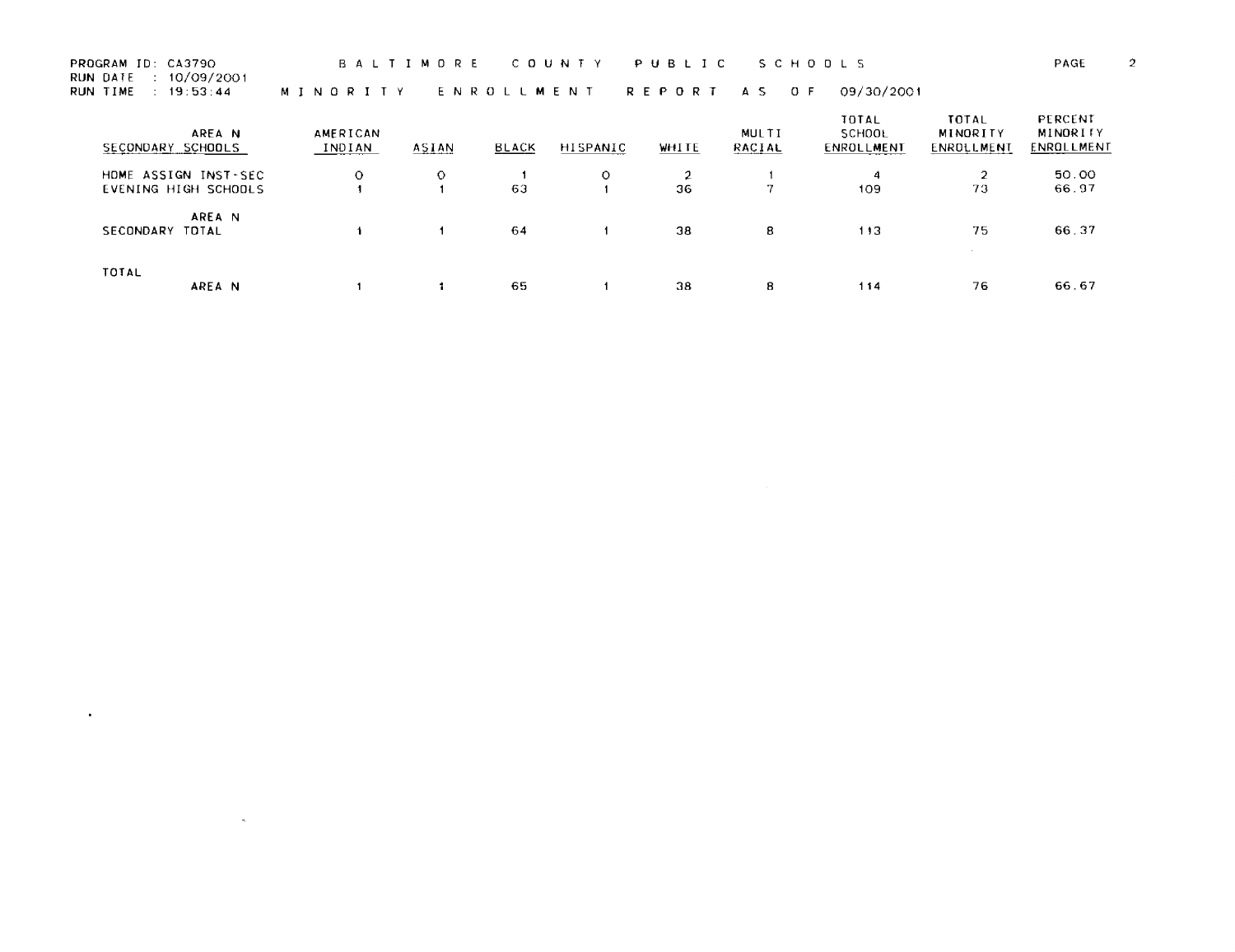PROGRAM ID: CA3790 B A L T I M 0 R E C O U N T Y P U B L I C S C H O O L S C H O PAGE 3

RUN DATE : 10/09/2001

 $\mathcal{L}^{\text{max}}_{\text{max}}$  ,  $\mathcal{L}^{\text{max}}_{\text{max}}$ 

 $\sim$ 

and the contract of

RUN TIME: 19:53:44 MINORITY ENROLLMENT REPORTAS OF 09/30/2001

 $\sim 10^{11}$ 

| SOUTHWESTERN AREA<br>ELEMENTARY SCHOOLS | <b>AMERICAN</b><br>INDIAN | ASIAN          | <b>BLACK</b> | HISPANIC | WHITE | <b>MULTI</b><br>RACIAL | TOTAL<br><b>SCHOOL</b><br>ENROLLMENT | TOTAL.<br>MINORITY<br><b>ENROLLMENT</b> | PERCENT<br>MINORITY<br>ENROLLMENT |
|-----------------------------------------|---------------------------|----------------|--------------|----------|-------|------------------------|--------------------------------------|-----------------------------------------|-----------------------------------|
| ARBUTUS ELEMENTARY                      | $\overline{2}$            | 26             | 43           | 5        | 381   | 13                     | 470                                  | 89                                      | 18.94                             |
| BALTO HIGHLANDS ELEM                    | 5                         | -13            | 192          | 53       | 308   | 7                      | 578                                  | 270                                     | 46.71                             |
| CATONSVILLE ELEM                        |                           | 42             | 50           | 8        | 289   | 15                     | 406                                  | 117                                     | 28.82                             |
| CHADWICK ELEM                           | 5                         | 100            | 365          | 15       | 19    | 5                      | 509                                  | 490                                     | 96.27                             |
| DOGWOOD ELEMENTARY                      |                           | 19             | 511          | 18       | 45    | 6                      | 607                                  | 562                                     | 92.59                             |
| EDMONDSON HGHTS ELEM                    |                           | 11             | 546          | 10       | 83    | 9                      | 660                                  | 577                                     | 87.42                             |
| FEATHERBED LN EL INT                    | $\overline{2}$            | 6              | 361          | 4        | 9     | 2                      | 384                                  | 375                                     | 97.66                             |
| FEATHERBED LN EL PR                     | $\Omega$                  | 7              | 392          | 16       | 17    | 4                      | 436                                  | 419                                     | 96.10                             |
| HALETHORPE ELEM                         |                           | 39             | 51           | 16       | 306   |                        | 417                                  | 111                                     | 26.62                             |
| <b>HEBBVILLE ELEM</b>                   |                           | $\overline{2}$ | 499          | 4        | 9     | 17                     | 532                                  | 523                                     | 98.31                             |
| HILLCREST ELEM                          | $\circ$                   | 18             | 125          | 5        | 488   | 10                     | 646                                  | 158                                     | 24.46                             |
| JOHNNYCAKE ELEM                         | $\overline{2}$            | 22             | 492          | 15       | 64    | 45                     | 640                                  | 576                                     | 90.00                             |
| <b>LANSDOWNE ELEM</b>                   |                           | 8              | 68           | 14       | 337   | 4                      | 432                                  | 95                                      | 21.99                             |
| POWHATAN ELEM                           | 2                         | 2              | 379          | 3        | 17    | 6                      | 409                                  | 392                                     | 95.84                             |
| <b>RELAY ELEMENTARY</b>                 |                           | 21             | 45           | 4        | 409   | o                      | 481                                  | 72                                      | 14.97                             |
| RIVERVIEW ELEMENTARY                    | $\Omega$                  | 3              | 195          | 18       | 279   | 5.                     | 500                                  | 221                                     | 44.20                             |
| WESTCHESTER ELEM                        |                           | 20             | 58           | 6        | 387   | 9                      | 481                                  | 94                                      | 19.54                             |
| WESTOWNE ELEMENTARY                     | 2                         | 19             | 138          | 10       | 267   | 16                     | 453                                  | 186                                     | 41.06                             |
| WINFIELD ELEM                           |                           | 2              | 401          | 6        | 16    | 5.                     | 431                                  | 415                                     | 96.29                             |
| WOODBRIDGE ELEM                         | З                         | 71             | 204          | 15       | 140   | 8                      | 441                                  | 301                                     | 68.25                             |
| WOODMOOR ELEM                           | Ō                         | $\circ$        | 644          | 4        | 5     | 20                     | 673                                  | 668                                     | 99.26                             |
| SOUTHWESTERN AREA                       |                           |                |              |          |       |                        |                                      |                                         |                                   |
| ELEMENTARY TOTAL                        | 42                        | 451            | 5759         | 249      | 3875  | 210                    | 10586                                | 6711                                    | 63.40                             |

 $\sim 10^{-1}$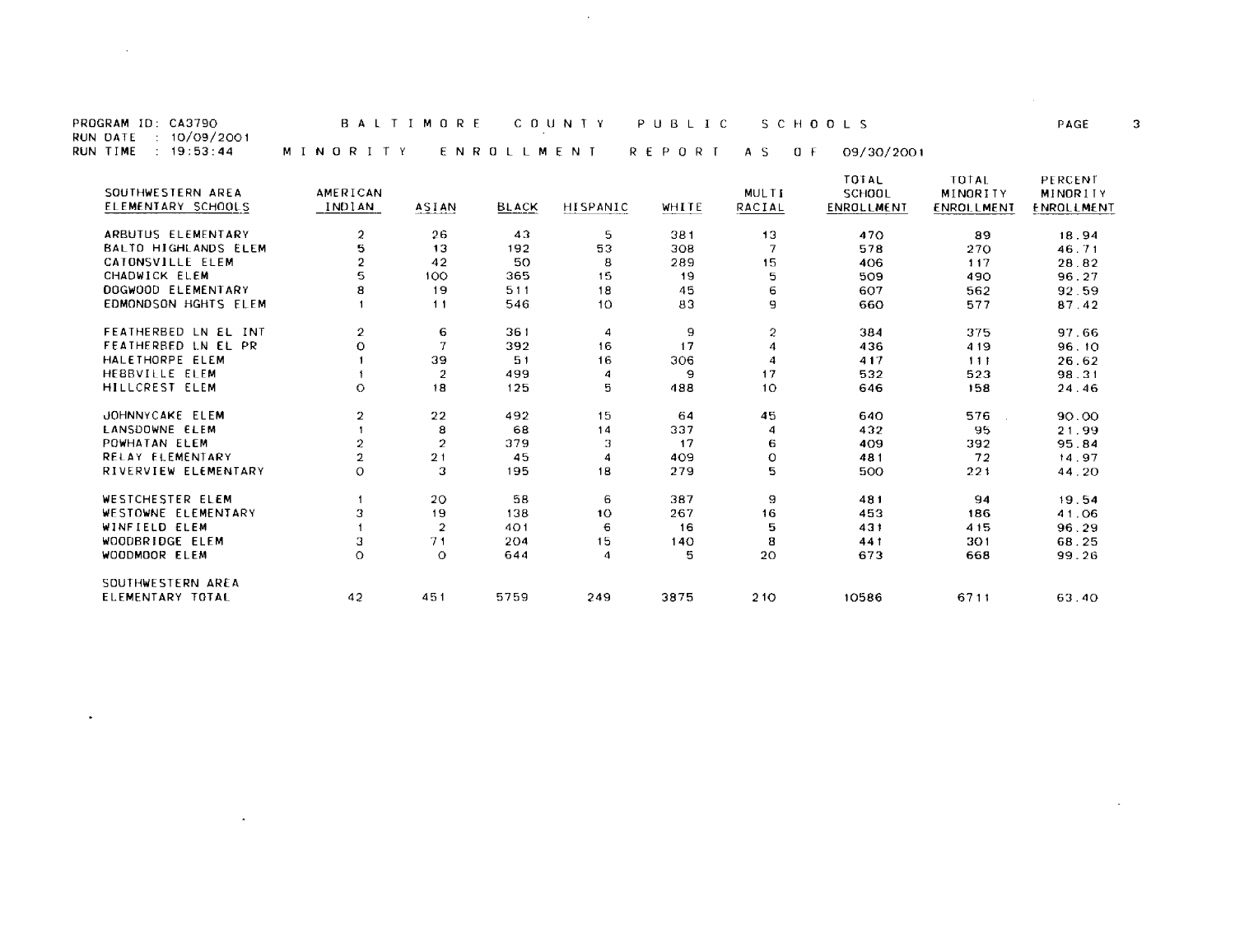RUN DATE : 10/09/2001

PROGRAM ID: CA3790 BALTIMORE COUNTY PUBLIC SCHOOLS PAGE 4

RUN TIME : 19 :53 :44

 $\mathcal{L}(\mathcal{L}^{\mathcal{L}})$  and  $\mathcal{L}(\mathcal{L}^{\mathcal{L}})$  . The contribution

MINORITY ENROLLMENT REPORTAS OF 09/30/2001

| SOUTHWESTERN AREA<br>SECONDARY SCHOOLS | AMERICAN<br>INDIAN | <b>ASIAN</b> | BLACK | <b>HISPANIC</b> | WHITE | <b>MULTI</b><br>RACIAL | TOTAL<br>SCHOOL<br>ENROLLMENT | TOTAL<br>MINORITY<br>ENROLLMENT | PERCENT<br>MINORITY<br><b>ENROLLMEN1</b> |
|----------------------------------------|--------------------|--------------|-------|-----------------|-------|------------------------|-------------------------------|---------------------------------|------------------------------------------|
| ARBUTUS MIDDLE                         | 4                  | 57           | 140   |                 | 700   | $\overline{2}$         | 910                           | 210                             | 23.08                                    |
| CATONSVILLE MIDDLE                     |                    | 17           | 143   |                 | 462   | з                      | 631                           | 169                             | 26.78                                    |
| LANSDOWNE MIDDLE                       |                    | 82           | 188   | 31              | 467   |                        | 770.                          | 303.                            | 39.35                                    |
| MEADOWWOOD EDUC CTR                    |                    |              | 34    | $\circ$         | 6     |                        | 43                            | 37                              | 86.05                                    |
| SOUTHWEST ACADEMY                      | 8.                 | 63           | 1062  | 18              | 129   | з                      | 1283                          | 1154                            | 89.95                                    |
| WOODLAWN MIDDLE                        | з                  | 6            | 971   | 2               | 13    | $\overline{2}$         | 997                           | 984                             | 98.70                                    |
| CATON CTR ALT STUDY                    |                    | $\Omega$     | 34    |                 | 24    |                        | 61                            | 37                              | 60.66                                    |
| CATONSVILLE HIGH                       |                    | 61           | 274   | 15              | 1045  | 3                      | 1405                          | 360                             | 25.62                                    |
| LANSDOWNE HIGH                         |                    | 21           | 215   | 15              | 955   | 6                      | 1213                          | 258                             | 21.27                                    |
| WESTERN SCH/TECHNOL                    |                    | 64           | 424   | 14              | 530   |                        | 1036                          | 506                             | 48.84                                    |
| WOODLAWN HIGH                          | 3                  | 69           | 1667  | 16              | 69    | 11                     | 1835                          | 1766                            | 96.24                                    |
| SOUTHWESTERN AREA                      |                    |              |       |                 |       |                        |                               |                                 |                                          |
| SECONDARY TOTAL                        | 33                 | 441          | 5152  | 123             | 4400  | 35                     | 10184                         | 5784                            | 56.79                                    |

 $\mathcal{L}^{\text{max}}_{\text{max}}$  , where  $\mathcal{L}^{\text{max}}_{\text{max}}$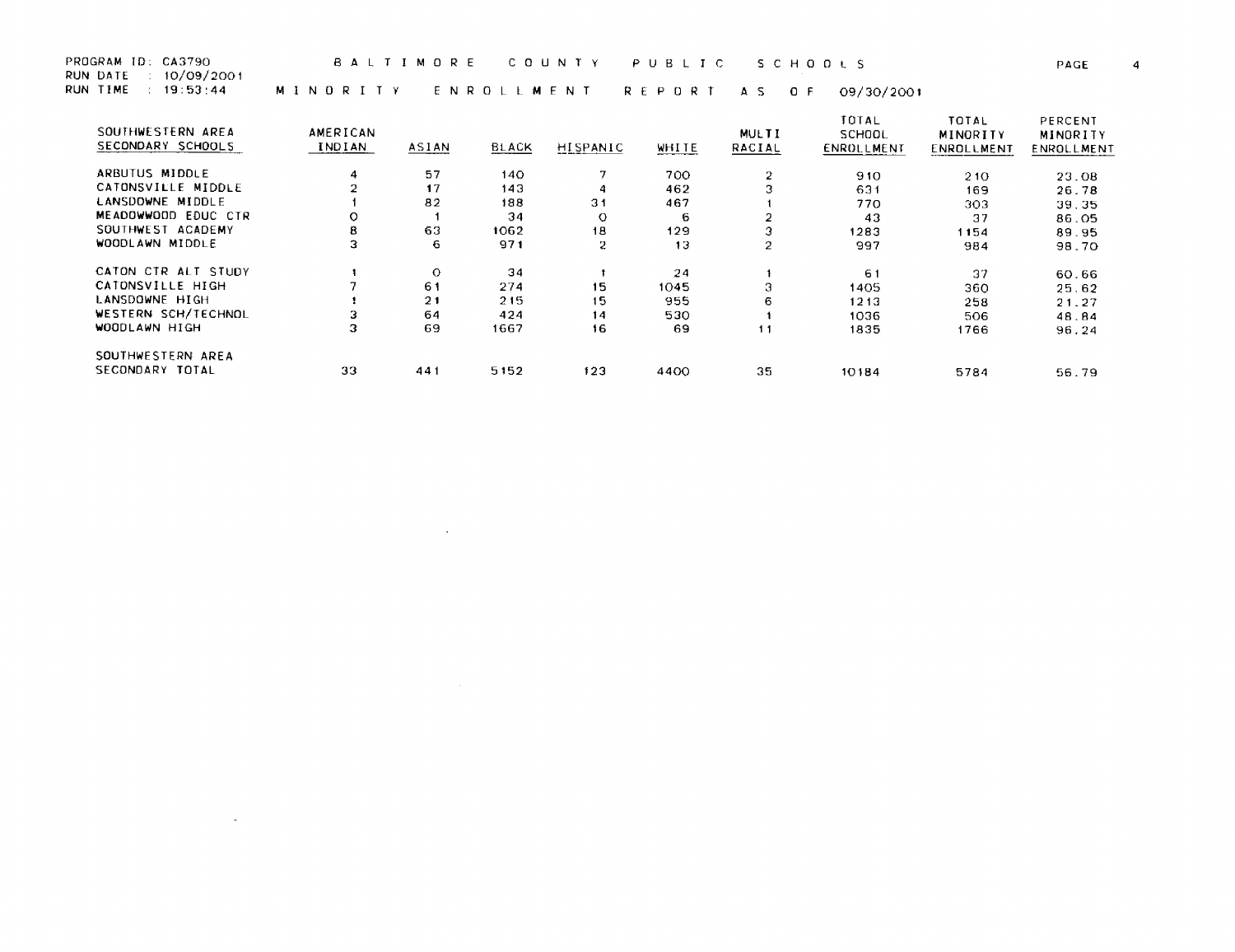| PROGRAM ID: CA3790<br>RUN DATE : 10/09/2001 | BALTIMORE COUNTY PUBLIC SCHOOLS                   | 5.<br>PAGE              |
|---------------------------------------------|---------------------------------------------------|-------------------------|
| RUN TIME : 19:53:44                         | MINORITY<br>ENROLLMENT REPORTAS OF<br>-09/30/2001 |                         |
|                                             | TOTAL                                             | TOTAI<br><b>DEDCENT</b> |

 $\sim 100$ 

| SOUTHWESTERN AREA<br>SPECIAL SCHOOLS         | AMERICAN<br>INDIAN | <b>ASTAN</b> | <b>BLACK</b> | HISPANIC | WHITE    | <b>MULTI</b><br>RACIAL | ,,,,,<br>SCHOOL<br>ENROLLMENT | 1 U I A L<br><b>MINORITY</b><br>ENROLLMENT | PERUENI<br>MINORITY<br>ENROLLMENT |
|----------------------------------------------|--------------------|--------------|--------------|----------|----------|------------------------|-------------------------------|--------------------------------------------|-----------------------------------|
| MAIDEN CHOICE SCHOOL<br>RICA CATONSVILLE EDU | 5<br>o             | O            | 78<br>10     | o        | 34<br>12 | O<br>o                 | 119<br>22                     | 85<br>10                                   | 71.43<br>45.45                    |
| SOUTHWESTERN AREA<br>SPECIAL TOTAL           | 5                  |              | 88           |          | 46       | $\circ$                | 141                           | 95                                         | 67.38                             |
| TOTAL<br>SOUTHWESTERN AREA                   | 80                 | 893          | 10999        | 373      | 8321     | 245                    | 20911                         | 12590                                      | 60.21                             |

 $\mathcal{L}^{\text{max}}_{\text{max}}$  , where  $\mathcal{L}^{\text{max}}_{\text{max}}$ 

 $\label{eq:2.1} \frac{1}{\sqrt{2}}\int_{\mathbb{R}^3}\frac{1}{\sqrt{2}}\left(\frac{1}{\sqrt{2}}\right)^2\left(\frac{1}{\sqrt{2}}\right)^2\left(\frac{1}{\sqrt{2}}\right)^2\left(\frac{1}{\sqrt{2}}\right)^2\left(\frac{1}{\sqrt{2}}\right)^2\left(\frac{1}{\sqrt{2}}\right)^2.$ 

 $\bullet$ 

**Contract Contract State** 

 $\sim 100$  km  $^{-1}$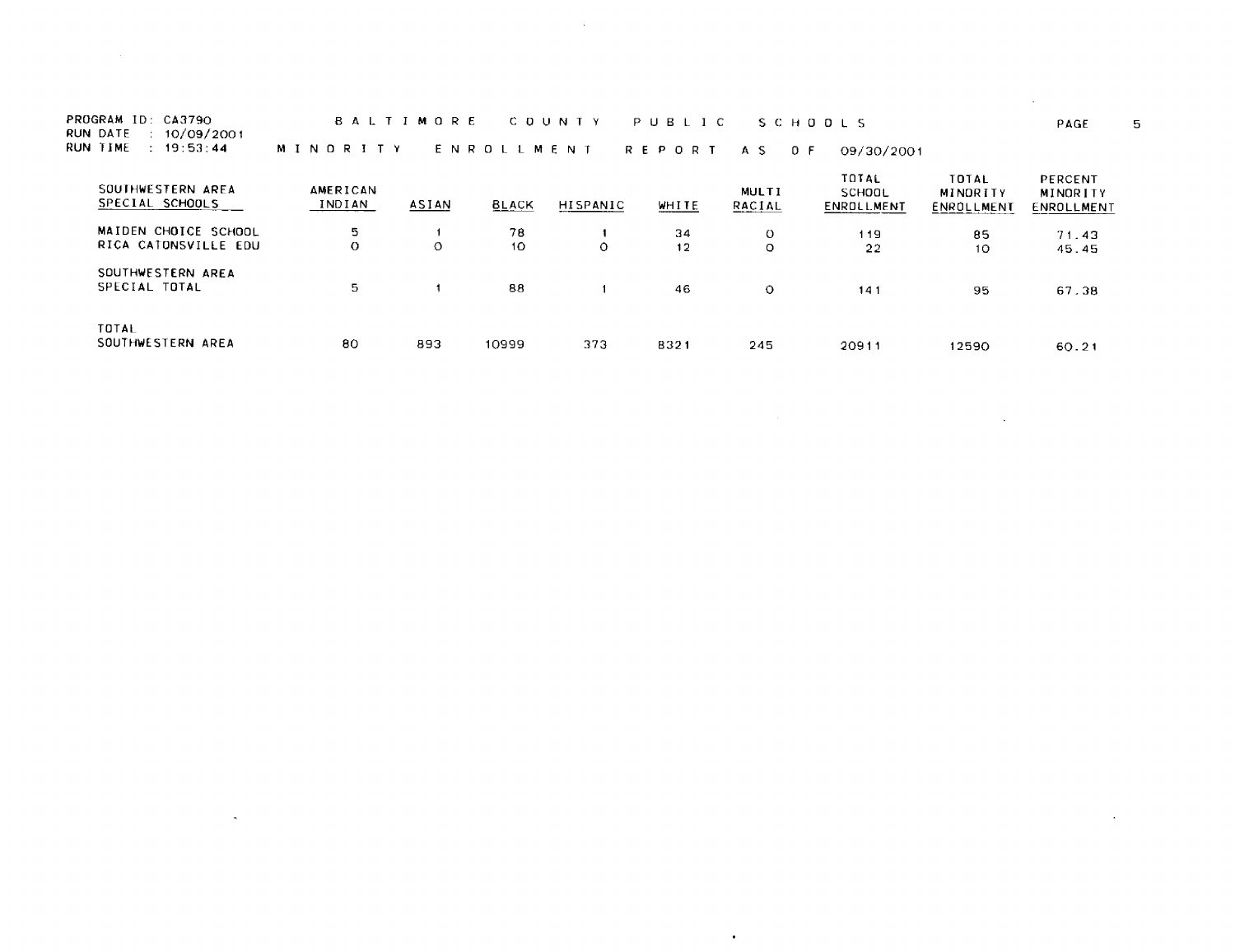RUN DATE : 10/09/2001

PROGRAM ID: CA3790 BALTIMORE COUNTY PUBLIC SCHOOLS PAGE 6

RUN TIME :  $19:53:44$ 

 $\sim$ 

 $\mathcal{L}^{\text{max}}_{\text{max}}$  and  $\mathcal{L}^{\text{max}}_{\text{max}}$ 

N D R I T Y EN R O L L M E N T R E P O R T A S O F 09/30/200

 $\sim$ 

| NORTHWESTERN AREA<br>ELEMENTARY SCHOOLS | AMERICAN<br>INDIAN | ASIAN          | <b>BLACK</b> | <b>HISPANIC</b> | WHITE | MULTI<br>RACIAL | TOTAL<br>SCHOOL<br>ENROLLMENT | TOTAL<br>MINORITY<br>ENROLLMENT | PERCENT<br>MINORITY<br>ENROLLMENT |
|-----------------------------------------|--------------------|----------------|--------------|-----------------|-------|-----------------|-------------------------------|---------------------------------|-----------------------------------|
| <b>BEDFORD ELEM</b>                     | $\circ$            | 6              | 289          | 5.              | 23    | 7               | 330                           | 307                             | 93.03                             |
| CAMPFIELD ECLD CTR                      | 2                  | 18             | 314          | 11              | 34    | 17              | 396                           | 362                             | 91.41                             |
| CEDARMERE ELEMENTARY                    |                    | 18             | 192          | 37              | 269   | 11              | 530                           | 261                             | 49.25                             |
| CHATSWORTH SCHOOL                       |                    | 12             | 70           | 4               | 324   | 5.              | 416                           | 92                              | 22.12                             |
| CHURCH LANE EL TECH                     |                    | 6              | 398          | $\overline{2}$  | 31    |                 | 445                           | 414                             | 93.03                             |
| DEER PARK ELEMENTARY                    | 2                  | $\overline{c}$ | 482          | 10              | 10    | 3               | 509                           | 499                             | 98.04                             |
| FORT GARRISON ELEM                      |                    | 14             | 30.          | з               | 407   | $\overline{a}$  | 457                           | 50                              | 10.94                             |
| FRANKLIN ELEMENTARY                     |                    | 16             | 33           | 21              | 425   | 5.              | 507                           | 82                              | 16.17                             |
| GLYNDON ELEMENTARY                      | O                  | 34             | 107          | 14              | 328   | 6               | 489                           | 161                             | 32.92                             |
| HERNWOOD ELEMENTARY                     |                    | 4              | 371          | 10              | 45    | 14              | 445                           | 400                             | 89.89                             |
| MILBROOK ELEMENTARY                     |                    | 13             | 286          | 9               | 80    | 6               | 395                           | 315                             | 79.75                             |
| NEW TOWN ELEMENTARY                     |                    | 46             | 645          | 40              | 157   | 42              | 931                           | 774                             | 83.14                             |
| OWINGS MILLS ELEM                       |                    | 33             | 393          | 32              | 212   | 49              | 722                           | 510                             | 70.64                             |
| RANDALLSTOWN ELEM                       |                    | $\overline{7}$ | 275          | 3               | 5     | $\tau$          | 298                           | 293                             | 98.32                             |
| REISTERSTOWN ELEM                       |                    | 19             | 93           | 21              | 314   | 8               | 456                           | 142                             | 31.14                             |
| SCOTTS BRANCH ELEM                      | 2                  | 1 <sub>O</sub> | 530          | 9               | 9     | 8               | 568                           | 559                             | 98.42                             |
| SUMMIT PARK ELEM                        | 6                  | 10             | 18           | 2               | 268   | 2               | 306                           | 38                              | 12.42                             |
| TIMBER GROVE ELEM                       |                    | 32             | 175          | 24              | 389   | 26              | 650                           | 261                             | 40.15                             |
| WELLWOOD INTL SCHOOL                    | 2                  | 77             | 212          | 15              | 213   | 10              | 529                           | 316                             | 59.74                             |
| WINAND ELEMENTARY                       | $\Omega$           | 11             | 562          | 6               | 18    | $\overline{2}$  | 599                           | 581                             | 96.99                             |
| NORTHWESTERN AREA                       |                    |                |              |                 |       |                 |                               |                                 |                                   |
| ELEMENTARY TOTAL                        | 39                 | 388            | 5475         | 278             | 3561  | 237             | 9978                          | 6417                            | 64.31                             |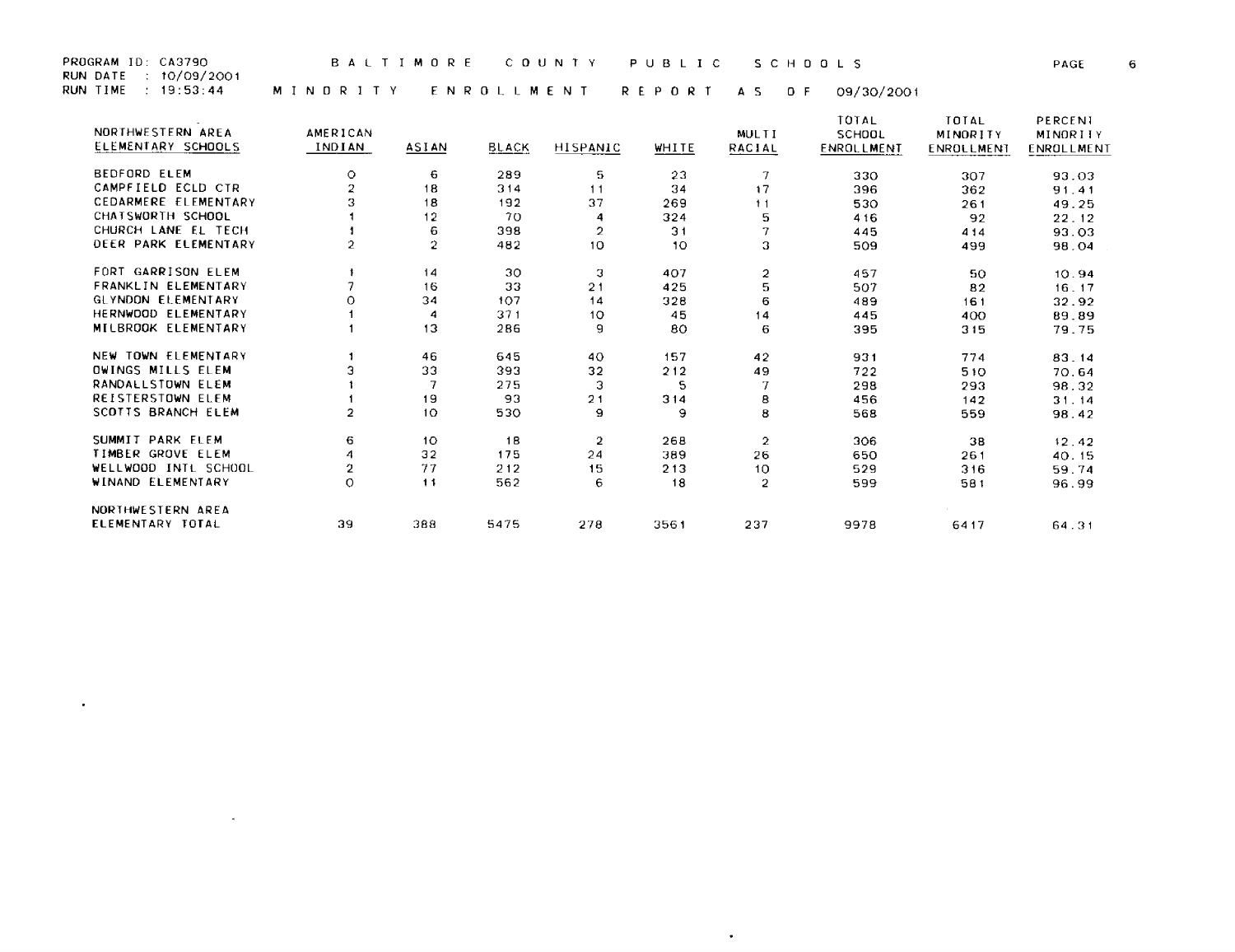| PROGRAM ID: CA3790<br>RUN DATE : 10/09/2001 | BALTIMORE COUNTY PUBLIC SCHOOLS             | PAGE |  |
|---------------------------------------------|---------------------------------------------|------|--|
| RUN TIME 19:53.44                           | MINORITY ENROLLMENT REPORT AS OF 09/30/2001 |      |  |

 $\sim 10^{-10}$ 

 $\mathcal{L}(\mathcal{L}(\mathcal{L}))$  and  $\mathcal{L}(\mathcal{L}(\mathcal{L}))$  . The contribution of  $\mathcal{L}(\mathcal{L})$ 

| NORTHWESTERN AREA<br>SECONDARY SCHOOLS | AMERICAN<br>INDIAN | <b>ASIAN</b> | <b>BLACK</b> | HISPANIC | <b>WHITE</b> | <b>MULTI</b><br>RACIAL | TOTAL<br>SCHOOL<br>ENROLLMENT | TOTAL<br>MINORITY<br>ENROLLMENT | PERCENT<br>MINORITY<br>ENROLLMENT |
|----------------------------------------|--------------------|--------------|--------------|----------|--------------|------------------------|-------------------------------|---------------------------------|-----------------------------------|
| DEER PARK MID/MAGNET                   | 4                  | 26           | 1132         | 11       | 126          | 10                     | 1309                          | 1183                            | 90.37                             |
| FRANKLIN MIDDLE                        | 5                  | 55           | 315          | 46       | 1057         | $\overline{2}$         | 1480                          | 423                             | 28.58                             |
| OLD COURT MIDDLE                       | 6                  | 18           | 1026         | 6        | 30           | - 1                    | 1087                          | 1057                            | 97.24                             |
| PIKESVILLE MIDDLE                      | 4                  | 32           | 548          |          | 503.         | 8                      | 1102                          | 599                             |                                   |
| SUDBROOK MAGNET MDL                    | 4                  | 26           | 471          | 10       | 470          | 5                      |                               |                                 | 54.36                             |
| FRANKLIN HIGH                          | 4                  | 86           | 240          | 44       | 1056         |                        | 986                           | 516                             | 52.33                             |
|                                        |                    |              |              |          |              | 4                      | 1434                          | 378                             | 26.36                             |
| MILFORD MILL ACADEMY                   | 6.                 | 20           | 1405         | 9        | 32           | 2                      | 1474                          | 1442                            | 97.83                             |
| OWINGS MILLS HIGH                      | $\overline{2}$     | 137          | 452          | 78       | 704          | 4                      | 1377                          | 673                             | 48.87                             |
| PIKESVILLE HIGH                        | 4                  | 26           | 243          | 9        | 787          | з                      | 1072                          | 285                             | 26.59                             |
| RANDALLSTOWN HIGH                      | 6                  | 19           | 1551         | 10       | 44           | 5                      | 1635                          | 1591                            | 97.31                             |
| NORTHWESTERN AREA<br>SECONDARY TOTAL   | 45                 | 445          | 7383         | 230      | 4809         | 44                     | 12956                         | 8147                            | 62.88                             |
| TOTAL<br>NORTHWESTERN AREA             | 84                 | 833          | 12858        | 508      | 8370         | 281                    | 22934                         | 14564                           | 63.50                             |

the control of the control of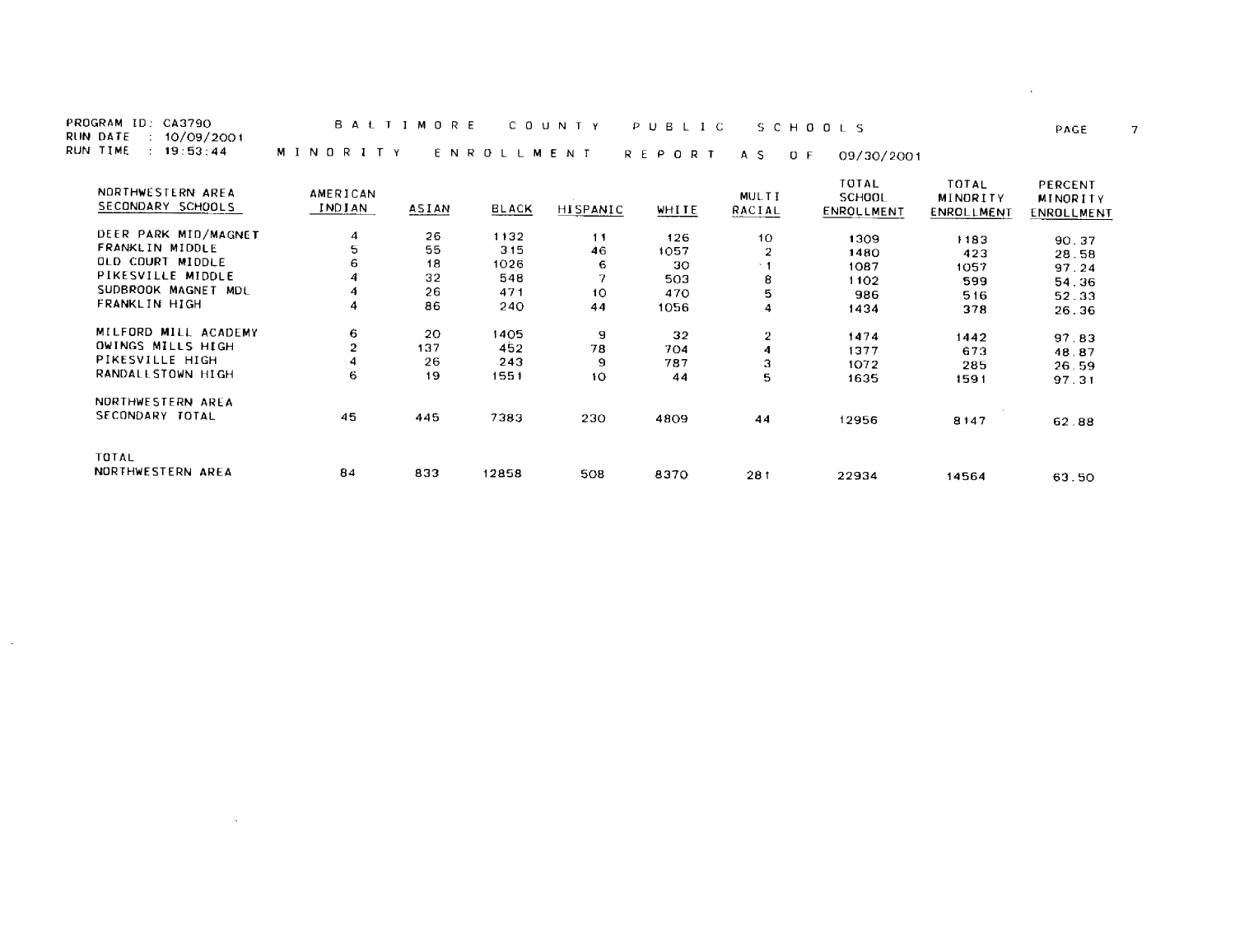$\sim$ 

 $\sim$ 

 $\mathcal{L}^{\text{max}}_{\text{max}}$  , where  $\mathcal{L}^{\text{max}}_{\text{max}}$ 

PROGRAM ID : CA3790 <sup>B</sup> <sup>A</sup> <sup>L</sup> <sup>T</sup> <sup>I</sup> <sup>M</sup> <sup>0</sup> <sup>R</sup> <sup>E</sup> <sup>C</sup> 0 <sup>U</sup> <sup>N</sup> <sup>T</sup> <sup>Y</sup> <sup>P</sup> <sup>U</sup> 6 <sup>L</sup> <sup>I</sup> <sup>C</sup> <sup>S</sup> <sup>C</sup> H <sup>0</sup> 0 <sup>L</sup> <sup>S</sup> PAGE <sup>8</sup> RUN DATE t0/09/2001

RUNTIME : 19:53:44 MINORITY ENROLLMENT REPORT AS OF 09/30/200

| CENTRAL AREA<br>ELEMENTARY SCHOOLS | AMERICAN<br>INDIAN | <b>ASIAN</b> | <b>BLACK</b> | HISPANIC                | WHITE | MULT1<br>RACIAL | TOTAL<br>SCHOOL<br>ENROLLMENT | TOTAL<br><b>MINOR1TY</b><br>ENROLLMENT | PERCENT<br>MINORITY<br>ENROLLMENT |
|------------------------------------|--------------------|--------------|--------------|-------------------------|-------|-----------------|-------------------------------|----------------------------------------|-----------------------------------|
| CARROLL MANOR ELEM                 | $\Omega$           | 5            | 2            | 2                       | 314   | з               | 326                           | 12                                     | 3.68                              |
| CROMWELL ELEM MAGNET               | 10                 | 17           | 93           | 25                      | 266   | 19              | 430                           | 164                                    | 38.14                             |
| FIFTH DISTRICT ELEM                | Ω                  | 2            | 7            | $\Omega$                | 295   | $\Omega$        | 304                           | 9                                      | 2.96                              |
| HALSTEAD ACADEMY                   |                    | 4            | 524          | $\Omega$                | 13    |                 | 543                           | 530                                    | 97.61                             |
| HAMPTON ELEMENTARY                 |                    | 20           | 35           | $\overline{\mathbf{2}}$ | 287   |                 | 352                           | 65                                     | 18.47                             |
| JACKSONVILLE ELEM                  | $\Omega$           | 19           | 7            | 4                       | 573   | 4               | 607                           | 34                                     | 5.60                              |
| LUTHERVILLE LAB TECH               | 2                  | 46           | 40           |                         | 339   | 4               | 438                           | 99                                     | 22.60                             |
| <b>OAKLEIGE LEMENTARY</b>          | з                  | 22           | 83           | 8                       | 373   | 18              | 507                           | 134                                    | 26.43                             |
| PADONIA LEMENTARY                  | Ω                  | 75           | 63           | 24                      | 137   | з               | 302                           | 165                                    | 54.64                             |
| PINEWOOD ELEMENTARY                | 0                  | 65           | 14           | -7                      | 395   |                 | 484                           | 89                                     | 18.39                             |
| PLEASANT PLAINS ELEM               |                    | 35           | 188          | 12                      | 248   | 5               | 489                           | 241                                    | 49.28                             |
| POT SPRING ELEM                    | $\Omega$           | 87           | 86           | 16                      | 364   | 7               | 560                           | 196                                    | 35.00                             |
| PRETTYBOY ELEMENTARY               |                    | 4            | 6            |                         | 475   | з               | 490                           | 15                                     | 3.06                              |
| RIDERWOOD ELEM                     |                    | 34           | 5            |                         | 477   | O               | 524                           | 47                                     | 8.97                              |
| RODGERS FORGE ELEM                 |                    | 38           | 17           | 14                      | 416   |                 | 493                           | 77                                     | 15.62                             |
| SEVENTH DIST ELEM                  | Ω                  | з            | $\mathbf{2}$ | 5                       | 346   | 4               | 360                           | 14                                     | 3.89                              |
| SPARKS ELEMENTARY                  | $\Omega$           | 14           | 12           | 16                      | 436   | $\Omega$        | 478                           | 42                                     | 8.79                              |
| STONELEIGH ELEM                    |                    | 30           | 61           | 10                      | 386   | 17              | 505                           | 119                                    | 23.56                             |
| <b>TIMONIUM ELEMENTARY</b>         |                    | 31           | 8            | 6                       | 365   | 2               | 413                           | 48                                     | 11.62                             |
| VILLA CRESTA ELEM                  |                    | 13           | 57           | 15                      | 492   |                 | 582                           | 90.                                    | 15.46                             |
| WARREN ELEMENTARY                  | 2                  | 57           | 59           | 10                      | 259   | з               | 390                           | 131                                    | 33.59                             |
| CENTRAL AREA                       |                    |              |              |                         |       |                 |                               |                                        |                                   |
| ELEMENTARY TOTAL                   | 31                 | 621          | 1369         | 191                     | 7256  | 109.            | 9577                          | 2321                                   | 24.24                             |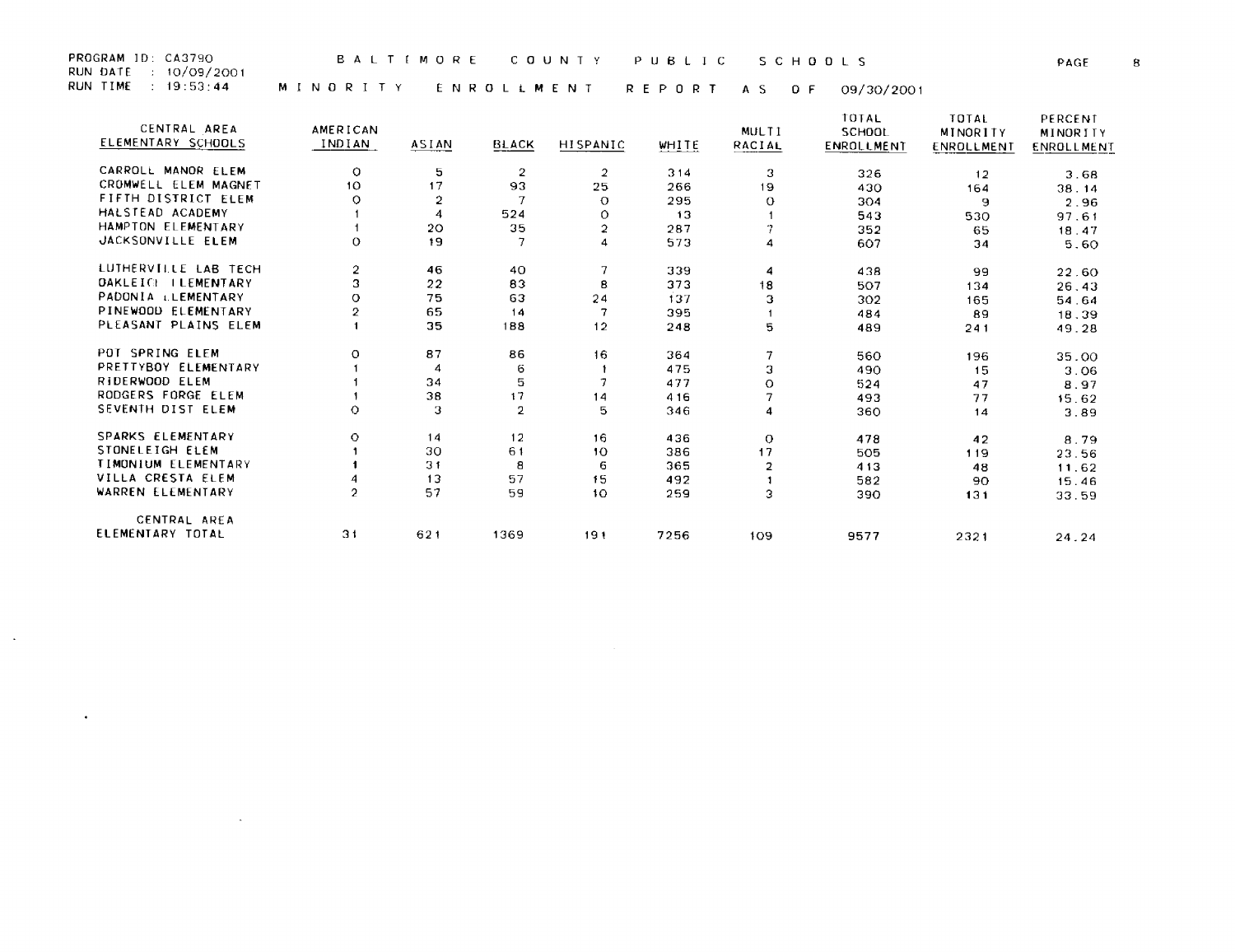PROGRAM ID: CA3790 B A L T I M O R E C O U N T Y P U B L I C S C H D O L S PAGE 9

 $\sim 10$ 

RIJN DATE : 10/09/2001

 $\mathcal{L}^{\text{max}}_{\text{max}}$  and  $\mathcal{L}^{\text{max}}_{\text{max}}$  and  $\mathcal{L}^{\text{max}}_{\text{max}}$ 

 $\sim 10^{-11}$ 

RUNTIME : 19:53:44 MINORITY ENROLLMENT REPORTAS OF 09/30/200

| CENTRAL AREA<br>SECONDARY SCHOOLS | AMERICAN<br><b>INDIAN</b> | ASIAN | <b>BLACK</b> | HISPANIC | WHITE | <b>MULTI</b><br>RACIAL | TOTAL<br>SCHOOL<br>ENROLLMENT | TOTAL<br>MINORITY<br>ENROLLMENT | PERCENT<br>MINORITY<br>ENROLLMENT |
|-----------------------------------|---------------------------|-------|--------------|----------|-------|------------------------|-------------------------------|---------------------------------|-----------------------------------|
|                                   |                           |       |              |          |       |                        |                               |                                 |                                   |
| COCKEYSVILLE MIDDLE               | з                         | 81    | 90           | 24       | 637   | 0                      | 835                           | 198                             | 23.71                             |
| DUMBARTON MIDDLE                  |                           | 112   | 77           | 44       | 587   | 8                      | 829                           | 242                             | 29.19                             |
| HEREFORD MIDDLE                   |                           | 12    | 21           | 9        | 946   |                        | 990                           | 44                              | 4.44                              |
| LOCH RAVEN TECH ACAD              |                           | 28    | 528          | 16       | 414   | 4                      | 994                           | 580                             | 58.35                             |
| RIDGELY MIDDLE                    | Ω                         | 86    | 45           | 15       | 925   | 4                      | 1075                          | 150                             | 13.95                             |
| CARVER CTR ARTS TECH              | з                         | 21    | 175          | 9        | 519   | О                      | 727                           | 208                             | 28.61                             |
| DULANEY HIGH SCHOOL               | 0                         | 211   | 110          | 26       | 1439  | 5                      | 1791                          | 352                             | 19.65                             |
| HEREFORD HIGH                     |                           | 17    | 22           | 6        | 1158  | Ω                      | 1203                          | 45                              | 3.74                              |
| LOCH RAVEN HIGH                   |                           | 93    | 121          | 14       | 754   | 6                      | 990.                          | 236                             | 23.84                             |
| TOWSON HIGH SCHOOL                |                           | 55    | 157          | 18       | 1065  | 8                      | 1304                          | 239                             | 18.33                             |
| CENTRAL AREA                      |                           |       |              |          |       |                        |                               |                                 |                                   |
| SECONDARY TOTAL                   | 15                        | 716   | 1346         | 181      | 8444  | 36                     | 10738                         | 2294                            | 21.36                             |

 $\mathbb{R}^2$ 

 $\downarrow$ 

 $\sim 10^{11}$  m  $^{-1}$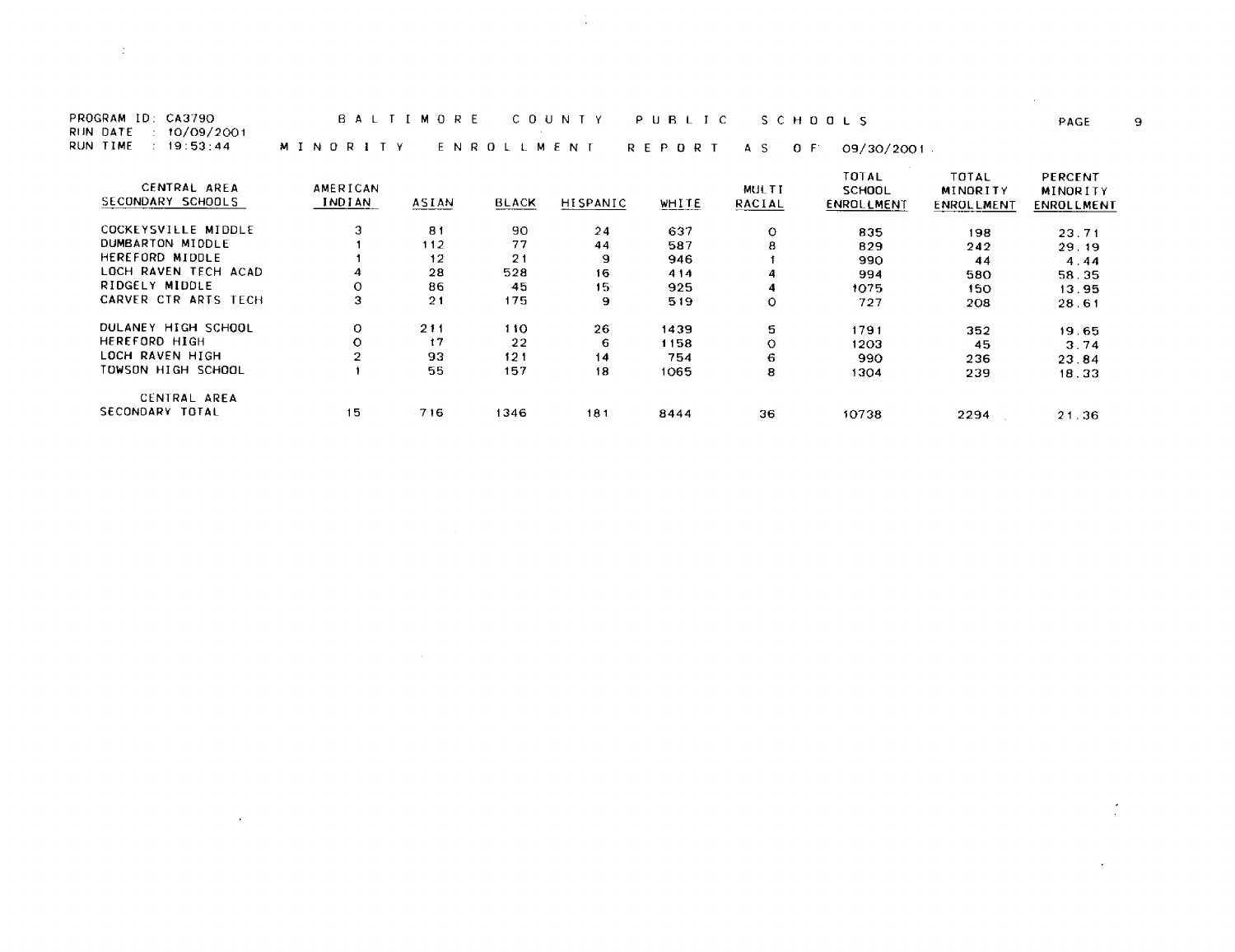PROGRAM 10: CA3790 BALTIMORE COUNTY PUBLIC SCHOOLS PAGE 10

RUN DATE 10/09/200t

 $\label{eq:2.1} \frac{1}{\sqrt{2}}\left(\frac{1}{\sqrt{2}}\right)^{2} \left(\frac{1}{\sqrt{2}}\right)^{2} \left(\frac{1}{\sqrt{2}}\right)^{2} \left(\frac{1}{\sqrt{2}}\right)^{2} \left(\frac{1}{\sqrt{2}}\right)^{2} \left(\frac{1}{\sqrt{2}}\right)^{2} \left(\frac{1}{\sqrt{2}}\right)^{2} \left(\frac{1}{\sqrt{2}}\right)^{2} \left(\frac{1}{\sqrt{2}}\right)^{2} \left(\frac{1}{\sqrt{2}}\right)^{2} \left(\frac{1}{\sqrt{2}}\right)^{2} \left(\$ 

RUNTIME : 19:53:44 MINORITY ENROLLMENT REPORTAS OF 09/30/200

| CENTRAL AREA<br>SPECIAL SCHOOLS         | AMERICAN<br>INDIAN | ASIAN        | <b>BLACK</b> | HISPANIC | WHITE     | MULTI<br>RACIAL           | TOTAL<br>SCHOOL<br>ENROLLMENT | <b>TOTAL</b><br>MINORITY<br>ENROLLMENT | PERCENT<br>MINORITY<br>ENROLLMENT |
|-----------------------------------------|--------------------|--------------|--------------|----------|-----------|---------------------------|-------------------------------|----------------------------------------|-----------------------------------|
| RIDGE RUXTON SCHOOL<br>WHITE OAK SCHOOL | O<br>4             | 5<br>$\circ$ | 28<br>57     | 6<br>4   | 116<br>87 | $\circ$<br>$\overline{2}$ | 155<br>154                    | 39<br>67                               | 25.16<br>43.51                    |
| CENTRAL AREA<br>SPECIAL TOTAL           | 4                  | 5            | 85           | 10       | 203       | -2                        | 309                           | 106                                    | 34.30                             |
| TOTAL<br>CENTRAL AREA                   | 50                 | 1342         | 2800         | 382      | 15903     | 147                       | 20624                         | 4721                                   | 22.89                             |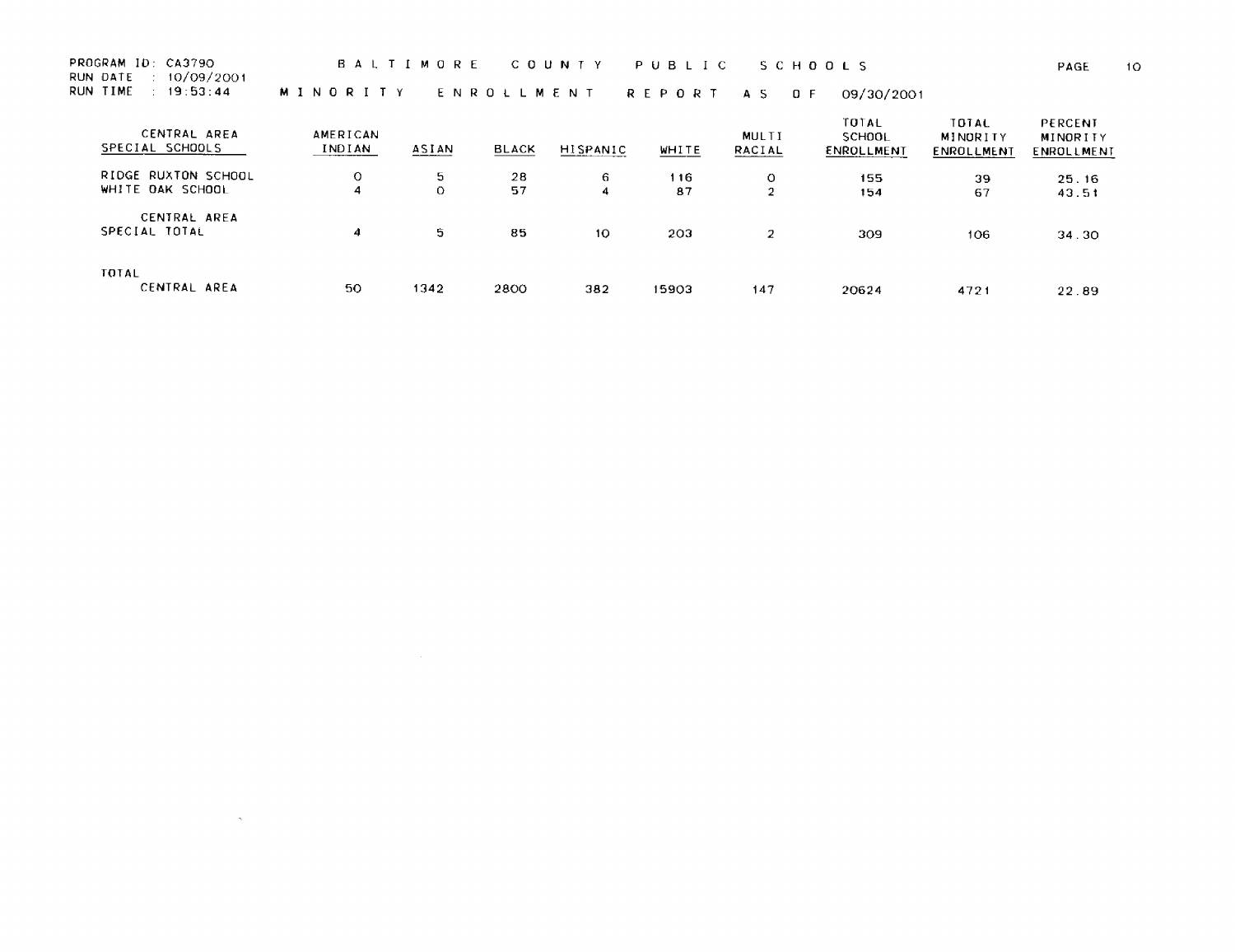RUN DATE : 10/09/2001

 $\label{eq:2.1} \mathcal{L}(\mathcal{L}^{\text{max}}_{\mathcal{L}}(\mathcal{L}^{\text{max}}_{\mathcal{L}})) \leq \mathcal{L}(\mathcal{L}^{\text{max}}_{\mathcal{L}}(\mathcal{L}^{\text{max}}_{\mathcal{L}}))$ 

PROGRAM ID: CA3790 BALTIMORE COUNTY PUBLIC SCHOOLS PAGE 11

 $\mathcal{L}(\mathcal{L}^{\mathcal{L}}(\mathcal{L}^{\mathcal{L}}(\mathcal{L}^{\mathcal{L}}(\mathcal{L}^{\mathcal{L}}(\mathcal{L}^{\mathcal{L}}(\mathcal{L}^{\mathcal{L}}(\mathcal{L}^{\mathcal{L}}(\mathcal{L}^{\mathcal{L}}(\mathcal{L}^{\mathcal{L}}(\mathcal{L}^{\mathcal{L}}(\mathcal{L}^{\mathcal{L}}(\mathcal{L}^{\mathcal{L}}(\mathcal{L}^{\mathcal{L}}(\mathcal{L}^{\mathcal{L}}(\mathcal{L}^{\mathcal{L}}(\mathcal{L}^{\mathcal{L}}(\mathcal{L}$ 

 $\sim 100$  km s  $^{-1}$ 

and the state of the state of

RUNTIME : 19:53:44 MINORITY ENROLLMENT REPORTAS OF 09/30/2001

| NORTHEASTERN AREA<br>ELEMENTARY SCHOOLS | <b>AMERICAN</b><br>INDIAN | <b>ASIAN</b> | <b>BLACK</b> | HISPANIC | WHITE | <b>MULTI</b><br>RACIAL | TOTAL<br>SCHOOL<br>ENROLLMENT | <b>TOTAL</b><br>MINORITY<br>ENROLLMENT | PERCENT<br>MINORITY<br><b>ENROLLMENT</b> |
|-----------------------------------------|---------------------------|--------------|--------------|----------|-------|------------------------|-------------------------------|----------------------------------------|------------------------------------------|
| CARNEY ELEMENTARY                       | з                         | 57           | 62           | 9        | 425   | 10                     | 566                           | 141                                    | 24.91                                    |
| CHAPEL HILL ELEM                        | 5.                        | 20           | 48           | 6        | 498   |                        | 581                           | 83                                     | 14.29                                    |
| ELMWOOD ELEMENTARY                      | З                         | 8            | 223          | 5        | 304   | 5                      | 548                           | 244                                    | 44.53                                    |
| <b>ESSEX ELEMENTARY</b>                 |                           | 5            | 13           | 6        | 408   | 6                      | 445                           | 37                                     | 8.31                                     |
| FULLERTON ELEMENTARY                    |                           | 22           | 59           | 11       | 411   | 15                     | 519                           | 108                                    | 20.81                                    |
| GLENMAR ELEMENTARY                      |                           | 8            | 107          | 13       | 236   | 10 <sup>10</sup>       | 375                           | 139                                    | 37.07                                    |
| GUNPOWDER ELEMENTARY                    | 0                         | 36           | 38           | 6        | 437   | з                      | 520                           | 83                                     | 15.96                                    |
| HARFORD HILLS FLFM                      |                           | 30           | 50           | 12       | 239   | 4                      | 336                           | 97                                     | 28.87                                    |
| <b>JOPPA VIEW ELEM</b>                  | O                         | 37           | 57           | 15       | 494   | 5                      | 608                           | 114                                    | 18.75                                    |
| KINGSVILLE ELEM                         | з                         | 10           | 5            | з        | 436   |                        | 458                           | 22                                     | 4.80                                     |
| MARTIN BLVD ELEM                        | Δ                         | 7            | 58           | 11       | 237   | 11                     | 328                           | 91                                     | 27.74                                    |
| MCCORMICK ELEMENTARY                    |                           | 7            | 348          | 5        | 99    | 19                     | 479                           | 380                                    | 79.33                                    |
| MIDDLESEX ELEMENTARY                    |                           | 7            | 129          | 18       | 353   | 8                      | 521                           | 168                                    | 32.25                                    |
| OREMS ELEMENTARY                        |                           | з            | 18           |          | 308   | 6                      | 337                           | 29                                     | 8 6 1                                    |
| PERRY HALL ELEM                         |                           | 44           | 48           |          | 433   | 13                     | 549                           | 116                                    | 21.13                                    |
| PINE GROVE ELEM                         | 3                         | 56           | 49           | 4        | 412   | 10 <sup>°</sup>        | 534                           | 122                                    | 22.85                                    |
| RED HOUSE RUN ELEM                      | з                         | 16           | 74           | 20       | 365   | 5                      | 483                           | 118                                    | 24.43                                    |
| SEVEN OAKS ELEM                         | 2                         | 37           | 33           | 12       | 402   | 5                      | 491                           | 89                                     | 18.13                                    |
| SHADY SPRING ELEM                       | 2                         | 34           | 306          | 17       | 177   | 23                     | 559                           | 382                                    | 68.34                                    |
| VICTORY VILLA ELEM                      |                           | 8            | 76           | 20       | 284   | 8                      | 397                           | 113                                    | 28.46                                    |
| NORTHEASTERN AREA                       |                           |              |              |          |       |                        |                               |                                        |                                          |
| ELEMENTARY TOTAL                        | 51                        | 452          | 1801         | 201      | 6958  | 171                    | 9634                          | 2676                                   | 27.78                                    |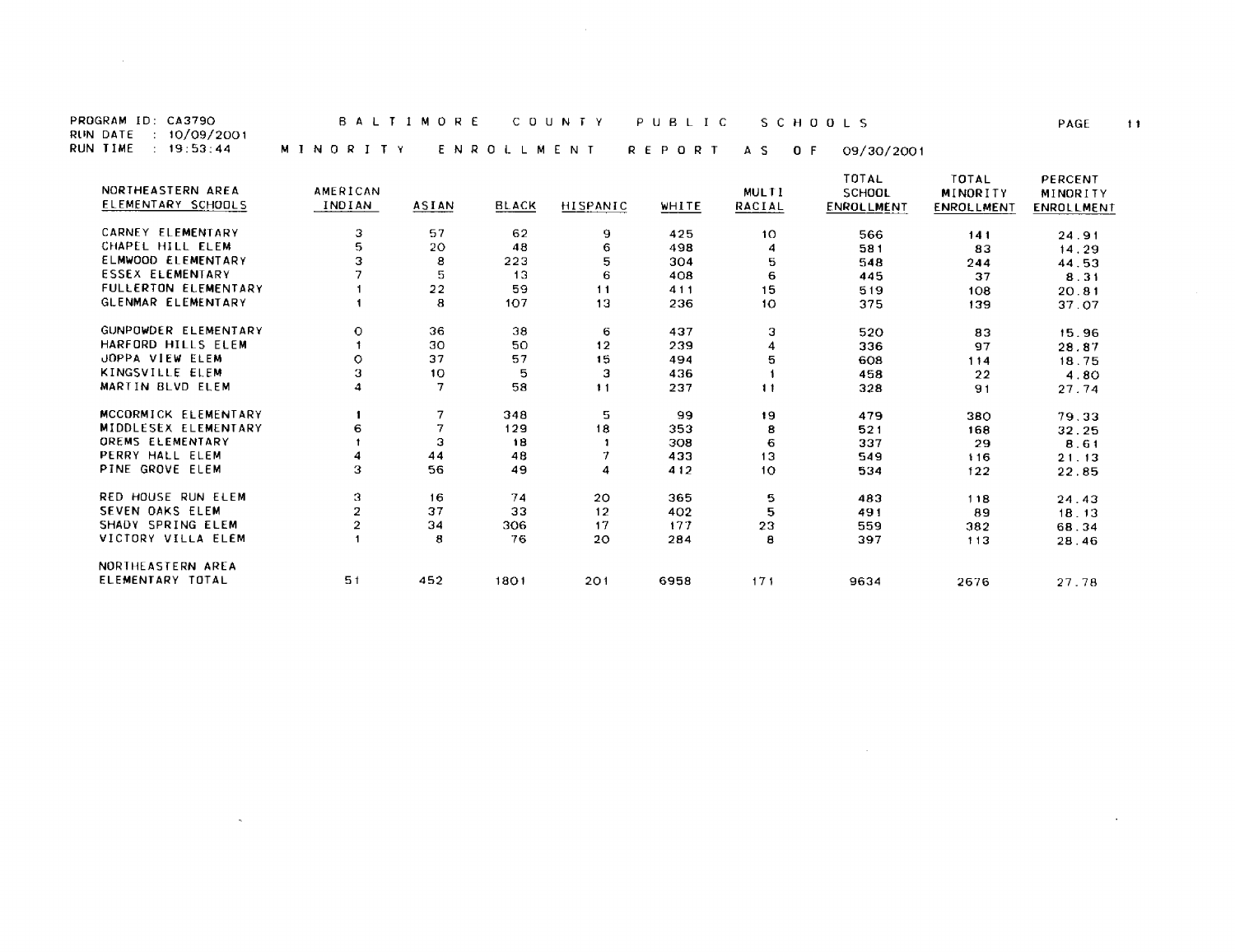RUN DATE : 10/09/200t

 $\mathbf{u} = \mathbf{u}$  .

the contract of the state of the contract of

and the state of the

RUNTIME : 19:53:44 MINORITY ENROLLMENT REPORTAS OF 09/30/2001

| NORTHEASTERN AREA<br>SECONDARY SCHOOLS | AMERICAN<br>INDIAN | ASIAN   | <b>BLACK</b> | <b>HISPANIC</b> |       | <b>MULTI</b>   | TOTAL<br>SCHOOL | TOTAL<br>MINORITY | PERCENT<br>MINORITY |
|----------------------------------------|--------------------|---------|--------------|-----------------|-------|----------------|-----------------|-------------------|---------------------|
|                                        |                    |         |              |                 | WHITE | RACIAL         | ENROLLMENT      | ENROLLMENT        | ENROLLMENT          |
| GOLDEN RING MIDDLE                     | 15                 | 21      | 454          | 24              | 391   | 5              | 910             | 519               | 57.03               |
| MIDDLE RIVER MIDDLE                    |                    | 10      | 231          | 9               | 612   | 9              | 875             | 263               | 30.06               |
| PARKVILLE MIDDLE                       |                    | 24      | 132          | 22              | 973   | 6              | 1158            | 185               | 15.98               |
| PERRY HALL MIDDLE                      | 6                  | 68      | 114          | 18              | 1288  | 3              | 1497            | 209               | 13.96               |
| PINE GROVE MIDDLE                      |                    | 89      | 124          | 16              | 922   | з              | 1158            | 236               | 20.38               |
| STEMMERS RUN MIDDLE                    | 10                 | 14      | 145          | 19              | 776   | $\overline{2}$ | 966             | 190               | 19.67               |
| ROSEDALE CENTER                        | 0                  | $\circ$ | 48           | $\circ$         | 56    | О              | 104             | 48                | 46.15               |
| <b>EASTERN TECH HIGH</b>               | 7                  | 26      | 148          | 13              | 1138  | o              | 1332            | 194               | 14.56               |
| KENWOOD HIGH SCHOOL                    | 14                 | 27      | 302          | 17              | 1400  |                | 1761            | 361               | 20.50               |
| OVERLEA HIGH                           | 25                 | 19      | 475          | 21              | 592   | 9              | 1141            | 549.              | 48.12               |
| PARKVILLE HIGH                         | 12                 | 173     | 501          | 36              | 1135  | з              | 1860            | 725.              | 38.98               |
| PERRY HALL HIGH                        |                    | 118     | 190          | 36              | 1825  | 5              | 2181            | 356               | 16.32               |
| NORTHEASTERN AREA                      |                    |         |              |                 |       |                |                 |                   |                     |
| SECONDARY TOTAL                        | 105                | 589     | 2864         | 231             | 11108 | 46             | 14943           | 3835              | 25.66               |
|                                        |                    |         |              |                 |       |                |                 |                   |                     |
| TOTAL                                  |                    |         |              |                 |       |                |                 |                   |                     |
| NORTHEASTERN AREA                      | 156                | 1041    | 4665         | 432             | 18066 | 217            | 24577           | 6511              | 26.49               |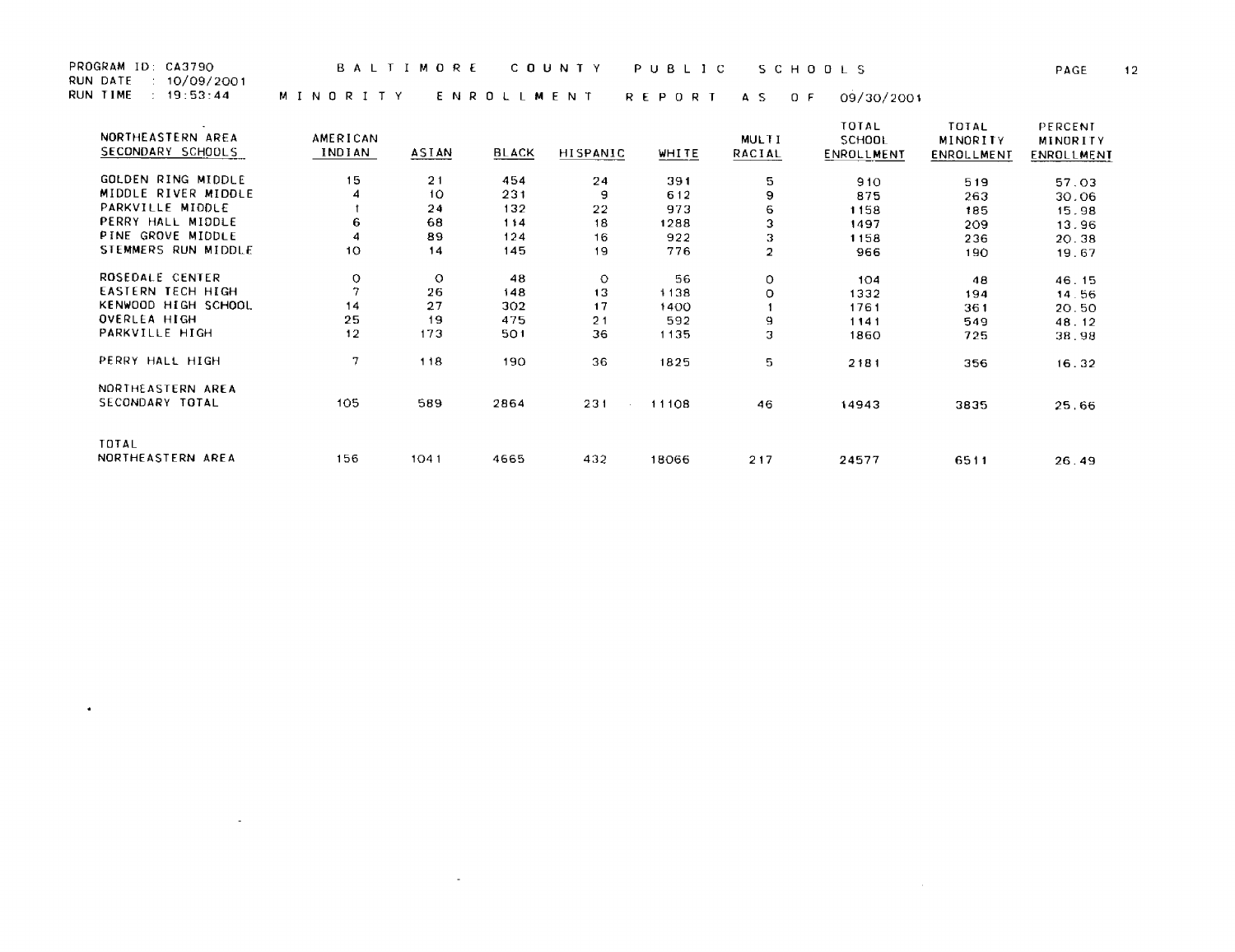RUN DATE : 10/09/2001

 $\mathcal{L}^{\text{max}}_{\text{max}}$  .

**Contractor** 

RUNTIME : 19:53:44 MINORITY ENROLLMENT REPORT AS OF 09/30/2001

| SOUTHEASTERN AREA<br>ELEMENTARY SCHOOLS | AMERICAN<br>INDIAN | ASIAN          | <b>BLACK</b> | HISPANIC | WHITE | MULTI<br>RACIAL | <b>TOTAL</b><br>SCHOOL<br>ENROLLMENT | TOTAL<br>MINORITY<br>ENROLLMENT | PERCENT<br>MINORITY<br>ENROLLMENT |
|-----------------------------------------|--------------------|----------------|--------------|----------|-------|-----------------|--------------------------------------|---------------------------------|-----------------------------------|
| BATTLE GROVE ELEM                       | з                  | 0              | -9           | з        | 307   |                 | 323                                  | 16                              | 4.95                              |
| <b>BEAR CREEK ELEM</b>                  |                    | $\mathbf{2}$   | 22           | 5        | 474   | 5               | 513                                  | 39                              | 7.60                              |
| BERKSHIRE ELEMENTARY                    |                    | з              | 9            | 4        | 359   |                 | 377                                  | 18                              | 4.77                              |
| CHARLESMONT ELEM                        |                    | 9              | 30           | 11       | 353   | $\Omega$        | 405                                  | 52                              | 12.84                             |
| CHASE ELEMENTARY                        |                    |                | 115          | 2        | 265   | 24              | 416                                  | 151                             | 36.30                             |
| CHESAPEAKE TERR ELEM                    |                    | $\overline{2}$ | 3            |          | 255   |                 | 263                                  | 8                               | 3.04                              |
| COLGATE ELEMENTARY                      | 14                 | 5              | 24           | 11       | 261   | -4              | 319                                  | 58                              | 18 18                             |
| DEEP CREEK ELEM                         | 3                  |                | 325          | 26       | 110   | 22              | 490                                  | 380                             | 77.55                             |
| DUNDALK ELEMENTARY                      | 6                  | 5              | 249          | 22       | 377   | 2               | 661                                  | 284                             | 42.97                             |
| <b>EASTWOOD CENTER</b>                  | Ω                  | З              | 11           | 2        | 198   | $\overline{2}$  | 216                                  | 18                              | 8.33                              |
| EDGEMERE ELEMENTARY                     |                    | 3              | 41           | $\circ$  | 435   | 13              | 493                                  | 58                              | 11.76                             |
| GRANGE ELEMENTARY                       |                    | з              | 17           | 7        | 435   |                 | 464                                  | 29                              | 6.25                              |
| HAWTHORNE ELEMENTARY                    |                    | 12             | 123          | 9        | 344   | $\overline{2}$  | 494                                  | 150                             | 30.36                             |
| LOGAN ELEMENTARY                        |                    | 3              | 213          | 10       | 280   | 8               | 516                                  | 236                             | 45.74                             |
| MARS ESTATES ELEM                       | 6                  | 10             | 273          | 16       | 204   | 23              | 532                                  | 328                             | 61.65                             |
| MIDDLEBOROUGH ELEM                      | $\Omega$           | $\circ$        | 30           | з        | 332   | $\circ$         | 365                                  | 33                              | 9.04                              |
| NORWOOD ELEMENTARY                      | 11                 | 36             | 29           | 17       | 497   | 11              | 601                                  | 104                             | 17.30                             |
| OLIVER BEACH ELEM                       | 2                  | o              | 15           | $\circ$  | 264   |                 | 282                                  | 18                              | 6.38                              |
| SANDALWOOD ELEM                         | $\overline{2}$     | з              | 367          | 20       | 99    |                 | 492                                  | 393                             | 79.88                             |
| SANDY PLAINS ELEM                       | 12                 | 7              | 86           | 20       | 469   | 9               | 603                                  | 134                             | 22.22                             |
| SENECA ELEMENTARY                       | $\overline{2}$     | 6              | 98           | 13       | 288   | 12              | 419                                  | 131                             | 31.26                             |
| SUSSEX ELEMENTARY                       | 6                  | 6              | 98           | 14       | 275   | 9               | 408                                  | 133                             | 32.60                             |
| SOUTHEASTERN AREA                       |                    |                |              |          |       |                 |                                      |                                 |                                   |
| ELEMENTARY TOTAL                        | 90                 | 126            | 2187         | 216      | 6881  | 152             | 9652                                 | 2771                            | 28.71                             |

 $\mathcal{L}^{\text{max}}$  and  $\mathcal{L}^{\text{max}}$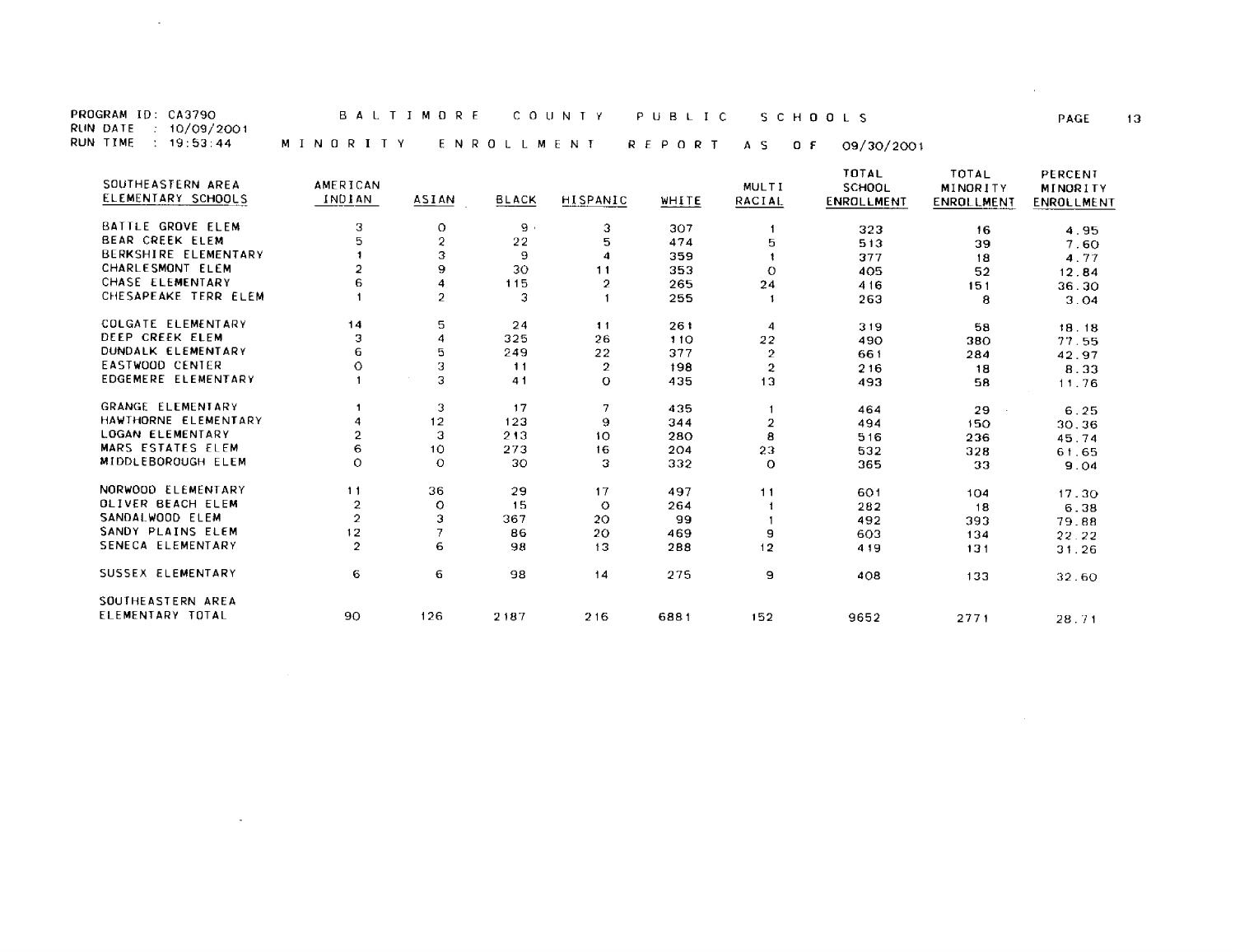RUN DATE : 10/09/2001

 $\sim 10^{11}$  m  $^{-1}$ 

 $\mathcal{L}^{\text{max}}_{\text{max}}$  and  $\mathcal{L}^{\text{max}}_{\text{max}}$ 

RUNTIME : 19:53:44 MINORITY ENROLLMENT REPORTAS OF 09/30/2001

| SOUTHEASTERN AREA<br>SECONDARY SCHOOLS | AMERICAN<br>INDIAN | ASIAN  | <b>BLACK</b> | HISPANIC | <b>WHITE</b> | MULTI<br>RACIAL | TOTAL<br>SCHOOL<br>ENROLLMENT | TOTAL<br>MINORITY<br>ENROLLMENT | PERCENT<br>MINORITY<br>ENROLLMENT |
|----------------------------------------|--------------------|--------|--------------|----------|--------------|-----------------|-------------------------------|---------------------------------|-----------------------------------|
| DEEP CREEK MIDDLE                      | 5                  | 8      | 433          | 25       | 409          |                 | 887                           | 478                             | 53.89                             |
| DUNDALK MIDDLE                         | 4                  |        | 204          | з        | 389          | 2               | 609                           | 220                             | 36.12                             |
| GEN JOHN STRICKER MI                   | 26                 | 8      | 40           | 44       | 790          | З               | 911                           | 121                             | 13.28                             |
| HOLABIRD MIDDLF                        | 10                 | 14     | 40           | 15       | 725          |                 | 805                           | 80                              | 9.94                              |
| SPARROWS PT MIDDLE                     | 0                  | 4      | 24           | 4        | 527          | 2               | 561                           | 34                              | 6.06                              |
| INVERNESS CENTER                       | 2                  | 2      | 28           | $\Omega$ | 67           | $\overline{2}$  | 101                           | 34                              | 33.66                             |
| CHESAPEAKE HIGH                        | 7                  | 6.     | 344          | 19       | 538          | з               | 917                           | 379                             | 41.33                             |
| DUNDALK HIGH SCHOOL                    | 54                 | 13     | 237          | 96       | 1030         | 5               | 1435                          | 405                             | 28.22                             |
| PATAPSCO HIGH SCHOOL                   | 11                 | $\sim$ | 114          | 21       | 1293         | з               | 1449                          | 156                             | 10.77                             |
| SPARROWS POINT HIGH                    | 3                  | 5.     | 28           | 6.       | 717          |                 | 760                           | 43                              | 5.66                              |
| SOUTHEASTERN AREA                      |                    |        |              |          |              |                 |                               |                                 |                                   |
| SECONDARY TOTAL                        | 122                | 74     | 1492         | 233      | 6485         | 29              | 8435                          | 1950                            | 23.12                             |

and the control of the control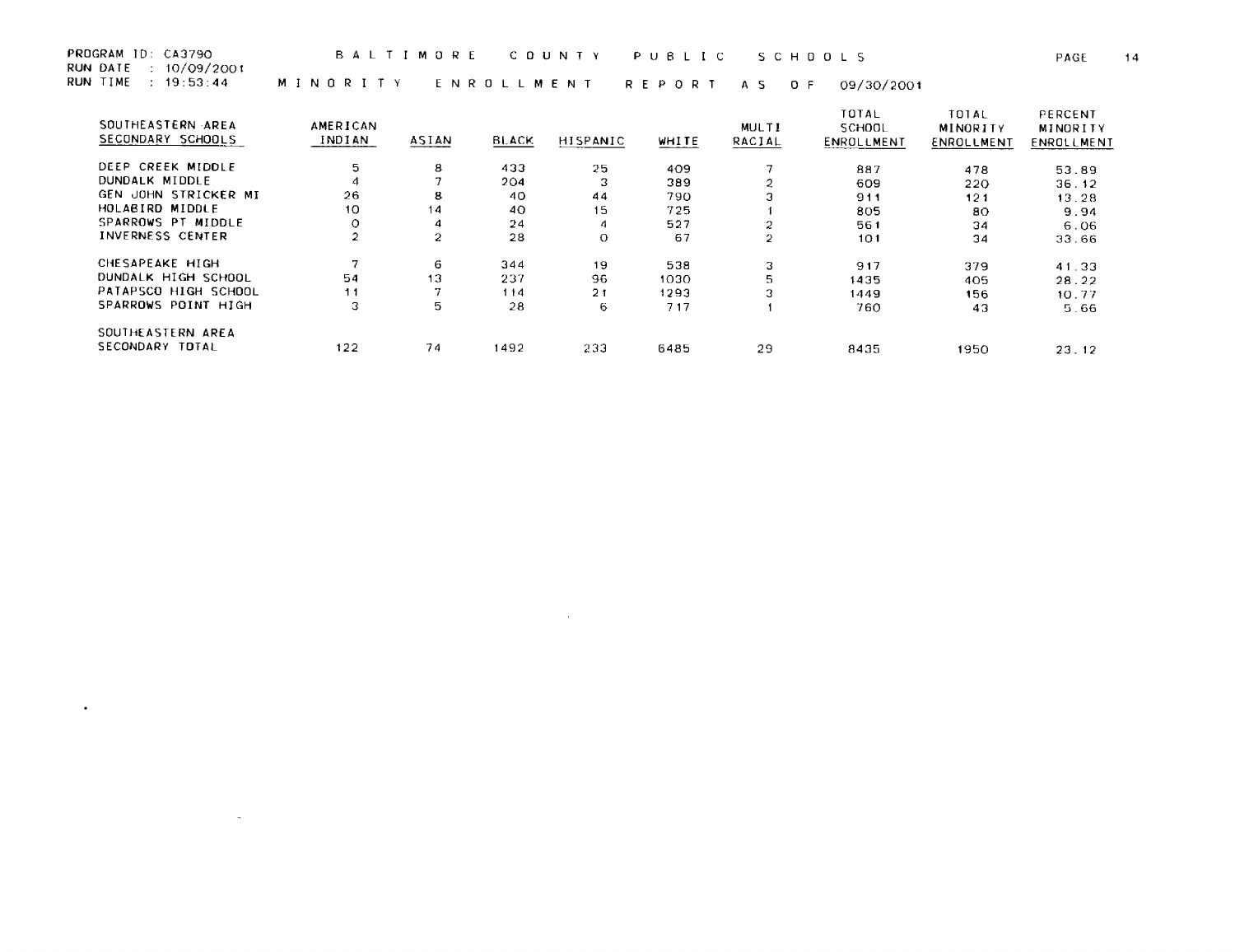| PROGRAM ID: CA3790<br>RUN DATE<br>$\div$ 10/09/2001 |                    | BALTIMORE    |              | C O U N T Y | PUBLIC | S C H O O L S   |                                      |                                        | PAGE                                     | 15 |
|-----------------------------------------------------|--------------------|--------------|--------------|-------------|--------|-----------------|--------------------------------------|----------------------------------------|------------------------------------------|----|
| RUN TIME<br>$\therefore$ 19:53:44                   | MINORITY           |              | ENROLLMENT   |             | REPORT | AS.<br>- 0 F    | 09/30/2001                           |                                        |                                          |    |
| SOUTHEASTERN AREA<br>SPECIAL SCHOOLS                | AMERICAN<br>INDIAN | <b>ASIAN</b> | <b>BLACK</b> | HISPANIC    | WHITE  | MULTI<br>RACIAL | <b>TOTAL</b><br>SCHOOL<br>ENROLLMENT | <b>TOTAL</b><br>MINORITY<br>ENROLLMENT | PERCENT<br><b>MINORITY</b><br>ENROLLMENT |    |
| BATTLE MONUMENT SCH                                 | Ω                  |              | -21          | $\Omega$    | 52     |                 | 75                                   |                                        | 30.67                                    |    |

 $\label{eq:2.1} \frac{1}{2} \int_{\mathbb{R}^3} \frac{1}{\sqrt{2}} \, \frac{1}{\sqrt{2}} \, \frac{1}{\sqrt{2}} \, \frac{1}{\sqrt{2}} \, \frac{1}{\sqrt{2}} \, \frac{1}{\sqrt{2}} \, \frac{1}{\sqrt{2}} \, \frac{1}{\sqrt{2}} \, \frac{1}{\sqrt{2}} \, \frac{1}{\sqrt{2}} \, \frac{1}{\sqrt{2}} \, \frac{1}{\sqrt{2}} \, \frac{1}{\sqrt{2}} \, \frac{1}{\sqrt{2}} \, \frac{1}{\sqrt{2}} \, \frac{1}{\sqrt{2}} \,$ 

 $\sim 10^{-1}$ 

 $\mathcal{L}^{\text{max}}$  , where  $\mathcal{L}^{\text{max}}$ 

 $\bullet$  .

| SPECIAL TOTAL                     |     |     | -21  | $\Omega$ | 52    |     | 75.   | 23   | 30.67 |
|-----------------------------------|-----|-----|------|----------|-------|-----|-------|------|-------|
| <b>TOTAL</b><br>SOUTHEASTERN AREA | 212 | 200 | 3700 | 449      | 13418 | 183 | 18162 | 4744 | 26.12 |

SOUTHEASTERN AREA

 $\sim$ 

 $\sim 100$  km s  $^{-1}$  .

 $\label{eq:2.1} \frac{1}{\sqrt{2}}\int_{\mathbb{R}^3}\frac{1}{\sqrt{2}}\left(\frac{1}{\sqrt{2}}\right)^2\left(\frac{1}{\sqrt{2}}\right)^2\left(\frac{1}{\sqrt{2}}\right)^2\left(\frac{1}{\sqrt{2}}\right)^2\left(\frac{1}{\sqrt{2}}\right)^2\left(\frac{1}{\sqrt{2}}\right)^2.$